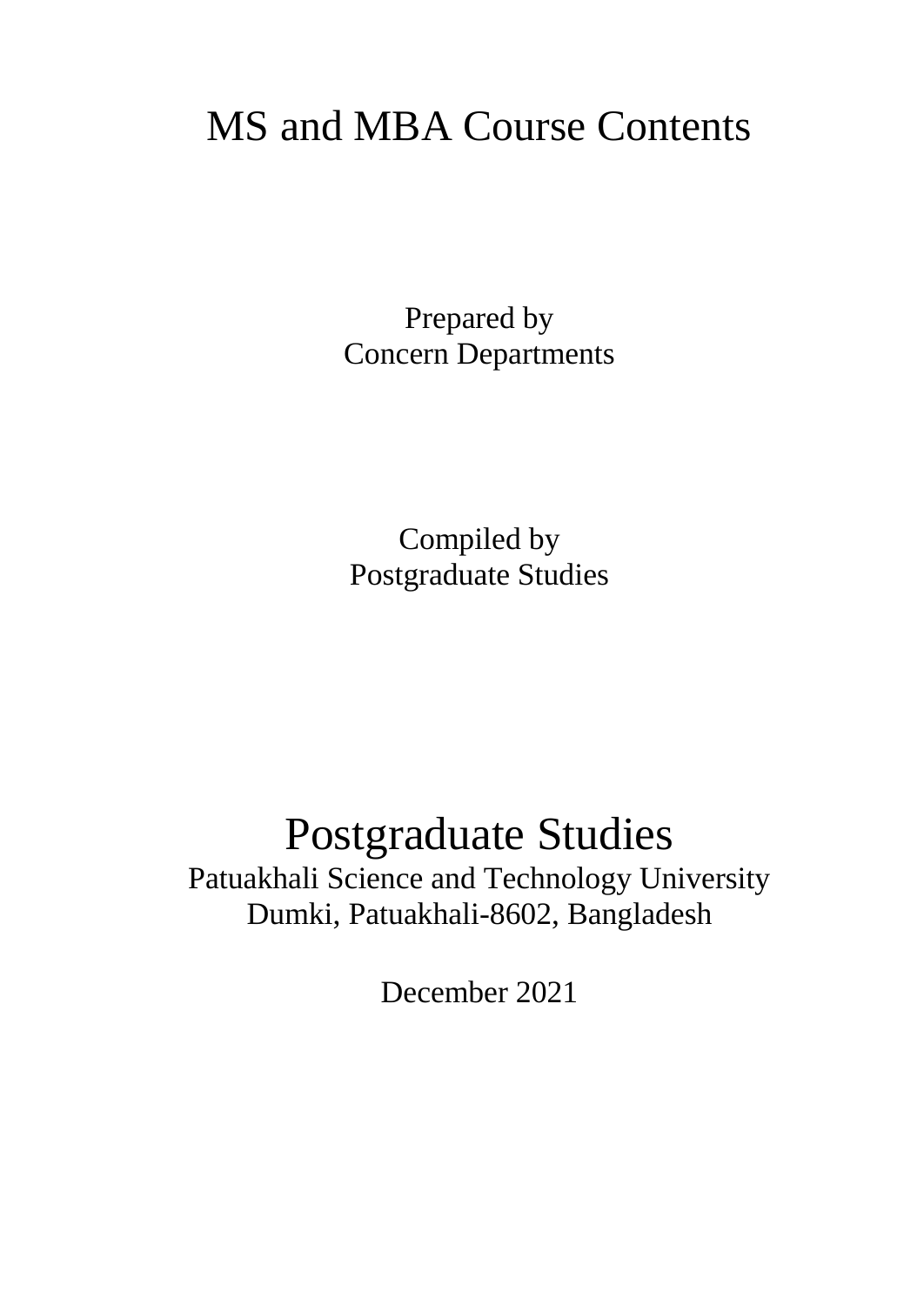

**Office of the Postgraduate Studies** Patuakhali Science and Technology University Dumki, Patuakhali-8602, Bangladesh. Phone: +8804427 – 56213, Fax: +8804427 - 56009

*¯§viK bs-/*Memo No:*cwecÖwe/wcwRGm ZvwiL/* Date:

List of MS and MBA Course Contents

| Code<br>No.<br>No.<br>AGB<br>01.<br><b>MS</b><br><b>Agricultural Botany</b><br><b>Agricultural Botany</b><br>01<br>02.<br><b>Agricultural Chemistry</b><br><b>MS</b><br><b>Agricultural Chemistry</b><br><b>ACM</b><br>02<br>03.<br>Agricultural Extension and<br><b>Agricultural Extension and Rural</b><br><b>ARD</b><br>MS<br>03<br><b>Rural Development</b><br>Development<br>Agroforestry<br><b>AGF</b><br><b>MS</b><br>Agroforestry<br>04<br>04.<br>05.<br><b>AGR</b><br><b>MS</b><br>05<br>Agronomy<br>Agronomy<br>Biotechnology<br>Biotechnology<br>06.<br><b>BTH</b><br><b>MS</b><br>06<br>07.<br><b>MS</b><br>07<br>Entomology<br><b>ENT</b><br>Entomology<br>Horticulture<br>08.<br>Horticulture<br>08<br><b>HRT</b><br><b>MS</b><br>09.<br><b>Plant Pathology</b><br><b>PLP</b><br><b>MS</b><br><b>Plant Pathology</b><br>09<br>SSC<br>10.<br><b>MS</b><br>Soil Science<br>Soil Science<br>10<br>11.<br><b>Electrical and Electronic</b><br><b>EEE</b><br><b>MS</b><br><b>Electrical</b> and Electronic<br>11<br>Engineering<br>Engineering<br>Computer Science and<br><b>CIT</b><br><b>MS</b><br>Computer Science and<br>12<br>12.<br><b>Information Technology</b><br><b>Information Technology</b><br>Accounting and Information<br><b>AIS</b><br><b>MBA</b><br>Accounting and Information<br>13<br>13.<br>Systems<br>Systems<br>Finance and Banking<br>Finance<br><b>FIN</b><br><b>MBA</b><br>14<br>14.<br>15.<br><b>Management Studies</b><br>15<br>Human Resources Management<br><b>HRM</b><br><b>MBA</b><br>Marketing<br>16.<br><b>MKT</b><br><b>MBA</b><br>16<br>Marketing<br><b>VAH</b><br><b>MS</b><br>Anatomy and Histology<br>17<br>17.<br>Anatomy<br>Physiology and Pharmacology<br>18.<br><b>PSY</b><br><b>MS</b><br>18<br>Physiology<br>Physiology and Pharmacology<br>$\overline{19}$<br>19.<br><b>PHA</b><br><b>MS</b><br>Pharmacology<br>Medicine<br>Medicine, Surgery and Obstetrics<br>$\overline{20}$<br>20.<br><b>VMM</b><br><b>MS</b><br>$\overline{\text{VSS}}$<br>Medicine, Surgery and Obstetrics<br>$\overline{21}$<br>21.<br><b>MS</b><br>Surgery<br>$\overline{22}$<br>22.<br>Theriogenology<br><b>VST</b><br><b>MS</b><br>Medicine, Surgery and Obstetrics<br>Microbiology and Public Health<br>23.<br>Microbiology<br><b>MIC</b><br><b>MS</b><br>23<br>Veterinary Public Health and<br>24.<br><b>VPH</b><br>Microbiology and Public Health<br>24<br>MS<br>Food Hygiene<br>25.<br><b>VPT</b><br><b>MS</b><br>25<br>Pathology<br>Pathology and Parasitology<br><b>VPR</b><br><b>MS</b><br>Parasitology<br>Pathology and Parasitology<br>26<br>26.<br><b>PSC</b><br><b>MS</b><br><b>Poultry Science</b><br>27<br>27.<br><b>Poultry Science</b><br>28<br>28.<br>$\rm MS$<br>Aquaculture<br><b>AQC</b><br>Aquaculture<br>Fisheries Biology and Genetics<br>Fisheries Biology and Genetics<br>29<br>29.<br><b>FBG</b><br><b>MS</b><br>30.<br><b>MS</b><br><b>Fisheries Management</b><br>30<br><b>Fisheries Management</b><br><b>FMN</b><br>31<br>$\overline{31}$ .<br>Fisheries Technology<br><b>FST</b><br><b>MS</b><br><b>Fisheries Technology</b><br><b>Biochemistry and Food</b><br><b>Biochemistry and Food Analysis</b><br>32<br>32.<br><b>BCM</b><br>MS<br>Analysis<br>Community Health and<br>Community Health and Hygiene<br>33<br>33.<br><b>CHH</b><br>MS<br>Hygiene<br>$\overline{34}$<br>34.<br><b>Environmental Sanitation</b><br><b>EHS</b><br>MS<br><b>Environmental Sanitation</b><br>35<br>35.<br>Food Microbiology<br>MS<br>Food Microbiology<br><b>FMB</b><br>Digester Resilience and<br><b>DRE</b><br>Digester Resilience and<br>36<br>36.<br>MS<br>Engineering<br>Engineering<br>Disaster Risk Science and<br>$\overline{37}$<br>Digester Risk Management<br>37.<br><b>DRS</b><br>MS<br>Sustainability<br>Disaster Science and<br><b>ERM</b><br>MS<br><b>Emergency Management</b><br>38<br>38.<br><b>Emergency Management</b><br>39<br>39.<br><b>Environmental Science</b><br><b>ENS</b><br>MS<br><b>Environmental Science</b><br>Geo-information Science and Earth<br>Geo-information Science and<br>40.<br>GEO<br>MS<br>40<br>Earth Observation<br>Observation | Sl. | Subject | Alphabetic | Program | Department | Page |
|-----------------------------------------------------------------------------------------------------------------------------------------------------------------------------------------------------------------------------------------------------------------------------------------------------------------------------------------------------------------------------------------------------------------------------------------------------------------------------------------------------------------------------------------------------------------------------------------------------------------------------------------------------------------------------------------------------------------------------------------------------------------------------------------------------------------------------------------------------------------------------------------------------------------------------------------------------------------------------------------------------------------------------------------------------------------------------------------------------------------------------------------------------------------------------------------------------------------------------------------------------------------------------------------------------------------------------------------------------------------------------------------------------------------------------------------------------------------------------------------------------------------------------------------------------------------------------------------------------------------------------------------------------------------------------------------------------------------------------------------------------------------------------------------------------------------------------------------------------------------------------------------------------------------------------------------------------------------------------------------------------------------------------------------------------------------------------------------------------------------------------------------------------------------------------------------------------------------------------------------------------------------------------------------------------------------------------------------------------------------------------------------------------------------------------------------------------------------------------------------------------------------------------------------------------------------------------------------------------------------------------------------------------------------------------------------------------------------------------------------------------------------------------------------------------------------------------------------------------------------------------------------------------------------------------------------------------------------------------------------------------------------------------------------------------------------------------------------------------------------------------------------------------------------------------------------------------------------------------------------------------------------------------------------------------------------------------------------------------------------------------------------------------------------------------------------------------------------------------------------------------------------------------------------------------------------------------------------------------------------------------------------------------------------------------------------------------------------------------------------------------------------------------------------------------------------------------------------------------------------------------------------------------------------------------------------------------------------------------------------------------------------------------------------------------------------------------------------------------------------------------|-----|---------|------------|---------|------------|------|
|                                                                                                                                                                                                                                                                                                                                                                                                                                                                                                                                                                                                                                                                                                                                                                                                                                                                                                                                                                                                                                                                                                                                                                                                                                                                                                                                                                                                                                                                                                                                                                                                                                                                                                                                                                                                                                                                                                                                                                                                                                                                                                                                                                                                                                                                                                                                                                                                                                                                                                                                                                                                                                                                                                                                                                                                                                                                                                                                                                                                                                                                                                                                                                                                                                                                                                                                                                                                                                                                                                                                                                                                                                                                                                                                                                                                                                                                                                                                                                                                                                                                                                                             |     |         |            |         |            |      |
|                                                                                                                                                                                                                                                                                                                                                                                                                                                                                                                                                                                                                                                                                                                                                                                                                                                                                                                                                                                                                                                                                                                                                                                                                                                                                                                                                                                                                                                                                                                                                                                                                                                                                                                                                                                                                                                                                                                                                                                                                                                                                                                                                                                                                                                                                                                                                                                                                                                                                                                                                                                                                                                                                                                                                                                                                                                                                                                                                                                                                                                                                                                                                                                                                                                                                                                                                                                                                                                                                                                                                                                                                                                                                                                                                                                                                                                                                                                                                                                                                                                                                                                             |     |         |            |         |            |      |
|                                                                                                                                                                                                                                                                                                                                                                                                                                                                                                                                                                                                                                                                                                                                                                                                                                                                                                                                                                                                                                                                                                                                                                                                                                                                                                                                                                                                                                                                                                                                                                                                                                                                                                                                                                                                                                                                                                                                                                                                                                                                                                                                                                                                                                                                                                                                                                                                                                                                                                                                                                                                                                                                                                                                                                                                                                                                                                                                                                                                                                                                                                                                                                                                                                                                                                                                                                                                                                                                                                                                                                                                                                                                                                                                                                                                                                                                                                                                                                                                                                                                                                                             |     |         |            |         |            |      |
|                                                                                                                                                                                                                                                                                                                                                                                                                                                                                                                                                                                                                                                                                                                                                                                                                                                                                                                                                                                                                                                                                                                                                                                                                                                                                                                                                                                                                                                                                                                                                                                                                                                                                                                                                                                                                                                                                                                                                                                                                                                                                                                                                                                                                                                                                                                                                                                                                                                                                                                                                                                                                                                                                                                                                                                                                                                                                                                                                                                                                                                                                                                                                                                                                                                                                                                                                                                                                                                                                                                                                                                                                                                                                                                                                                                                                                                                                                                                                                                                                                                                                                                             |     |         |            |         |            |      |
|                                                                                                                                                                                                                                                                                                                                                                                                                                                                                                                                                                                                                                                                                                                                                                                                                                                                                                                                                                                                                                                                                                                                                                                                                                                                                                                                                                                                                                                                                                                                                                                                                                                                                                                                                                                                                                                                                                                                                                                                                                                                                                                                                                                                                                                                                                                                                                                                                                                                                                                                                                                                                                                                                                                                                                                                                                                                                                                                                                                                                                                                                                                                                                                                                                                                                                                                                                                                                                                                                                                                                                                                                                                                                                                                                                                                                                                                                                                                                                                                                                                                                                                             |     |         |            |         |            |      |
|                                                                                                                                                                                                                                                                                                                                                                                                                                                                                                                                                                                                                                                                                                                                                                                                                                                                                                                                                                                                                                                                                                                                                                                                                                                                                                                                                                                                                                                                                                                                                                                                                                                                                                                                                                                                                                                                                                                                                                                                                                                                                                                                                                                                                                                                                                                                                                                                                                                                                                                                                                                                                                                                                                                                                                                                                                                                                                                                                                                                                                                                                                                                                                                                                                                                                                                                                                                                                                                                                                                                                                                                                                                                                                                                                                                                                                                                                                                                                                                                                                                                                                                             |     |         |            |         |            |      |
|                                                                                                                                                                                                                                                                                                                                                                                                                                                                                                                                                                                                                                                                                                                                                                                                                                                                                                                                                                                                                                                                                                                                                                                                                                                                                                                                                                                                                                                                                                                                                                                                                                                                                                                                                                                                                                                                                                                                                                                                                                                                                                                                                                                                                                                                                                                                                                                                                                                                                                                                                                                                                                                                                                                                                                                                                                                                                                                                                                                                                                                                                                                                                                                                                                                                                                                                                                                                                                                                                                                                                                                                                                                                                                                                                                                                                                                                                                                                                                                                                                                                                                                             |     |         |            |         |            |      |
|                                                                                                                                                                                                                                                                                                                                                                                                                                                                                                                                                                                                                                                                                                                                                                                                                                                                                                                                                                                                                                                                                                                                                                                                                                                                                                                                                                                                                                                                                                                                                                                                                                                                                                                                                                                                                                                                                                                                                                                                                                                                                                                                                                                                                                                                                                                                                                                                                                                                                                                                                                                                                                                                                                                                                                                                                                                                                                                                                                                                                                                                                                                                                                                                                                                                                                                                                                                                                                                                                                                                                                                                                                                                                                                                                                                                                                                                                                                                                                                                                                                                                                                             |     |         |            |         |            |      |
|                                                                                                                                                                                                                                                                                                                                                                                                                                                                                                                                                                                                                                                                                                                                                                                                                                                                                                                                                                                                                                                                                                                                                                                                                                                                                                                                                                                                                                                                                                                                                                                                                                                                                                                                                                                                                                                                                                                                                                                                                                                                                                                                                                                                                                                                                                                                                                                                                                                                                                                                                                                                                                                                                                                                                                                                                                                                                                                                                                                                                                                                                                                                                                                                                                                                                                                                                                                                                                                                                                                                                                                                                                                                                                                                                                                                                                                                                                                                                                                                                                                                                                                             |     |         |            |         |            |      |
|                                                                                                                                                                                                                                                                                                                                                                                                                                                                                                                                                                                                                                                                                                                                                                                                                                                                                                                                                                                                                                                                                                                                                                                                                                                                                                                                                                                                                                                                                                                                                                                                                                                                                                                                                                                                                                                                                                                                                                                                                                                                                                                                                                                                                                                                                                                                                                                                                                                                                                                                                                                                                                                                                                                                                                                                                                                                                                                                                                                                                                                                                                                                                                                                                                                                                                                                                                                                                                                                                                                                                                                                                                                                                                                                                                                                                                                                                                                                                                                                                                                                                                                             |     |         |            |         |            |      |
|                                                                                                                                                                                                                                                                                                                                                                                                                                                                                                                                                                                                                                                                                                                                                                                                                                                                                                                                                                                                                                                                                                                                                                                                                                                                                                                                                                                                                                                                                                                                                                                                                                                                                                                                                                                                                                                                                                                                                                                                                                                                                                                                                                                                                                                                                                                                                                                                                                                                                                                                                                                                                                                                                                                                                                                                                                                                                                                                                                                                                                                                                                                                                                                                                                                                                                                                                                                                                                                                                                                                                                                                                                                                                                                                                                                                                                                                                                                                                                                                                                                                                                                             |     |         |            |         |            |      |
|                                                                                                                                                                                                                                                                                                                                                                                                                                                                                                                                                                                                                                                                                                                                                                                                                                                                                                                                                                                                                                                                                                                                                                                                                                                                                                                                                                                                                                                                                                                                                                                                                                                                                                                                                                                                                                                                                                                                                                                                                                                                                                                                                                                                                                                                                                                                                                                                                                                                                                                                                                                                                                                                                                                                                                                                                                                                                                                                                                                                                                                                                                                                                                                                                                                                                                                                                                                                                                                                                                                                                                                                                                                                                                                                                                                                                                                                                                                                                                                                                                                                                                                             |     |         |            |         |            |      |
|                                                                                                                                                                                                                                                                                                                                                                                                                                                                                                                                                                                                                                                                                                                                                                                                                                                                                                                                                                                                                                                                                                                                                                                                                                                                                                                                                                                                                                                                                                                                                                                                                                                                                                                                                                                                                                                                                                                                                                                                                                                                                                                                                                                                                                                                                                                                                                                                                                                                                                                                                                                                                                                                                                                                                                                                                                                                                                                                                                                                                                                                                                                                                                                                                                                                                                                                                                                                                                                                                                                                                                                                                                                                                                                                                                                                                                                                                                                                                                                                                                                                                                                             |     |         |            |         |            |      |
|                                                                                                                                                                                                                                                                                                                                                                                                                                                                                                                                                                                                                                                                                                                                                                                                                                                                                                                                                                                                                                                                                                                                                                                                                                                                                                                                                                                                                                                                                                                                                                                                                                                                                                                                                                                                                                                                                                                                                                                                                                                                                                                                                                                                                                                                                                                                                                                                                                                                                                                                                                                                                                                                                                                                                                                                                                                                                                                                                                                                                                                                                                                                                                                                                                                                                                                                                                                                                                                                                                                                                                                                                                                                                                                                                                                                                                                                                                                                                                                                                                                                                                                             |     |         |            |         |            |      |
|                                                                                                                                                                                                                                                                                                                                                                                                                                                                                                                                                                                                                                                                                                                                                                                                                                                                                                                                                                                                                                                                                                                                                                                                                                                                                                                                                                                                                                                                                                                                                                                                                                                                                                                                                                                                                                                                                                                                                                                                                                                                                                                                                                                                                                                                                                                                                                                                                                                                                                                                                                                                                                                                                                                                                                                                                                                                                                                                                                                                                                                                                                                                                                                                                                                                                                                                                                                                                                                                                                                                                                                                                                                                                                                                                                                                                                                                                                                                                                                                                                                                                                                             |     |         |            |         |            |      |
|                                                                                                                                                                                                                                                                                                                                                                                                                                                                                                                                                                                                                                                                                                                                                                                                                                                                                                                                                                                                                                                                                                                                                                                                                                                                                                                                                                                                                                                                                                                                                                                                                                                                                                                                                                                                                                                                                                                                                                                                                                                                                                                                                                                                                                                                                                                                                                                                                                                                                                                                                                                                                                                                                                                                                                                                                                                                                                                                                                                                                                                                                                                                                                                                                                                                                                                                                                                                                                                                                                                                                                                                                                                                                                                                                                                                                                                                                                                                                                                                                                                                                                                             |     |         |            |         |            |      |
|                                                                                                                                                                                                                                                                                                                                                                                                                                                                                                                                                                                                                                                                                                                                                                                                                                                                                                                                                                                                                                                                                                                                                                                                                                                                                                                                                                                                                                                                                                                                                                                                                                                                                                                                                                                                                                                                                                                                                                                                                                                                                                                                                                                                                                                                                                                                                                                                                                                                                                                                                                                                                                                                                                                                                                                                                                                                                                                                                                                                                                                                                                                                                                                                                                                                                                                                                                                                                                                                                                                                                                                                                                                                                                                                                                                                                                                                                                                                                                                                                                                                                                                             |     |         |            |         |            |      |
|                                                                                                                                                                                                                                                                                                                                                                                                                                                                                                                                                                                                                                                                                                                                                                                                                                                                                                                                                                                                                                                                                                                                                                                                                                                                                                                                                                                                                                                                                                                                                                                                                                                                                                                                                                                                                                                                                                                                                                                                                                                                                                                                                                                                                                                                                                                                                                                                                                                                                                                                                                                                                                                                                                                                                                                                                                                                                                                                                                                                                                                                                                                                                                                                                                                                                                                                                                                                                                                                                                                                                                                                                                                                                                                                                                                                                                                                                                                                                                                                                                                                                                                             |     |         |            |         |            |      |
|                                                                                                                                                                                                                                                                                                                                                                                                                                                                                                                                                                                                                                                                                                                                                                                                                                                                                                                                                                                                                                                                                                                                                                                                                                                                                                                                                                                                                                                                                                                                                                                                                                                                                                                                                                                                                                                                                                                                                                                                                                                                                                                                                                                                                                                                                                                                                                                                                                                                                                                                                                                                                                                                                                                                                                                                                                                                                                                                                                                                                                                                                                                                                                                                                                                                                                                                                                                                                                                                                                                                                                                                                                                                                                                                                                                                                                                                                                                                                                                                                                                                                                                             |     |         |            |         |            |      |
|                                                                                                                                                                                                                                                                                                                                                                                                                                                                                                                                                                                                                                                                                                                                                                                                                                                                                                                                                                                                                                                                                                                                                                                                                                                                                                                                                                                                                                                                                                                                                                                                                                                                                                                                                                                                                                                                                                                                                                                                                                                                                                                                                                                                                                                                                                                                                                                                                                                                                                                                                                                                                                                                                                                                                                                                                                                                                                                                                                                                                                                                                                                                                                                                                                                                                                                                                                                                                                                                                                                                                                                                                                                                                                                                                                                                                                                                                                                                                                                                                                                                                                                             |     |         |            |         |            |      |
|                                                                                                                                                                                                                                                                                                                                                                                                                                                                                                                                                                                                                                                                                                                                                                                                                                                                                                                                                                                                                                                                                                                                                                                                                                                                                                                                                                                                                                                                                                                                                                                                                                                                                                                                                                                                                                                                                                                                                                                                                                                                                                                                                                                                                                                                                                                                                                                                                                                                                                                                                                                                                                                                                                                                                                                                                                                                                                                                                                                                                                                                                                                                                                                                                                                                                                                                                                                                                                                                                                                                                                                                                                                                                                                                                                                                                                                                                                                                                                                                                                                                                                                             |     |         |            |         |            |      |
|                                                                                                                                                                                                                                                                                                                                                                                                                                                                                                                                                                                                                                                                                                                                                                                                                                                                                                                                                                                                                                                                                                                                                                                                                                                                                                                                                                                                                                                                                                                                                                                                                                                                                                                                                                                                                                                                                                                                                                                                                                                                                                                                                                                                                                                                                                                                                                                                                                                                                                                                                                                                                                                                                                                                                                                                                                                                                                                                                                                                                                                                                                                                                                                                                                                                                                                                                                                                                                                                                                                                                                                                                                                                                                                                                                                                                                                                                                                                                                                                                                                                                                                             |     |         |            |         |            |      |
|                                                                                                                                                                                                                                                                                                                                                                                                                                                                                                                                                                                                                                                                                                                                                                                                                                                                                                                                                                                                                                                                                                                                                                                                                                                                                                                                                                                                                                                                                                                                                                                                                                                                                                                                                                                                                                                                                                                                                                                                                                                                                                                                                                                                                                                                                                                                                                                                                                                                                                                                                                                                                                                                                                                                                                                                                                                                                                                                                                                                                                                                                                                                                                                                                                                                                                                                                                                                                                                                                                                                                                                                                                                                                                                                                                                                                                                                                                                                                                                                                                                                                                                             |     |         |            |         |            |      |
|                                                                                                                                                                                                                                                                                                                                                                                                                                                                                                                                                                                                                                                                                                                                                                                                                                                                                                                                                                                                                                                                                                                                                                                                                                                                                                                                                                                                                                                                                                                                                                                                                                                                                                                                                                                                                                                                                                                                                                                                                                                                                                                                                                                                                                                                                                                                                                                                                                                                                                                                                                                                                                                                                                                                                                                                                                                                                                                                                                                                                                                                                                                                                                                                                                                                                                                                                                                                                                                                                                                                                                                                                                                                                                                                                                                                                                                                                                                                                                                                                                                                                                                             |     |         |            |         |            |      |
|                                                                                                                                                                                                                                                                                                                                                                                                                                                                                                                                                                                                                                                                                                                                                                                                                                                                                                                                                                                                                                                                                                                                                                                                                                                                                                                                                                                                                                                                                                                                                                                                                                                                                                                                                                                                                                                                                                                                                                                                                                                                                                                                                                                                                                                                                                                                                                                                                                                                                                                                                                                                                                                                                                                                                                                                                                                                                                                                                                                                                                                                                                                                                                                                                                                                                                                                                                                                                                                                                                                                                                                                                                                                                                                                                                                                                                                                                                                                                                                                                                                                                                                             |     |         |            |         |            |      |
|                                                                                                                                                                                                                                                                                                                                                                                                                                                                                                                                                                                                                                                                                                                                                                                                                                                                                                                                                                                                                                                                                                                                                                                                                                                                                                                                                                                                                                                                                                                                                                                                                                                                                                                                                                                                                                                                                                                                                                                                                                                                                                                                                                                                                                                                                                                                                                                                                                                                                                                                                                                                                                                                                                                                                                                                                                                                                                                                                                                                                                                                                                                                                                                                                                                                                                                                                                                                                                                                                                                                                                                                                                                                                                                                                                                                                                                                                                                                                                                                                                                                                                                             |     |         |            |         |            |      |
|                                                                                                                                                                                                                                                                                                                                                                                                                                                                                                                                                                                                                                                                                                                                                                                                                                                                                                                                                                                                                                                                                                                                                                                                                                                                                                                                                                                                                                                                                                                                                                                                                                                                                                                                                                                                                                                                                                                                                                                                                                                                                                                                                                                                                                                                                                                                                                                                                                                                                                                                                                                                                                                                                                                                                                                                                                                                                                                                                                                                                                                                                                                                                                                                                                                                                                                                                                                                                                                                                                                                                                                                                                                                                                                                                                                                                                                                                                                                                                                                                                                                                                                             |     |         |            |         |            |      |
|                                                                                                                                                                                                                                                                                                                                                                                                                                                                                                                                                                                                                                                                                                                                                                                                                                                                                                                                                                                                                                                                                                                                                                                                                                                                                                                                                                                                                                                                                                                                                                                                                                                                                                                                                                                                                                                                                                                                                                                                                                                                                                                                                                                                                                                                                                                                                                                                                                                                                                                                                                                                                                                                                                                                                                                                                                                                                                                                                                                                                                                                                                                                                                                                                                                                                                                                                                                                                                                                                                                                                                                                                                                                                                                                                                                                                                                                                                                                                                                                                                                                                                                             |     |         |            |         |            |      |
|                                                                                                                                                                                                                                                                                                                                                                                                                                                                                                                                                                                                                                                                                                                                                                                                                                                                                                                                                                                                                                                                                                                                                                                                                                                                                                                                                                                                                                                                                                                                                                                                                                                                                                                                                                                                                                                                                                                                                                                                                                                                                                                                                                                                                                                                                                                                                                                                                                                                                                                                                                                                                                                                                                                                                                                                                                                                                                                                                                                                                                                                                                                                                                                                                                                                                                                                                                                                                                                                                                                                                                                                                                                                                                                                                                                                                                                                                                                                                                                                                                                                                                                             |     |         |            |         |            |      |
|                                                                                                                                                                                                                                                                                                                                                                                                                                                                                                                                                                                                                                                                                                                                                                                                                                                                                                                                                                                                                                                                                                                                                                                                                                                                                                                                                                                                                                                                                                                                                                                                                                                                                                                                                                                                                                                                                                                                                                                                                                                                                                                                                                                                                                                                                                                                                                                                                                                                                                                                                                                                                                                                                                                                                                                                                                                                                                                                                                                                                                                                                                                                                                                                                                                                                                                                                                                                                                                                                                                                                                                                                                                                                                                                                                                                                                                                                                                                                                                                                                                                                                                             |     |         |            |         |            |      |
|                                                                                                                                                                                                                                                                                                                                                                                                                                                                                                                                                                                                                                                                                                                                                                                                                                                                                                                                                                                                                                                                                                                                                                                                                                                                                                                                                                                                                                                                                                                                                                                                                                                                                                                                                                                                                                                                                                                                                                                                                                                                                                                                                                                                                                                                                                                                                                                                                                                                                                                                                                                                                                                                                                                                                                                                                                                                                                                                                                                                                                                                                                                                                                                                                                                                                                                                                                                                                                                                                                                                                                                                                                                                                                                                                                                                                                                                                                                                                                                                                                                                                                                             |     |         |            |         |            |      |
|                                                                                                                                                                                                                                                                                                                                                                                                                                                                                                                                                                                                                                                                                                                                                                                                                                                                                                                                                                                                                                                                                                                                                                                                                                                                                                                                                                                                                                                                                                                                                                                                                                                                                                                                                                                                                                                                                                                                                                                                                                                                                                                                                                                                                                                                                                                                                                                                                                                                                                                                                                                                                                                                                                                                                                                                                                                                                                                                                                                                                                                                                                                                                                                                                                                                                                                                                                                                                                                                                                                                                                                                                                                                                                                                                                                                                                                                                                                                                                                                                                                                                                                             |     |         |            |         |            |      |
|                                                                                                                                                                                                                                                                                                                                                                                                                                                                                                                                                                                                                                                                                                                                                                                                                                                                                                                                                                                                                                                                                                                                                                                                                                                                                                                                                                                                                                                                                                                                                                                                                                                                                                                                                                                                                                                                                                                                                                                                                                                                                                                                                                                                                                                                                                                                                                                                                                                                                                                                                                                                                                                                                                                                                                                                                                                                                                                                                                                                                                                                                                                                                                                                                                                                                                                                                                                                                                                                                                                                                                                                                                                                                                                                                                                                                                                                                                                                                                                                                                                                                                                             |     |         |            |         |            |      |
|                                                                                                                                                                                                                                                                                                                                                                                                                                                                                                                                                                                                                                                                                                                                                                                                                                                                                                                                                                                                                                                                                                                                                                                                                                                                                                                                                                                                                                                                                                                                                                                                                                                                                                                                                                                                                                                                                                                                                                                                                                                                                                                                                                                                                                                                                                                                                                                                                                                                                                                                                                                                                                                                                                                                                                                                                                                                                                                                                                                                                                                                                                                                                                                                                                                                                                                                                                                                                                                                                                                                                                                                                                                                                                                                                                                                                                                                                                                                                                                                                                                                                                                             |     |         |            |         |            |      |
|                                                                                                                                                                                                                                                                                                                                                                                                                                                                                                                                                                                                                                                                                                                                                                                                                                                                                                                                                                                                                                                                                                                                                                                                                                                                                                                                                                                                                                                                                                                                                                                                                                                                                                                                                                                                                                                                                                                                                                                                                                                                                                                                                                                                                                                                                                                                                                                                                                                                                                                                                                                                                                                                                                                                                                                                                                                                                                                                                                                                                                                                                                                                                                                                                                                                                                                                                                                                                                                                                                                                                                                                                                                                                                                                                                                                                                                                                                                                                                                                                                                                                                                             |     |         |            |         |            |      |
|                                                                                                                                                                                                                                                                                                                                                                                                                                                                                                                                                                                                                                                                                                                                                                                                                                                                                                                                                                                                                                                                                                                                                                                                                                                                                                                                                                                                                                                                                                                                                                                                                                                                                                                                                                                                                                                                                                                                                                                                                                                                                                                                                                                                                                                                                                                                                                                                                                                                                                                                                                                                                                                                                                                                                                                                                                                                                                                                                                                                                                                                                                                                                                                                                                                                                                                                                                                                                                                                                                                                                                                                                                                                                                                                                                                                                                                                                                                                                                                                                                                                                                                             |     |         |            |         |            |      |
|                                                                                                                                                                                                                                                                                                                                                                                                                                                                                                                                                                                                                                                                                                                                                                                                                                                                                                                                                                                                                                                                                                                                                                                                                                                                                                                                                                                                                                                                                                                                                                                                                                                                                                                                                                                                                                                                                                                                                                                                                                                                                                                                                                                                                                                                                                                                                                                                                                                                                                                                                                                                                                                                                                                                                                                                                                                                                                                                                                                                                                                                                                                                                                                                                                                                                                                                                                                                                                                                                                                                                                                                                                                                                                                                                                                                                                                                                                                                                                                                                                                                                                                             |     |         |            |         |            |      |
|                                                                                                                                                                                                                                                                                                                                                                                                                                                                                                                                                                                                                                                                                                                                                                                                                                                                                                                                                                                                                                                                                                                                                                                                                                                                                                                                                                                                                                                                                                                                                                                                                                                                                                                                                                                                                                                                                                                                                                                                                                                                                                                                                                                                                                                                                                                                                                                                                                                                                                                                                                                                                                                                                                                                                                                                                                                                                                                                                                                                                                                                                                                                                                                                                                                                                                                                                                                                                                                                                                                                                                                                                                                                                                                                                                                                                                                                                                                                                                                                                                                                                                                             |     |         |            |         |            |      |
|                                                                                                                                                                                                                                                                                                                                                                                                                                                                                                                                                                                                                                                                                                                                                                                                                                                                                                                                                                                                                                                                                                                                                                                                                                                                                                                                                                                                                                                                                                                                                                                                                                                                                                                                                                                                                                                                                                                                                                                                                                                                                                                                                                                                                                                                                                                                                                                                                                                                                                                                                                                                                                                                                                                                                                                                                                                                                                                                                                                                                                                                                                                                                                                                                                                                                                                                                                                                                                                                                                                                                                                                                                                                                                                                                                                                                                                                                                                                                                                                                                                                                                                             |     |         |            |         |            |      |
|                                                                                                                                                                                                                                                                                                                                                                                                                                                                                                                                                                                                                                                                                                                                                                                                                                                                                                                                                                                                                                                                                                                                                                                                                                                                                                                                                                                                                                                                                                                                                                                                                                                                                                                                                                                                                                                                                                                                                                                                                                                                                                                                                                                                                                                                                                                                                                                                                                                                                                                                                                                                                                                                                                                                                                                                                                                                                                                                                                                                                                                                                                                                                                                                                                                                                                                                                                                                                                                                                                                                                                                                                                                                                                                                                                                                                                                                                                                                                                                                                                                                                                                             |     |         |            |         |            |      |
|                                                                                                                                                                                                                                                                                                                                                                                                                                                                                                                                                                                                                                                                                                                                                                                                                                                                                                                                                                                                                                                                                                                                                                                                                                                                                                                                                                                                                                                                                                                                                                                                                                                                                                                                                                                                                                                                                                                                                                                                                                                                                                                                                                                                                                                                                                                                                                                                                                                                                                                                                                                                                                                                                                                                                                                                                                                                                                                                                                                                                                                                                                                                                                                                                                                                                                                                                                                                                                                                                                                                                                                                                                                                                                                                                                                                                                                                                                                                                                                                                                                                                                                             |     |         |            |         |            |      |
|                                                                                                                                                                                                                                                                                                                                                                                                                                                                                                                                                                                                                                                                                                                                                                                                                                                                                                                                                                                                                                                                                                                                                                                                                                                                                                                                                                                                                                                                                                                                                                                                                                                                                                                                                                                                                                                                                                                                                                                                                                                                                                                                                                                                                                                                                                                                                                                                                                                                                                                                                                                                                                                                                                                                                                                                                                                                                                                                                                                                                                                                                                                                                                                                                                                                                                                                                                                                                                                                                                                                                                                                                                                                                                                                                                                                                                                                                                                                                                                                                                                                                                                             |     |         |            |         |            |      |
|                                                                                                                                                                                                                                                                                                                                                                                                                                                                                                                                                                                                                                                                                                                                                                                                                                                                                                                                                                                                                                                                                                                                                                                                                                                                                                                                                                                                                                                                                                                                                                                                                                                                                                                                                                                                                                                                                                                                                                                                                                                                                                                                                                                                                                                                                                                                                                                                                                                                                                                                                                                                                                                                                                                                                                                                                                                                                                                                                                                                                                                                                                                                                                                                                                                                                                                                                                                                                                                                                                                                                                                                                                                                                                                                                                                                                                                                                                                                                                                                                                                                                                                             |     |         |            |         |            |      |
|                                                                                                                                                                                                                                                                                                                                                                                                                                                                                                                                                                                                                                                                                                                                                                                                                                                                                                                                                                                                                                                                                                                                                                                                                                                                                                                                                                                                                                                                                                                                                                                                                                                                                                                                                                                                                                                                                                                                                                                                                                                                                                                                                                                                                                                                                                                                                                                                                                                                                                                                                                                                                                                                                                                                                                                                                                                                                                                                                                                                                                                                                                                                                                                                                                                                                                                                                                                                                                                                                                                                                                                                                                                                                                                                                                                                                                                                                                                                                                                                                                                                                                                             |     |         |            |         |            |      |
|                                                                                                                                                                                                                                                                                                                                                                                                                                                                                                                                                                                                                                                                                                                                                                                                                                                                                                                                                                                                                                                                                                                                                                                                                                                                                                                                                                                                                                                                                                                                                                                                                                                                                                                                                                                                                                                                                                                                                                                                                                                                                                                                                                                                                                                                                                                                                                                                                                                                                                                                                                                                                                                                                                                                                                                                                                                                                                                                                                                                                                                                                                                                                                                                                                                                                                                                                                                                                                                                                                                                                                                                                                                                                                                                                                                                                                                                                                                                                                                                                                                                                                                             |     |         |            |         |            |      |
|                                                                                                                                                                                                                                                                                                                                                                                                                                                                                                                                                                                                                                                                                                                                                                                                                                                                                                                                                                                                                                                                                                                                                                                                                                                                                                                                                                                                                                                                                                                                                                                                                                                                                                                                                                                                                                                                                                                                                                                                                                                                                                                                                                                                                                                                                                                                                                                                                                                                                                                                                                                                                                                                                                                                                                                                                                                                                                                                                                                                                                                                                                                                                                                                                                                                                                                                                                                                                                                                                                                                                                                                                                                                                                                                                                                                                                                                                                                                                                                                                                                                                                                             |     |         |            |         |            |      |
|                                                                                                                                                                                                                                                                                                                                                                                                                                                                                                                                                                                                                                                                                                                                                                                                                                                                                                                                                                                                                                                                                                                                                                                                                                                                                                                                                                                                                                                                                                                                                                                                                                                                                                                                                                                                                                                                                                                                                                                                                                                                                                                                                                                                                                                                                                                                                                                                                                                                                                                                                                                                                                                                                                                                                                                                                                                                                                                                                                                                                                                                                                                                                                                                                                                                                                                                                                                                                                                                                                                                                                                                                                                                                                                                                                                                                                                                                                                                                                                                                                                                                                                             |     |         |            |         |            |      |
|                                                                                                                                                                                                                                                                                                                                                                                                                                                                                                                                                                                                                                                                                                                                                                                                                                                                                                                                                                                                                                                                                                                                                                                                                                                                                                                                                                                                                                                                                                                                                                                                                                                                                                                                                                                                                                                                                                                                                                                                                                                                                                                                                                                                                                                                                                                                                                                                                                                                                                                                                                                                                                                                                                                                                                                                                                                                                                                                                                                                                                                                                                                                                                                                                                                                                                                                                                                                                                                                                                                                                                                                                                                                                                                                                                                                                                                                                                                                                                                                                                                                                                                             |     |         |            |         |            |      |
|                                                                                                                                                                                                                                                                                                                                                                                                                                                                                                                                                                                                                                                                                                                                                                                                                                                                                                                                                                                                                                                                                                                                                                                                                                                                                                                                                                                                                                                                                                                                                                                                                                                                                                                                                                                                                                                                                                                                                                                                                                                                                                                                                                                                                                                                                                                                                                                                                                                                                                                                                                                                                                                                                                                                                                                                                                                                                                                                                                                                                                                                                                                                                                                                                                                                                                                                                                                                                                                                                                                                                                                                                                                                                                                                                                                                                                                                                                                                                                                                                                                                                                                             |     |         |            |         |            |      |
|                                                                                                                                                                                                                                                                                                                                                                                                                                                                                                                                                                                                                                                                                                                                                                                                                                                                                                                                                                                                                                                                                                                                                                                                                                                                                                                                                                                                                                                                                                                                                                                                                                                                                                                                                                                                                                                                                                                                                                                                                                                                                                                                                                                                                                                                                                                                                                                                                                                                                                                                                                                                                                                                                                                                                                                                                                                                                                                                                                                                                                                                                                                                                                                                                                                                                                                                                                                                                                                                                                                                                                                                                                                                                                                                                                                                                                                                                                                                                                                                                                                                                                                             |     |         |            |         |            |      |
|                                                                                                                                                                                                                                                                                                                                                                                                                                                                                                                                                                                                                                                                                                                                                                                                                                                                                                                                                                                                                                                                                                                                                                                                                                                                                                                                                                                                                                                                                                                                                                                                                                                                                                                                                                                                                                                                                                                                                                                                                                                                                                                                                                                                                                                                                                                                                                                                                                                                                                                                                                                                                                                                                                                                                                                                                                                                                                                                                                                                                                                                                                                                                                                                                                                                                                                                                                                                                                                                                                                                                                                                                                                                                                                                                                                                                                                                                                                                                                                                                                                                                                                             |     |         |            |         |            |      |
|                                                                                                                                                                                                                                                                                                                                                                                                                                                                                                                                                                                                                                                                                                                                                                                                                                                                                                                                                                                                                                                                                                                                                                                                                                                                                                                                                                                                                                                                                                                                                                                                                                                                                                                                                                                                                                                                                                                                                                                                                                                                                                                                                                                                                                                                                                                                                                                                                                                                                                                                                                                                                                                                                                                                                                                                                                                                                                                                                                                                                                                                                                                                                                                                                                                                                                                                                                                                                                                                                                                                                                                                                                                                                                                                                                                                                                                                                                                                                                                                                                                                                                                             |     |         |            |         |            |      |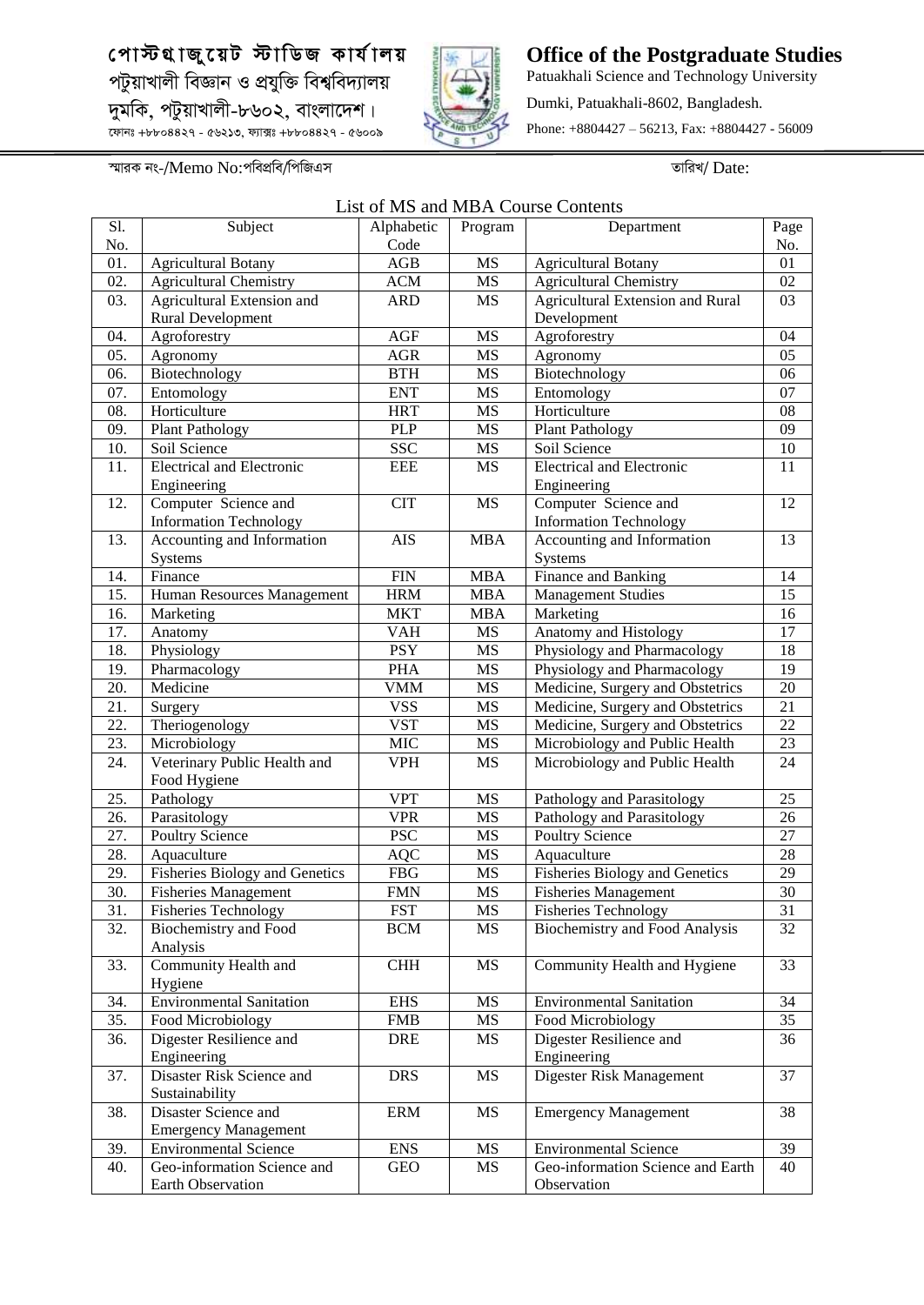

**Office of the Postgraduate Studies** Patuakhali Science and Technology University Dumki, Patuakhali-8602, Bangladesh. Phone: +8804427 – 56213, Fax: +8804427 - 56009

*¯§viK bs-/*Memo No:*cwecÖwe/wcwRGm ZvwiL/* Date:

## 01. Course Code and Title Program: MS

| Name of the subject    |
|------------------------|
| Name of the department |
| Total compusory course |
| Total elective course  |
| Total research work    |

- : Agricultural Botany
- : Agricultural Botany
	- : 16 Credit hours
	- : 08 Credit hours : 16 Credit hours

#### **A. Semester: January-June**

| <b>Alphabetic</b> | <b>Numeric</b> | <b>Course Title</b>                            | <b>Credit</b> | Compulsory/     |
|-------------------|----------------|------------------------------------------------|---------------|-----------------|
| Code              | Code           |                                                | Hour          | <b>Elective</b> |
| AGB               | 5101           | Plant Morphology and Phylogeny                 | 02            | Compulsory      |
| AGB               | 5102           | Plant Physiology                               | 02            | Compulsory      |
| AGB               | 5103           | <b>Plant Ecology</b>                           | 02            | Compulsory      |
| AGB               | 5104           | <b>Environmental Pollution and Agriculture</b> | 02            | Compulsory      |
| AGB               | 5105           | <b>Economic Botany</b>                         | 02            | Elective        |
| AGB               | 5106           | Developmental Plant Physiology                 | 02            | Elective        |
| AGB               | 5107           | <b>Plant Tissue Culture</b>                    | 02            | Elective        |
| AGB               | 5108           | <b>Plant Nutrition</b>                         | 02            | Elective        |
| AGB               | 5109           | Crop Physiology                                | 02            | Elective        |
| AGB               | 5110           | <b>Plant Biodiversity and Conservation</b>     | 02            | Elective        |
| AGB               | 5111           | <b>Research Methodology</b>                    | 02            | Elective        |

#### **B. Semester: July-December**

| <b>Alphabetic</b> | <b>Numeric</b> | <b>Course Title</b>       | <b>Credit</b> | Compulsory/     |
|-------------------|----------------|---------------------------|---------------|-----------------|
| Code              | Code           |                           | Hour          | <b>Elective</b> |
| AGB               | 5201           | <b>Plant Anatomy</b>      | 02            | Compulsory      |
| AGB               | 5202           | <b>Plant Metabolism</b>   | 02            | Compulsory      |
| AGB               | 5203           | Agroclimatology           | 02            | Compulsory      |
| AGB               | 5204           | <b>Stress Physiology</b>  | 02            | Compulsory      |
| AGB               | 5205           | Plant Embryology          | 02            | Elective        |
| AGB               | 5206           | Development Plant Anatomy | 02            | Elective        |
| AGB               | 5207           | Crop Ecology              | 02            | Elective        |
| AGB               | 5208           | Crop Biotechnology        | 02            | Elective        |
| AGB               | 5209           | Phytochemical Ecology     | 02            | Elective        |

#### **C. Research Semester**

| <b>Alphabetic</b> | <b>Numeric</b> | <b>Course Title</b>                         | <b>Credit</b> | Compulsory/     |
|-------------------|----------------|---------------------------------------------|---------------|-----------------|
| Code              | Code           |                                             | Hour          | <b>Elective</b> |
| AGB               | 5301           | Research Work (Satisfactory/Unsatisfactory) | 08            | Compulsory      |
| AGB               | 5302           | Thesis Evaluation                           | 05            | Compulsory      |
| AGB               | 5303           | Thesis Defense                              | 03            | Compulsory      |

02. Course Code and Title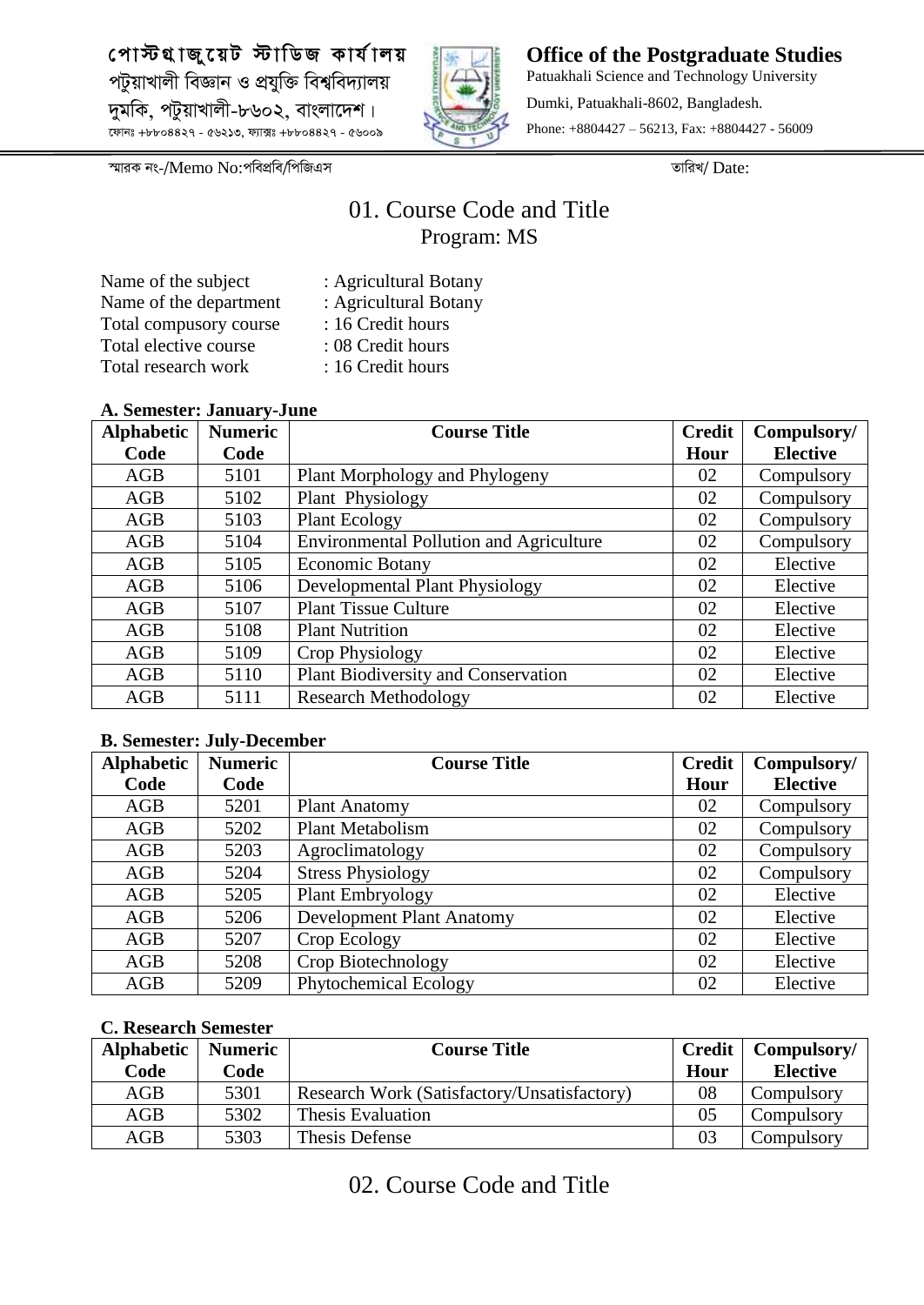**† c v÷ MÖ v Ry‡ q U ÷ vw W R K vh ©v j q** *প*টুয়াখালী বিজ্ঞান ও প্রযুক্তি বিশ্ববিদ্যালয় *`ygwK, cUzqvLvjx-8602, evsjv‡`k| ‡dvbt +8804427 - 56213, d¨v·t +8804427 - 56009*



**Office of the Postgraduate Studies** Patuakhali Science and Technology University Dumki, Patuakhali-8602, Bangladesh. Phone: +8804427 – 56213, Fax: +8804427 - 56009

*¯§viK bs-/*Memo No:*cwecÖwe/wcwRGm ZvwiL/* Date:

## Program: MS

| Name of the subject          | : Agricultural Chemistry |
|------------------------------|--------------------------|
| Name of the department       | : Agricultural Chemistry |
| Total compulsory course      | : 16 Credit hours        |
| <b>Total Elective course</b> | : 08 Credit hours        |
| Total research work          | : 16 Credit hours        |

- 16 Credit hours
- 08 Credit hours
- 16 Credit hours

#### **A. Semester: January- June**

| <b>Alphabetic</b> | <b>Numeric</b> | <b>Course Title</b>                          | <b>Credit</b> | Compulsory/     |
|-------------------|----------------|----------------------------------------------|---------------|-----------------|
| Code              | Code           |                                              | Hour          | <b>Elective</b> |
| <b>ACM</b>        | 5101           | Food Preservation and Processing Chemistry   | 02            | Compulsory      |
| <b>ACM</b>        | 5102           | <b>Pesticide Chemistry</b>                   | 02            | Compulsory      |
| <b>ACM</b>        | 5103           | Chemistry & Technology of Agricultural Crops | 02            | Compulsory      |
| <b>ACM</b>        | 5104           | <b>Environmental Chemistry</b>               | 02            | Compulsory      |
| <b>ACM</b>        | 5105           | Chemistry of Manures and Bio-fertilizer      | 02            | Elective        |
| <b>ACM</b>        | 5106           | <b>Research Methodology</b>                  | 02            | Elective        |
| <b>ACM</b>        | 5107           | <b>Nuclear Chemistry</b>                     | 02            | Elective        |
| <b>ACM</b>        | 5108           | <b>Phyto Ecological Chemistry</b>            | 02            | Elective        |

### **B. Semester: July-December**

| <b>Alphabetic</b> | <b>Numeric</b> | <b>Course Title</b>                     | <b>Credit</b> | Compulsory/     |
|-------------------|----------------|-----------------------------------------|---------------|-----------------|
| Code              | Code           |                                         | Hour          | <b>Elective</b> |
| <b>ACM</b>        | 5201           | Fertilizer Chemistry and Technology     | 02            | Compulsory      |
| <b>ACM</b>        | 5202           | <b>Instrumental Methods of Analysis</b> | 02            | Compulsory      |
| <b>ACM</b>        | 5203           | Analysis of Agro Products               | 02            | Compulsory      |
| <b>ACM</b>        | 5204           | <b>Water Science</b>                    | 02            | Compulsory      |
| <b>ACM</b>        | 5205           | Waste Management and Clean Technology   | 02            | Elective        |
| <b>ACM</b>        | 5206           | Mineral Nutrition and Plant Growth      | 02            | Elective        |
| <b>ACM</b>        | 5207           | <b>Chemistry of Plant Products</b>      | 02            | Elective        |
| <b>ACM</b>        | 5208           | Soil and Colloid Chemistry              | 02            | Elective        |

| <b>Alphabetic</b> | <b>Numeric</b> | <b>Course Title</b>                               | <b>Credit</b> | Compulsory/     |
|-------------------|----------------|---------------------------------------------------|---------------|-----------------|
| Code              | Code           |                                                   | Hour          | <b>Elective</b> |
| <b>ACM</b>        | 5301           | <b>Research Work (Satisfactory/Unsatisfactory</b> | 08            | Compulsory      |
| <b>ACM</b>        | 5302           | Thesis Evaluation                                 | 05            | Compulsory      |
| <b>ACM</b>        | 5303           | Thesis Defense                                    | 03            | Compulsory      |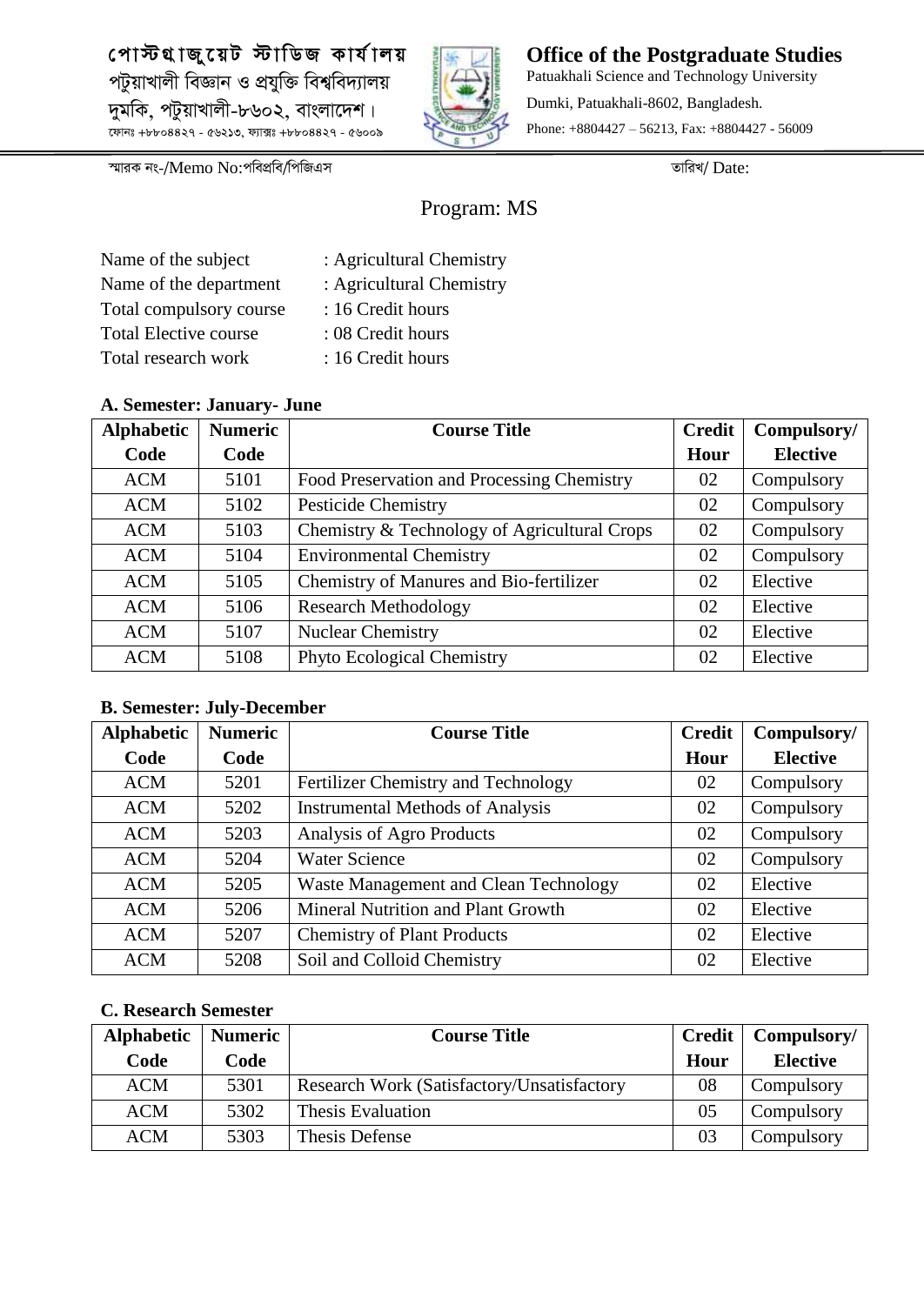

**Office of the Postgraduate Studies** Patuakhali Science and Technology University Dumki, Patuakhali-8602, Bangladesh. Phone: +8804427 – 56213, Fax: +8804427 - 56009

*¯§viK bs-/*Memo No:*cwecÖwe/wcwRGm ZvwiL/* Date:

## 03. Course Code and Title Program: MS

: Agricultural Extension and Rural Development : Agricultural Extension and Rural Development

| Name of the subject     |
|-------------------------|
| Name of the department  |
| Total compulsory course |
| Total elective course   |
| Total research work     |

- : 16 Credit hours
- : 08 Credit hours
- : 16 Credit hours

#### **A. Semester: January-June**

| <b>Alphabetic</b> | <b>Numeric</b> | <b>Course Title</b>                                | <b>Credit</b> | Compulsory/     |
|-------------------|----------------|----------------------------------------------------|---------------|-----------------|
| Code              | Code           |                                                    | Hour          | <b>Elective</b> |
| <b>ARD</b>        | 5101           | <b>Extension Program Development</b>               | 02            | Compulsory      |
| <b>ARD</b>        | 5102           | <b>Extension and Development Social Psychology</b> | 02            | Compulsory      |
| <b>ARD</b>        | 5103           | Communication and Information Technology           | 02            | Compulsory      |
| <b>ARD</b>        | 5104           | Social and Educational Research Methodology        | 02            | Compulsory      |
| <b>ARD</b>        | 5105           | Gender and Target Groups Development               | 02            | Elective        |
| <b>ARD</b>        | 5106           | <b>Extension Administration and Management</b>     | 02            | Elective        |
| <b>ARD</b>        | 5107           | <b>Environmental Studies and Disester</b>          | 02            | Elective        |
|                   |                | Management                                         |               |                 |

#### **B. Semester: July-December**

| <b>Alphabetic</b> | <b>Numeric</b> | <b>Course Title</b>                        | <b>Credit</b> | Compulsory/     |
|-------------------|----------------|--------------------------------------------|---------------|-----------------|
| Code              | Code           |                                            | Hour          | <b>Elective</b> |
| <b>ARD</b>        | 5201           | <b>Rural Development Studies</b>           | 02            | Compulsory      |
| <b>ARD</b>        | 5202           | <b>Technology Transfer</b>                 | 02            | Compulsory      |
| <b>ARD</b>        | 5203           | <b>Training Management</b>                 | 02            | Compulsory      |
| <b>ARD</b>        | 5204           | <b>Extension and Development Project</b>   | 02            | Compulsory      |
|                   |                | Management                                 |               |                 |
| <b>ARD</b>        | 5205           | Farming System Research and Sustainable    | 02            | Elective        |
|                   |                | Agriculture                                |               |                 |
| <b>ARD</b>        | 5206           | Group Dynamics and Leadership in Extension | 02            | Elective        |

| <b>Alphabetic</b> | <b>Numeric</b> | <b>Course Title</b>                         | Credit | Compulsory/     |
|-------------------|----------------|---------------------------------------------|--------|-----------------|
| Code              | Code           |                                             | Hour   | <b>Elective</b> |
| ARD               | 5301           | Research work (Satisfactory/Unsatisfactory) | 08     | Compulsory      |
| <b>ARD</b>        | 5302           | <b>Thesis Evaluation</b>                    | 05     | Compulsory      |
| ARD               | 5303           | Thesis Defense                              | 03     | Compulsory      |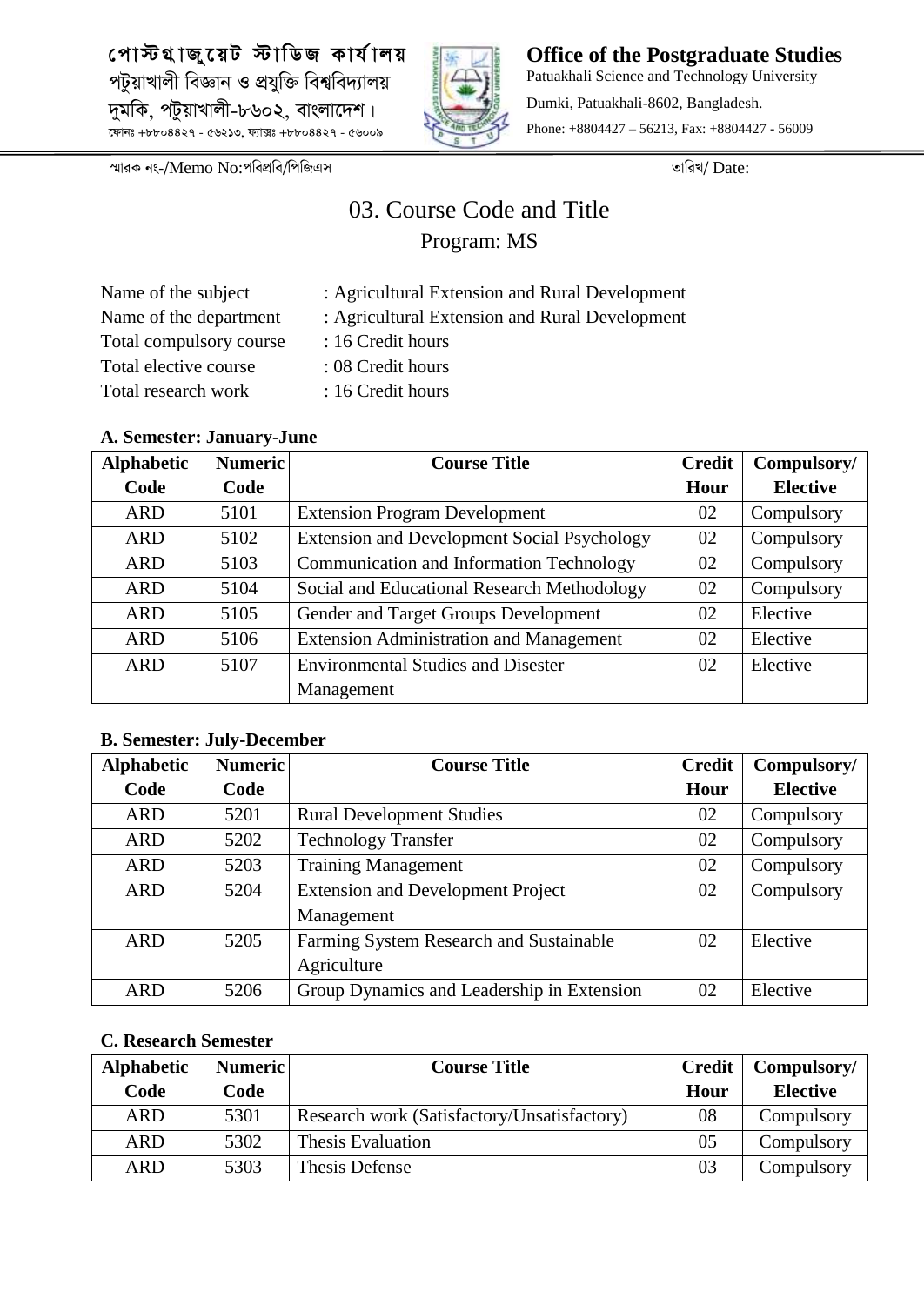

**Office of the Postgraduate Studies** Patuakhali Science and Technology University Dumki, Patuakhali-8602, Bangladesh. Phone: +8804427 – 56213, Fax: +8804427 - 56009

*¯§viK bs-/*Memo No:*cwecÖwe/wcwRGm ZvwiL/* Date:

## 04. Course Code and Title Program: MS

| Name of the subject     | : Agroforestry    |
|-------------------------|-------------------|
| Name of the department  | : Agroforestry    |
| Total compulsory course | : 16 Credit hours |
| Total elective course   | : 08 Credit hours |
| Total research work     | : 16 Credit hours |

#### **A. Semester: January- June**

| $\cdots$          |                |                                                   |               |                 |
|-------------------|----------------|---------------------------------------------------|---------------|-----------------|
| <b>Alphabetic</b> | <b>Numeric</b> | <b>Course Title</b>                               | <b>Credit</b> | Compulsory/     |
| Code              | Code           |                                                   | Hour          | <b>Elective</b> |
| AGF               | 5101           | <b>Agroforestry Systems and Practices</b>         | 02            | Compulsory      |
| AGF               | 5102           | <b>Agroforest Botany</b>                          | 02            | Compulsory      |
| AGF               | 5103           | Component Interaction in Agroforestry             | 02            | Compulsory      |
| AGF               | 5104           | <b>Agroforestry Research Methodology</b>          | 02            | Compulsory      |
| AGF               | 5105           | <b>Silvicultural Practices in Agroforestry</b>    | 02            | Elective        |
| AGF               | 5106           | Medicinal Plants and Non-wood Products            | 02            | Elective        |
| AGF               | 5107           | in<br>Productivity<br>Soil<br>Conservation<br>and | 02            | Elective        |
|                   |                | Agroforestry                                      |               |                 |
| AGF               | 5108           | Pest Management in Agroforestry                   | 02            | Elective        |
| AGF               | 5109           | Tree Physiology                                   | 02            | Elective        |

#### **B. Semester: July-December**

| <b>Alphabetic</b> | <b>Numeric</b> | <b>Course Title</b>                             | <b>Credit</b> | Compulsory/     |
|-------------------|----------------|-------------------------------------------------|---------------|-----------------|
| Code              | Code           |                                                 | Hour          | <b>Elective</b> |
| AGF               | 5201           | <b>Agroforestry Management Technology</b>       | 02            | Compulsory      |
| AGF               | 5202           | Social Forestry and Rural Development           | 02            | Compulsory      |
| AGF               | 5203           | <b>Forest Ecology</b>                           | 02            | Compulsory      |
| AGF               | 5204           | Water Conservation and Watershed Management     | 02            | Compulsory      |
| AGF               | 5205           | Homestead Agroforestry and Management           | 02            | Elective        |
| AGF               | 5206           | Mangrove Ecosystem and Management               | 02            | Elective        |
| AGF               | 5207           | Wood Quality and Wood Technology                | 02            | Elective        |
| AGF               | 5208           | <b>Environmental Protection in Agroforestry</b> | 02            | Elective        |
| AGF               | 5209           | Land-use Planning in Agroforestry               | 02            | Elective        |
| AGF               | 5210           | Climate Change, Agroforestry and Food Security  | 02            | Elective        |

| <b>Alphabetic</b> | <b>Numeric</b> | <b>Course Title</b>                         | <b>Credit</b> | Compulsory/     |
|-------------------|----------------|---------------------------------------------|---------------|-----------------|
| Code              | Code           |                                             | Hour          | <b>Elective</b> |
| AGF               | 5301           | Research Work (Satisfactory/Unsatisfactory) | 08            | Compulsory      |
| AGF               | 5302           | Thesis Evaluation                           | 05            | Compulsory      |
| AGF               | 5303           | Thesis Defense                              | 03            | Compulsory      |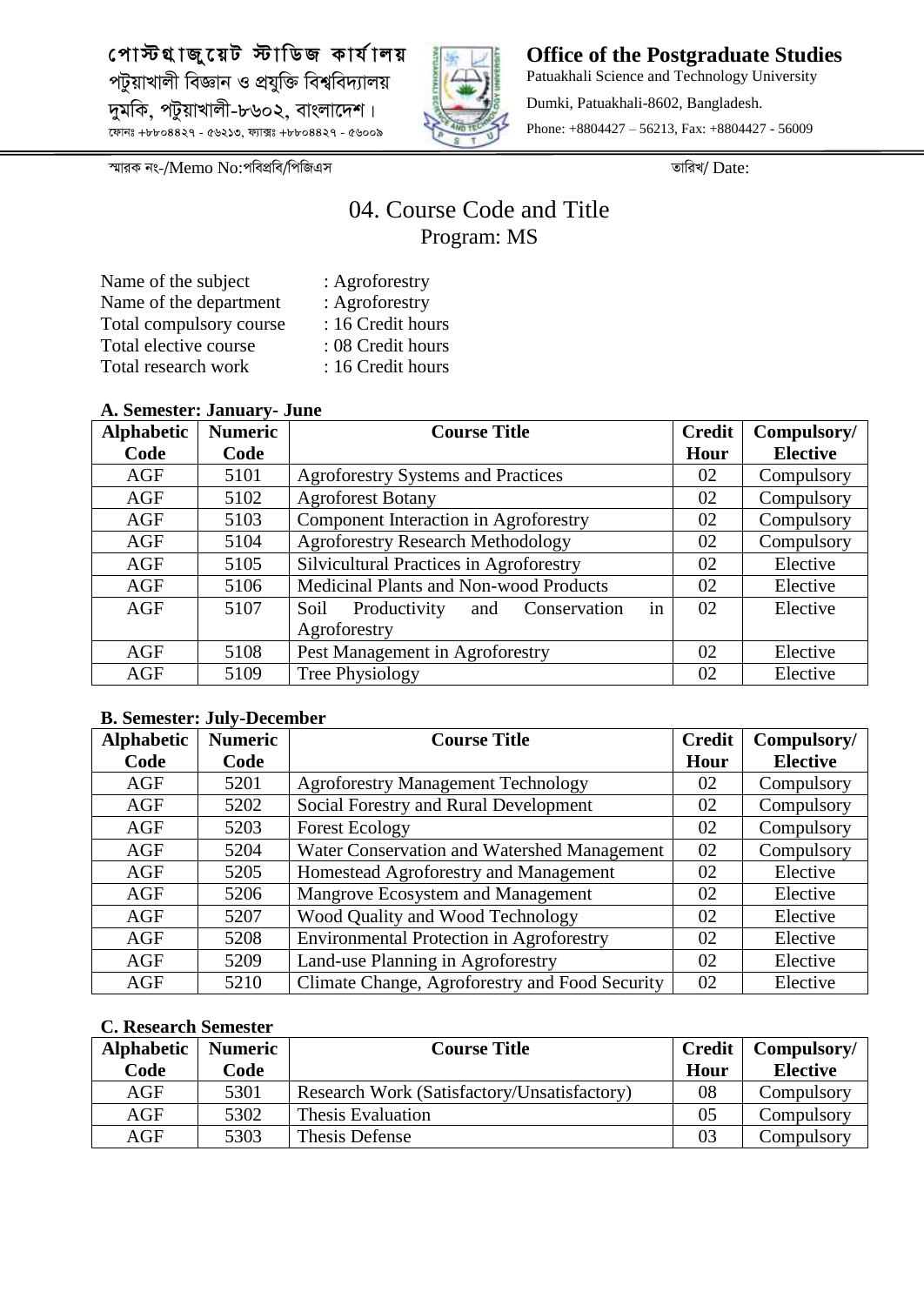

**Office of the Postgraduate Studies** Patuakhali Science and Technology University Dumki, Patuakhali-8602, Bangladesh. Phone: +8804427 – 56213, Fax: +8804427 - 56009

*¯§viK bs-/*Memo No:*cwecÖwe/wcwRGm ZvwiL/* Date:

## 05. Course Code and Title Program: MS

| Name of the subject    | : Agronomy        |
|------------------------|-------------------|
| Name of the department | : Agronomy        |
| Total compusory course | : 16 Credit hours |
| Total elective course  | : 08 Credit hours |
| Total research work    | : 16 Credit hours |

#### **A. Semester: January-June**

| THE DUMINUTE CHAIRS (CHAIR |                |                                               |               |                 |  |
|----------------------------|----------------|-----------------------------------------------|---------------|-----------------|--|
| <b>Alphabetic</b>          | <b>Numeric</b> | <b>Course Title</b>                           | <b>Credit</b> | Compulsory/     |  |
| Code                       | Code           |                                               | Hour          | <b>Elective</b> |  |
| <b>AGR</b>                 | 5101           | Soil Fertility Management and Crop Production | 02            | Compulsory      |  |
| <b>AGR</b>                 | 5102           | <b>Stress Agronomy</b>                        | 02            | Compulsory      |  |
| <b>AGR</b>                 | 5103           | Water Management and Crop Production          | 02            | Compulsory      |  |
| <b>AGR</b>                 | 5104           | <b>Agronomic Research</b>                     | 02            | Compulsory      |  |
| <b>AGR</b>                 | 5105           | Farming System                                | 02            | Elective        |  |
| <b>AGR</b>                 | 5106           | Forage and Pasture Crop Production            | 02            | Elective        |  |
| <b>AGR</b>                 | 5107           | Coastal and Hill Agriculture                  | 02            | Elective        |  |
| <b>AGR</b>                 | 5108           | Microclimate                                  | 02            | Elective        |  |
| <b>AGR</b>                 | 5301           | Research Work (Satisfactory/Unsatisfactory)   | 03            | Compolsury      |  |

#### **B. Semester: July-December**

| <b>Alphabetic</b> | <b>Numeric</b> | <b>Course Title</b>                           | <b>Credit</b> | Compulsory/     |
|-------------------|----------------|-----------------------------------------------|---------------|-----------------|
| Code              | Code           |                                               | Hour          | <b>Elective</b> |
| <b>AGR</b>        | 5201           | Advanced Production Technology of Major       | 02            | Compulsory      |
|                   |                | Crops                                         |               |                 |
| <b>AGR</b>        | 5202           | Physiological Aspects of Grain Yield of Crops | 02            | Compulsory      |
| <b>AGR</b>        | 5203           | Advanced Seed Science and Technology          | 02            | Compulsory      |
| <b>AGR</b>        | 5204           | Weed Management                               | 02            | Compulsory      |
| <b>AGR</b>        | 5205           | Weeds and Weeds Ecology                       | 02            | Elective        |
| <b>AGR</b>        | 5206           | Cropping System                               | 02            | Elective        |
| <b>AGR</b>        | 5207           | Advanced Production Technology of Minor       | 02            | Elective        |
|                   |                | Crops                                         |               |                 |
| <b>AGR</b>        | 5208           | Crop Land Agroforestry                        | 02            | Elective        |
| <b>AGR</b>        | 5209           | <b>Environmental Agronomy</b>                 | 02            | Elective        |
| <b>AGR</b>        | 5301           | Research Work (Satisfactory/Unsatisfactory)   | 03            | Compolsury      |

| <b>Alphabetic</b> | <b>Numeric</b> | <b>Course Title</b>                         | <b>Credit</b> | Compulsory/     |
|-------------------|----------------|---------------------------------------------|---------------|-----------------|
| Code              | Code           |                                             | Hour          | <b>Elective</b> |
| <b>AGR</b>        | 5301           | Research Work (Satisfactory/Unsatisfactory) | 02            | Compulsory      |
| <b>AGR</b>        | 5302           | Thesis Evaluation                           | 05            | Compulsory      |
| AGR               | 5303           | Thesis Defense                              | 03            | Compulsory      |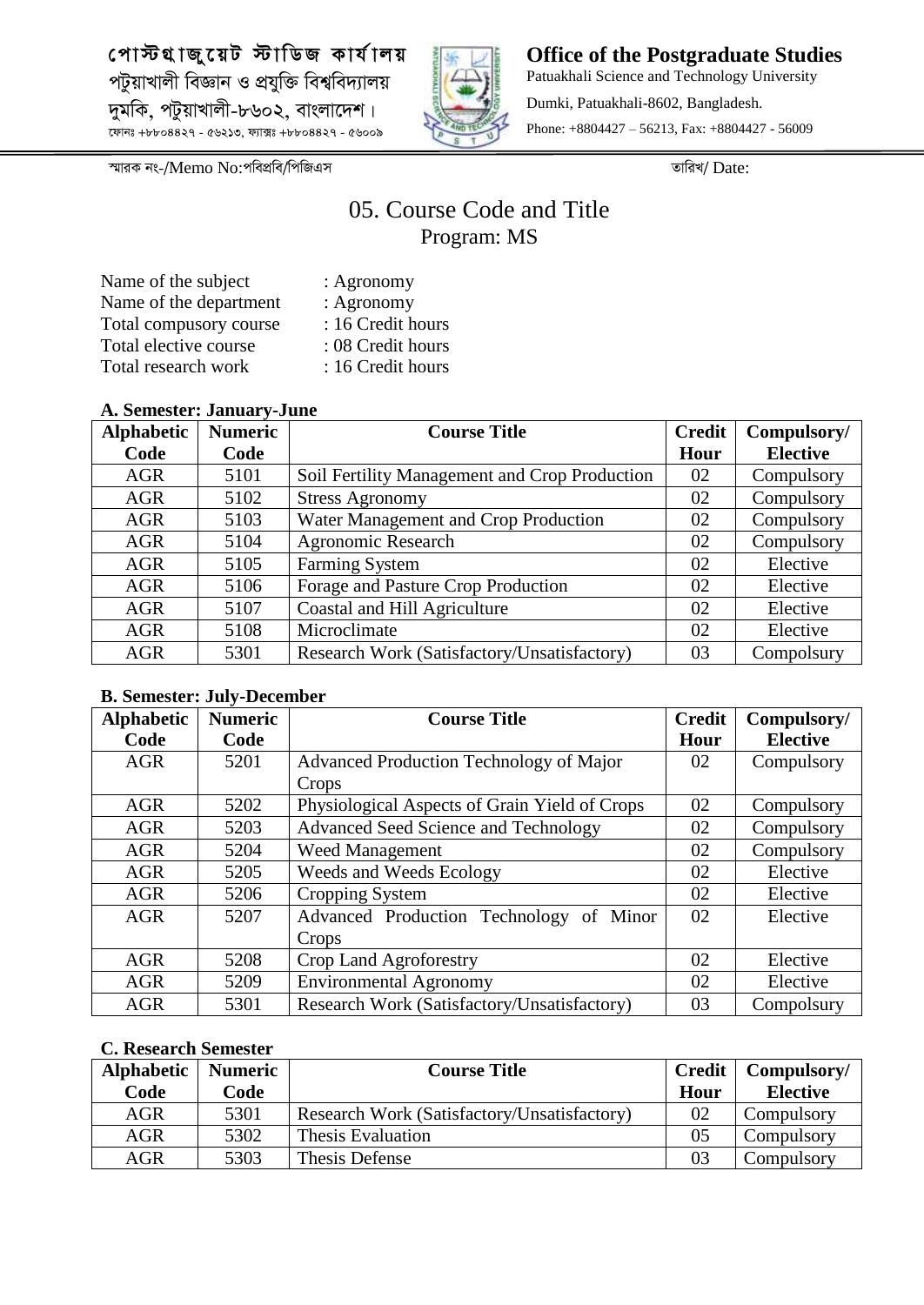

**Office of the Postgraduate Studies** Patuakhali Science and Technology University Dumki, Patuakhali-8602, Bangladesh. Phone: +8804427 – 56213, Fax: +8804427 - 56009

*¯§viK bs-/*Memo No:*cwecÖwe/wcwRGm ZvwiL/* Date:

## 06. Course Code and Title Program: MS

| : Biotechnology   |
|-------------------|
| : Biotechnology   |
| : 16 Credit hours |
| : 08 Credit hours |
| : 16 Credit hours |
|                   |

#### **A. Semester: January-June**

| <b>Alphabetic</b> | <b>Numeric</b> | <b>Course Title</b>                   | <b>Credit</b> | <b>Compulsory</b> |
|-------------------|----------------|---------------------------------------|---------------|-------------------|
| Code              | Code           |                                       | Hour          | /Elective         |
| <b>BTH</b>        | 5101           | Molecular Cell Biology                | 02            | Compulsory        |
| <b>BTH</b>        | 5102           | <b>Molecular Genetics</b>             | 02            | Compulsory        |
| <b>BTH</b>        | 5103           | Gene Expression and Regulation        | 02            | Compulsory        |
| <b>BTH</b>        | 5104           | <b>Recombinant DNA Technology</b>     | 02            | Compulsory        |
| <b>BTH</b>        | 5105           | Enzymology and Enzyme Technology      | 02            | Elective          |
| <b>BTH</b>        | 5106           | Immunology and Immunotechnology       | 02            | Elective          |
| <b>BTH</b>        | 5107           | Animal Biotechnology                  | 02            | Elective          |
| <b>BTH</b>        | 5108           | <b>Industrial Plant Biotechnology</b> | 02            | Elective          |

#### **B. Semester: July-December**

| <b>Alphabetic</b> | <b>Numeric</b> | <b>Course Title</b>                       | <b>Credit</b> | <b>Compulsory</b> |
|-------------------|----------------|-------------------------------------------|---------------|-------------------|
| Code              | Code           |                                           | Hour          | /Elective         |
| <b>BTH</b>        | 5201           | <b>Applied Biotechnology</b>              | 02            | Compulsory        |
| <b>BTH</b>        | 5202           | Molecular Markers and Diagnostics         | 02            | Compulsory        |
| <b>BTH</b>        | 5203           | Molecular Techniques                      | 02            | Compulsory        |
| <b>BTH</b>        | 5204           | <b>Biometry and Bioinformatics</b>        | 02            | Compulsory        |
| <b>BTH</b>        | 5205           | <b>Animal Tissue Culture</b>              | 02            | Elective          |
| <b>BTH</b>        | 5206           | Biopharming and Bioengineering            | 02            | Elective          |
| <b>BTH</b>        | 5207           | Environmental Biotechnology and Biosafety | 02            | Elective          |
| <b>BTH</b>        | 5208           | Plant Cell, Tissue and Organ Culture      | 02            | Elective          |

| Alphabetic | <b>Numeric</b> | <b>Course Title</b>                         | <b>Credit</b> | <b>Compulsory</b> |
|------------|----------------|---------------------------------------------|---------------|-------------------|
| Code       | Code           |                                             | Hour          | /Elective         |
| <b>BTH</b> | 5301           | Research Work (Satisfactory/Unsatisfactory) | 08            | Compulsory        |
| <b>BTH</b> | 5302           | Thesis Evaluation                           | 05            | Compulsory        |
| <b>BTH</b> | 5303           | Thesis Defense                              | 03            | Compulsory        |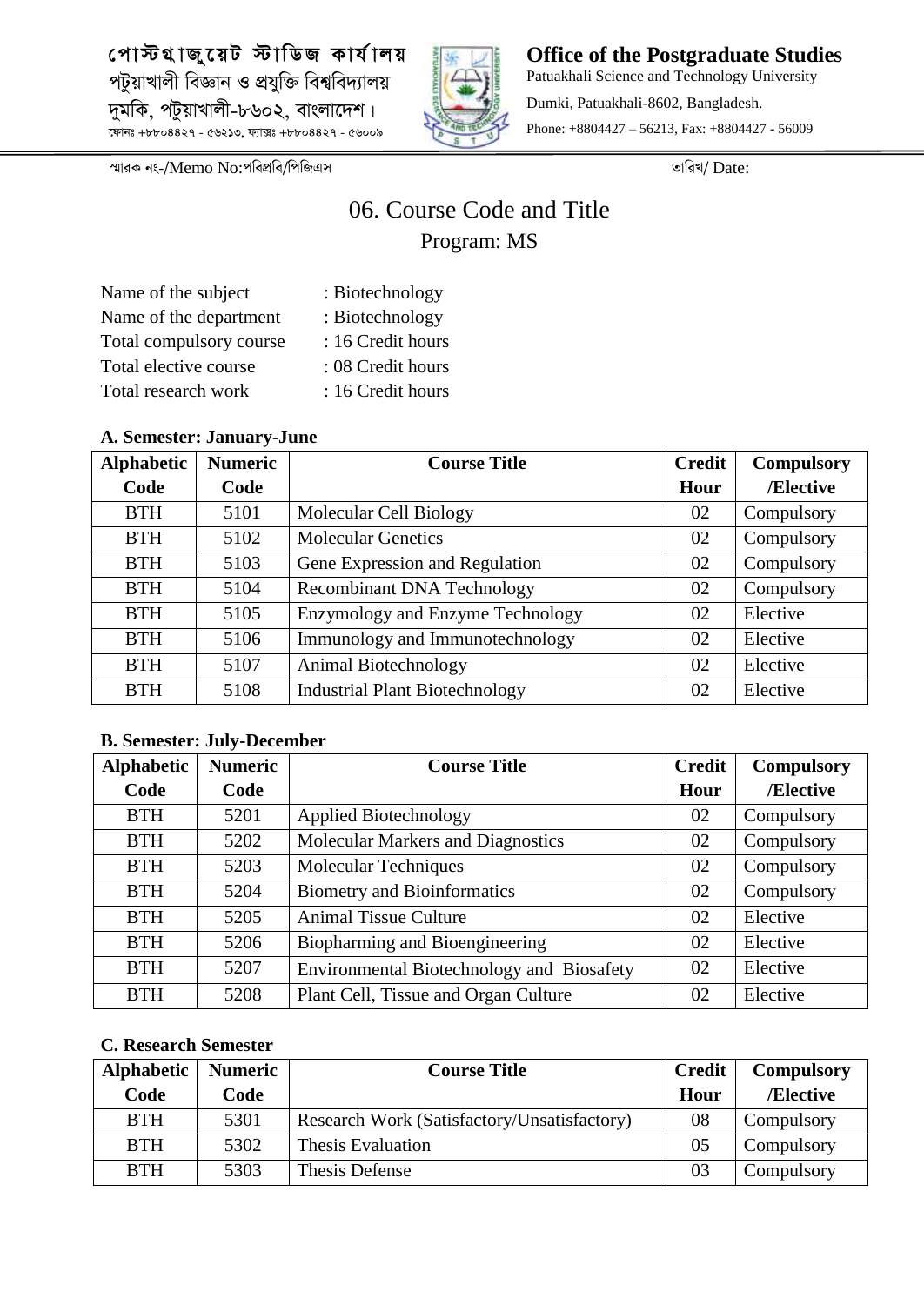

**Office of the Postgraduate Studies** Patuakhali Science and Technology University Dumki, Patuakhali-8602, Bangladesh. Phone: +8804427 – 56213, Fax: +8804427 - 56009

*¯§viK bs-/*Memo No:*cwecÖwe/wcwRGm ZvwiL/* Date:

## 07. Course Code and Title Program: MS

| Name of the subject     | : Entomology      |
|-------------------------|-------------------|
| Name of the department  | : Entomology      |
| Total compulsory course | : 16 Credit hours |
| Total elective course   | : 08 Credit hours |
| Total research work     | : 16 Credit hours |

#### **A. Semester: January-June**

| <b>Alphabetic</b> | <b>Numeric</b> | <b>Course Title</b>                      | <b>Credit</b> | <b>Compulsory</b> |
|-------------------|----------------|------------------------------------------|---------------|-------------------|
| Cod               | Code           |                                          | Hour          | <b>Elective</b>   |
| <b>ENT</b>        | 5101           | <b>Insect Taxonomy</b>                   | 02            | Compulsory        |
| <b>ENT</b>        | 5102           | <b>Insect Ecology</b>                    | 02            | Compulsory        |
| <b>ENT</b>        | 5103           | Pesticide Management                     | 02            | Compulsory        |
| <b>ENT</b>        | 5104           | <b>Insect Pest Management</b>            | 02            | Compulsory        |
| <b>ENT</b>        | 5105           | Economic Entomology of Minor crops       | 02            | Elective          |
| <b>ENT</b>        | 5106           | <b>Forest Entomology</b>                 | 02            | Elective          |
| <b>ENT</b>        | 5107           | <b>Insect Nutrition and Biochemistry</b> | 02            | Elective          |
| <b>ENT</b>        | 5108           | <b>Insect Pathology</b>                  | 02            | Elective          |

#### B. **Semester: July-December**

| <b>Alphabetic</b> | <b>Numeric</b> | <b>Course Title</b>            | <b>Credit</b> | <b>Compulsory</b> |
|-------------------|----------------|--------------------------------|---------------|-------------------|
| Cod               | Code           |                                | Hour          | <b>Elective</b>   |
| <b>ENT</b>        | 5201           | <b>Insect Physiology</b>       | 02            | Compulsory        |
| <b>ENT</b>        | 5202           | <b>Insect Morphology</b>       | 02            | Compulsory        |
| <b>ENT</b>        | 5203           | <b>Entomological Technique</b> | 02            | Compulsory        |
| <b>ENT</b>        | 5204           | <b>Experimental Design</b>     | 02            | Compulsory        |
| <b>ENT</b>        | 5205           | <b>Stored Products Pests</b>   | 02            | Elective          |
| <b>ENT</b>        | 5206           | <b>Industrial Entomology</b>   | 02            | Elective          |
| <b>ENT</b>        | 5207           | <b>Insecticide Toxicology</b>  | 02            | Elective          |
| <b>ENT</b>        | 5208           | <b>Medical Entomology</b>      | 02            | Elective          |

| <b>Alphabetic</b> | <b>Numeric</b> | <b>Course Title</b>                         | <b>Credit</b> | <b>Compulsory</b> |
|-------------------|----------------|---------------------------------------------|---------------|-------------------|
| Cod               | Code           |                                             | Hour          | <b>Elective</b>   |
| <b>ENT</b>        | 5301           | Research work (Satisfactory/Unsatisfactory) | 08            | Compulsory        |
| <b>ENT</b>        | 5302           | Thesis Evaluation                           | 05            | Compulsory        |
| <b>ENT</b>        | 5303           | Thesis Defense                              | 03            | Compulsory        |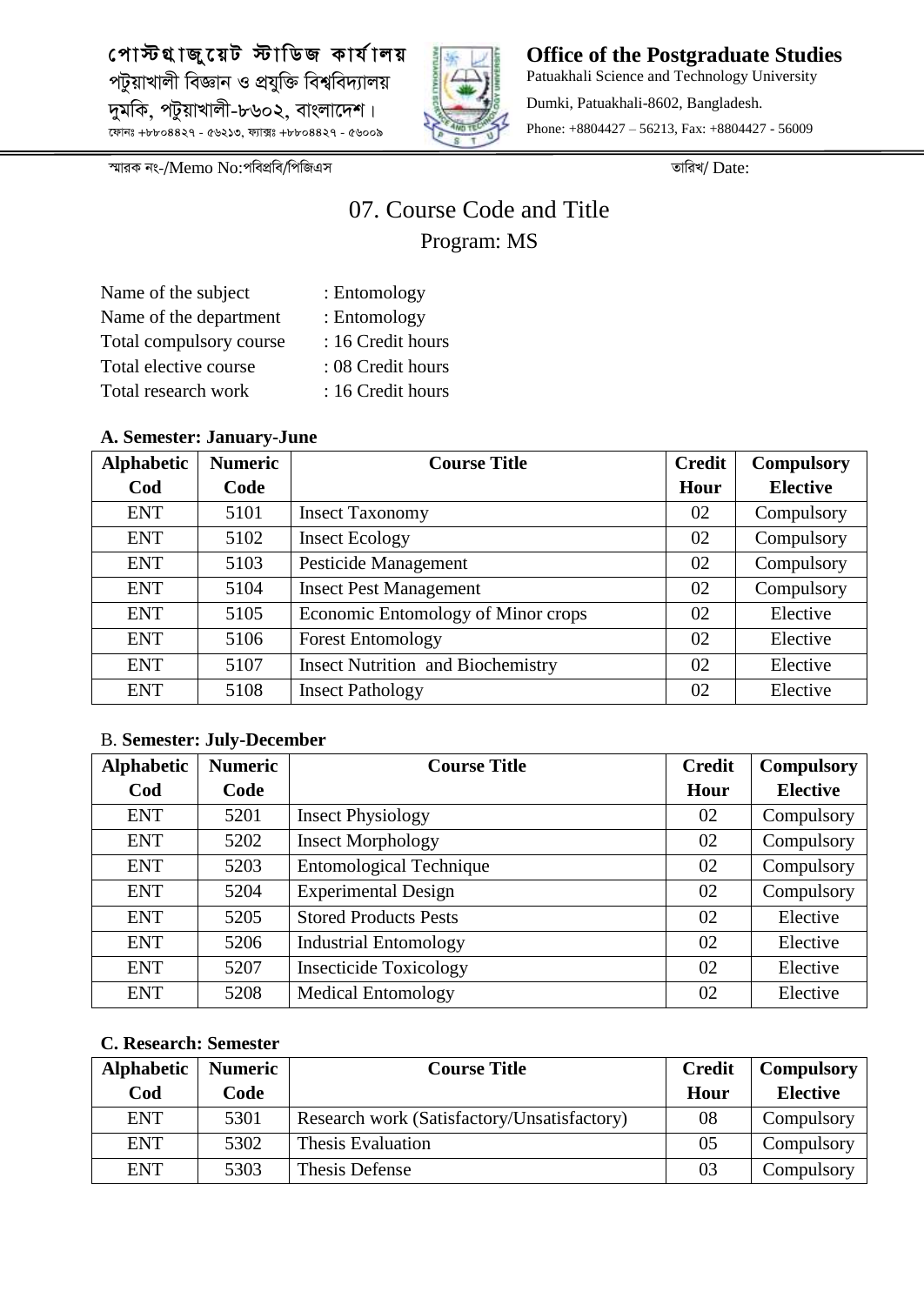

**Office of the Postgraduate Studies** Patuakhali Science and Technology University Dumki, Patuakhali-8602, Bangladesh. Phone: +8804427 – 56213, Fax: +8804427 - 56009

*¯§viK bs-/*Memo No:*cwecÖwe/wcwRGm ZvwiL/* Date:

## 08. Course Code and Title Program: MS

| Name of the subject    | : Horticulture    |
|------------------------|-------------------|
| Name of the department | : Horticulture    |
| Total compusory course | : 16 Credit hours |
| Total elective course  | : 08 Credit hours |
| Total research work    | : 16 Credit hours |

#### **A. Semester: January-June**

| <b>Alphabetic</b> | <b>Numeric</b> | <b>Course Title</b>                           | <b>Credit</b> | Compulsory/     |
|-------------------|----------------|-----------------------------------------------|---------------|-----------------|
| Code              | Code           |                                               | Hour          | <b>Elective</b> |
| <b>HRT</b>        | 5101           | Spices, Medicinal Plants and Plantation Crops | 02            | Compulsory      |
|                   |                | Management                                    |               |                 |
| <b>HRT</b>        | 5102           | Postharvest Technology of Horticultural Crops | 02            | Compulsory      |
| <b>HRT</b>        | 5103           | Advanced Seed Technology of Horticultural     | 02            | Compulsory      |
|                   |                | Crops                                         |               |                 |
| <b>HRT</b>        | 5104           | Plant Growth Regulators in Horticulture       | 02            | Compulsory      |
| <b>HRT</b>        | 5105           | Physiology of Horticultural Crop Yield        | 02            | Elective        |
| <b>HRT</b>        | 5106           | <b>Homestead Horticulture</b>                 | 02            | Elective        |
| <b>HRT</b>        | 5107           | Horticulture and Human Nutrition              | 02            | Elective        |
| <b>HRT</b>        | 5108           | Organic Farming of Horticultural Crops        | 02            | Elective        |

#### **B. Semester: July-December**

| <b>Alphabetic</b> | <b>Numeric</b> | <b>Course Title</b>                      | <b>Credit</b> | Compulsory/     |
|-------------------|----------------|------------------------------------------|---------------|-----------------|
| Code              | Code           |                                          | Hour          | <b>Elective</b> |
| <b>HRT</b>        | 5201           | <b>Advanced Fruit Production</b>         | 02            | Compulsory      |
| <b>HRT</b>        | 5202           | <b>Advanced Vegetable Production</b>     | 02            | Compulsory      |
| <b>HRT</b>        | 5203           | <b>Advanced Research Methodology</b>     | 02            | Compulsory      |
| <b>HRT</b>        | 5204           | Ornamental and Landscape Horticulture    | 02            | Compulsory      |
| <b>HRT</b>        | 5205           | <b>Horticultural Plant Biotechnology</b> | 02            | Elective        |
| <b>HRT</b>        | 5206           | <b>Advanced Nursery Management</b>       | 02            | Elective        |
| <b>HRT</b>        | 5207           | Minor Fruits of Bangladesh               | 02            | Elective        |
| <b>HRT</b>        | 5208           | Processing of Horticultural Crops        | 02            | Elective        |

| <b>Alphabetic</b> | <b>Numeric</b> | <b>Course Title</b>                         | <b>Credit</b> | Compulsory/     |
|-------------------|----------------|---------------------------------------------|---------------|-----------------|
| Code              | Code           |                                             | Hour          | <b>Elective</b> |
| <b>HRT</b>        | 5301           | Research Work (Satisfactory/Unsatisfactory) | 08            | Compulsory      |
| <b>HRT</b>        | 5302           | Thesis Evaluation                           | 05            | Compulsory      |
| <b>HRT</b>        | 5303           | Thesis Defense                              | 03            | Compulsory      |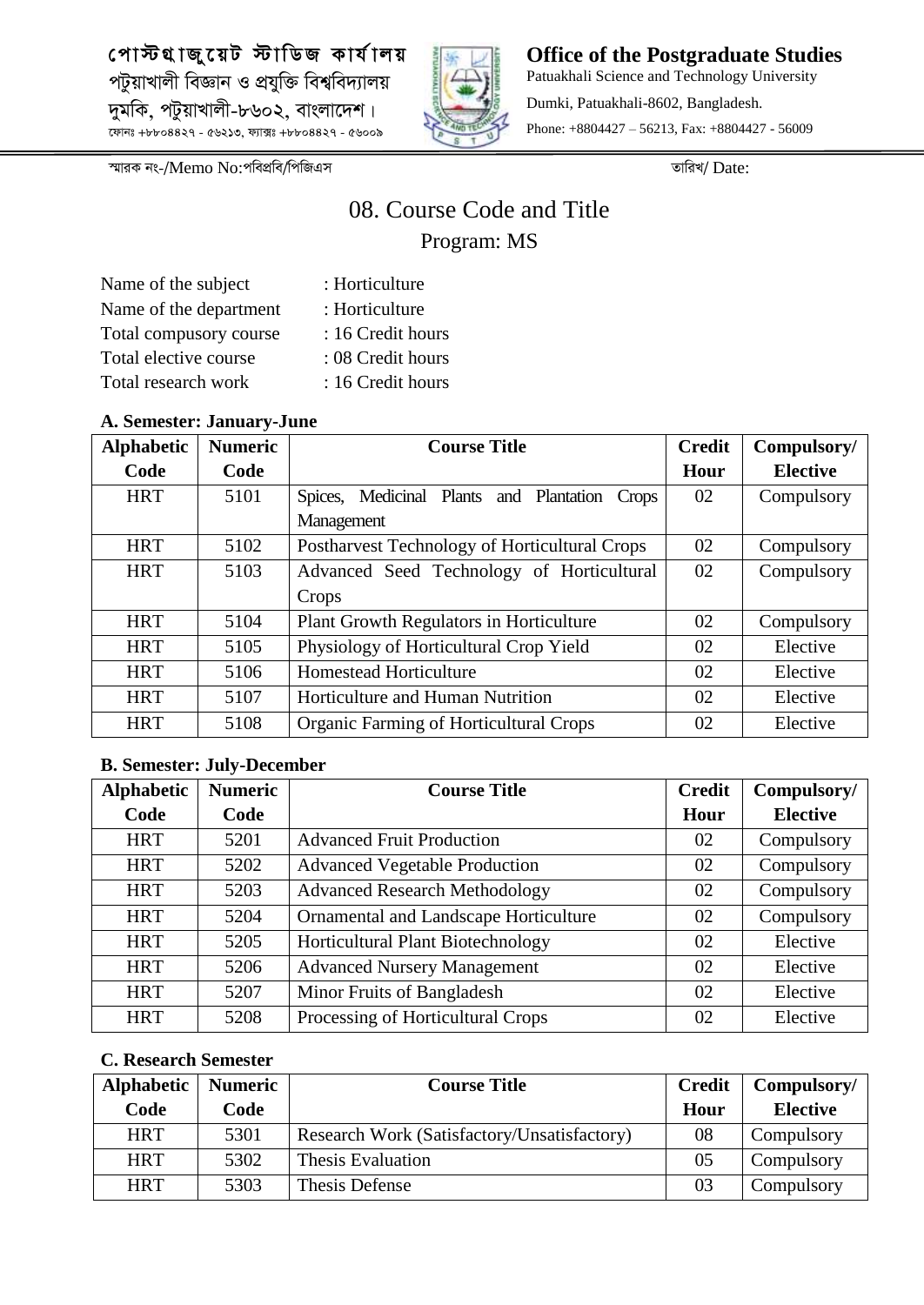

**Office of the Postgraduate Studies** Patuakhali Science and Technology University Dumki, Patuakhali-8602, Bangladesh. Phone: +8804427 – 56213, Fax: +8804427 - 56009

*¯§viK bs-/*Memo No:*cwecÖwe/wcwRGm ZvwiL/* Date:

## 09. Course Code and Title Program: MS

| : Plant Pathology |
|-------------------|
| : Plant Pathology |
| : 16 Credit hours |
| : 08 Credit hours |
| : 16 Credit hours |
|                   |

#### **A. Semester: January-June**

| <b>Alphabetic</b> | <b>Numeric</b> | <b>Course Title</b>                   | <b>Credit</b> | Compulsory/     |
|-------------------|----------------|---------------------------------------|---------------|-----------------|
| Code              | Code           |                                       | Hour          | <b>Elective</b> |
| <b>PLP</b>        | 5101           | Pathogenesis                          | 02            | Compulsory      |
| <b>PLP</b>        | 5102           | Methods in Plant Pathology            | 02            | Compulsory      |
| <b>PLP</b>        | 5103           | <b>Plant Disease Management</b>       | 02            | Compulsory      |
| <b>PLP</b>        | 5104           | <b>Epidemiology of Plant Diseases</b> | 02            | Compulsory      |
| <b>PLP</b>        | 5105           | <b>Plant Pathogenic Prokaryotes</b>   | 02            | Elective        |
| <b>PLP</b>        | 5106           | <b>Plant Nematology</b>               | 02            | Elective        |
| <b>PLP</b>        | 5107           | <b>Spread of Plant Pathogens</b>      | 02            | Elective        |

#### **B. Semester: July-December**

| <b>Alphabetic</b> | <b>Numeric</b> | <b>Course Title</b>                         | <b>Credit</b> | Compulsory/     |
|-------------------|----------------|---------------------------------------------|---------------|-----------------|
| Code              | Code           |                                             | Hour          | <b>Elective</b> |
| <b>PLP</b>        | 5201           | <b>Plant Diseases Diagnosis</b>             | 02            | Compulsory      |
| <b>PLP</b>        | 5202           | Genetics of Plant Pathogen & Plant Diseases | 02            | Compulsory      |
| <b>PLP</b>        | 5203           | Seed Pathology                              | 02            | Compulsory      |
| <b>PLP</b>        | 5204           | Pathological Research Methodology           | 02            | Compulsory      |
| <b>PLP</b>        | 5205           | <b>Plant Virology</b>                       | 02            | Elective        |
| <b>PLP</b>        | 5206           | Mycology                                    | 02            | Elective        |
| <b>PLP</b>        | 5207           | <b>Soil Born Diseases</b>                   | 02            | Elective        |
| <b>PLP</b>        | 5208           | <b>Post Harvest Pathology</b>               | 02            | Elective        |

| <b>Alphabetic</b> | <b>Numeric</b> | <b>Course Title</b>                         | <b>Credit</b> | Compulsory/     |
|-------------------|----------------|---------------------------------------------|---------------|-----------------|
| Code              | Code           |                                             | Hour          | <b>Elective</b> |
| <b>PLP</b>        | 5301           | Research Work (Satisfactory/Unsatisfactory) | 08            | Compulsory      |
| <b>PLP</b>        | 5302           | Thesis Evaluation                           | 05            | Compulsory      |
| <b>PLP</b>        | 5303           | Thesis Defense                              | 03            | Compulsory      |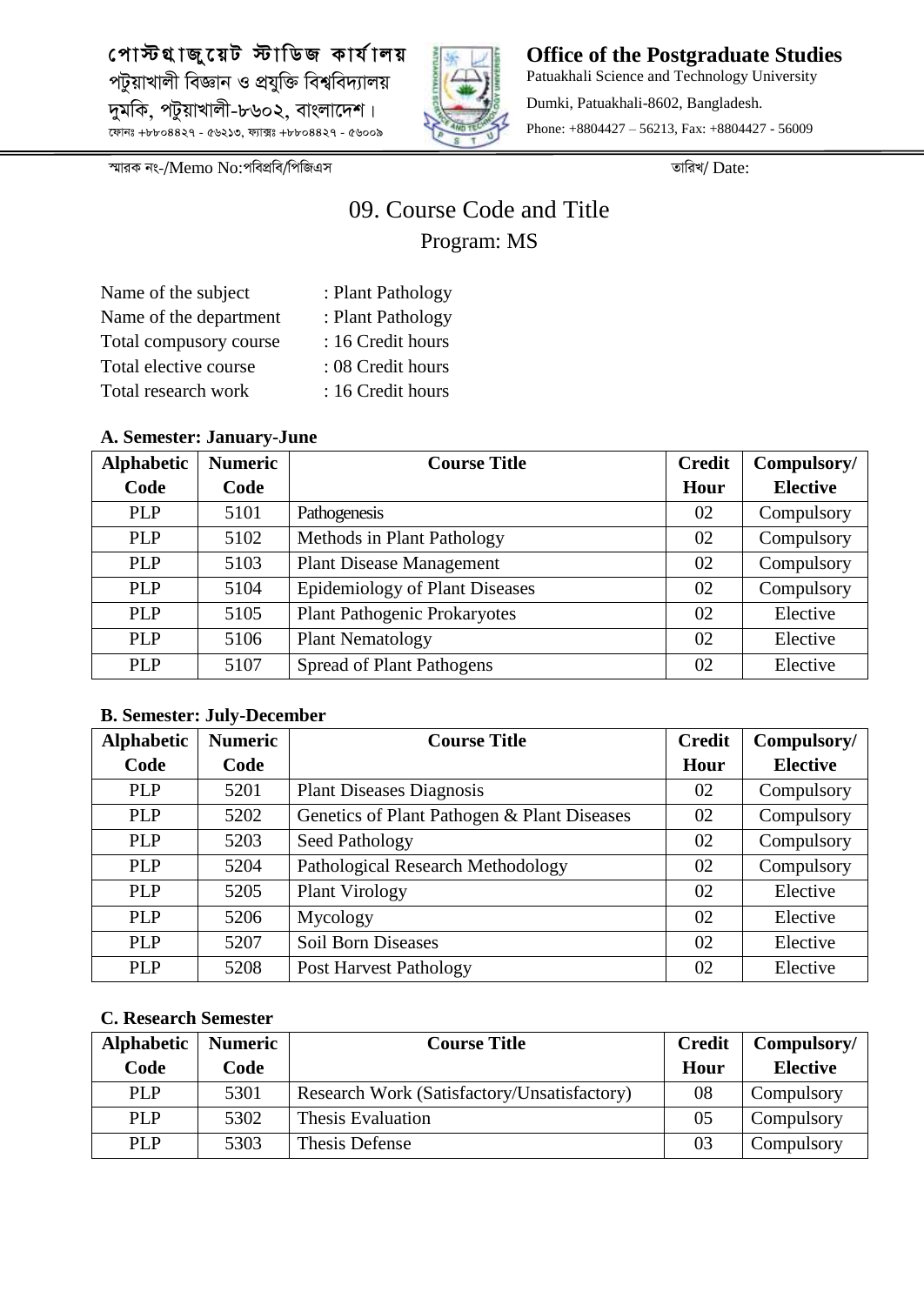

**Office of the Postgraduate Studies** Patuakhali Science and Technology University Dumki, Patuakhali-8602, Bangladesh. Phone: +8804427 – 56213, Fax: +8804427 - 56009

*¯§viK bs-/*Memo No:*cwecÖwe/wcwRGm ZvwiL/* Date:

## 10. Course Code and Title Program: MS

| Name of the subject     | : Soil Science    |
|-------------------------|-------------------|
| Name of the department  | : Soil Science    |
| Total compulsory course | : 16 Credit hours |
| Total elective course   | : 08 Credit hours |
| Total research work     | : 16 Credit hours |

#### **A. Semester: January-June**

| <b>Alphabetic</b> | <b>Numeric</b> | <b>Course Title</b>                      | <b>Credit</b> | Compulsory/     |
|-------------------|----------------|------------------------------------------|---------------|-----------------|
| Code              | Code           |                                          | Hour          | <b>Elective</b> |
| <b>SSC</b>        | 5101           | <b>Advanced Plant Nutrition</b>          | 02            | Compulsory      |
| <b>SSC</b>        | 5102           | <b>Advanced Biofertilizer Technology</b> | 02            | Compulsory      |
| <b>SSC</b>        | 5103           | Advanced Soil Survey and Classification  | 02            | Compulsory      |
| <b>SSC</b>        | 5104           | Soil, Plant and Water Analysis           | 02            | Compulsory      |
| <b>SSC</b>        | 5105           | Soil Pollution and Remediation           | 02            | Elective        |
| <b>SSC</b>        | 5106           | Soils of Bangladesh                      | 02            | Elective        |
| <b>SSC</b>        | 5107           | Soil Ecology and Biodiversity            | 02            | Elective        |

#### **B. Semester: July-December**

| <b>Alphabetic</b> | <b>Numeric</b> | <b>Course Title</b>                    | <b>Credit</b> | Compulsory/     |
|-------------------|----------------|----------------------------------------|---------------|-----------------|
| Code              | Code           |                                        | Hour          | <b>Elective</b> |
| <b>SSC</b>        | 5201           | <b>Advanced Soil Physics</b>           | 02            | Compulsory      |
| <b>SSC</b>        | 5202           | <b>Advanced Soil Chemistry</b>         | 02            | Compulsory      |
| <b>SSC</b>        | 5203           | <b>Advanced Soil Microbiology</b>      | 02            | Compulsory      |
| <b>SSC</b>        | 5204           | Soils Fertility and Management         | 02            | Compulsory      |
| <b>SSC</b>        | 5205           | Design of Agricultural Experiments     | 02            | Elective        |
| <b>SSC</b>        | 5206           | Clay Mineralogy                        | 02            | Elective        |
| <b>SSC</b>        | 5207           | Soil Degradation and Soil Conservation | 02            | Elective        |

| <b>Alphabetic</b> | <b>Numeric</b> | <b>Course Title</b>                        | <b>Credit</b> | Compulsory/     |
|-------------------|----------------|--------------------------------------------|---------------|-----------------|
| Code              | Code           |                                            | Hour          | <b>Elective</b> |
| <b>SSC</b>        | 5301           | Research Work(Satisfactory/Unsatisfactory) | 08            | Compulsory      |
| <b>SSC</b>        | 5302           | Thesis Evaluation                          | 05            | Compulsory      |
| <b>SSC</b>        | 5303           | Thesis Defense                             | 03            | Compulsory      |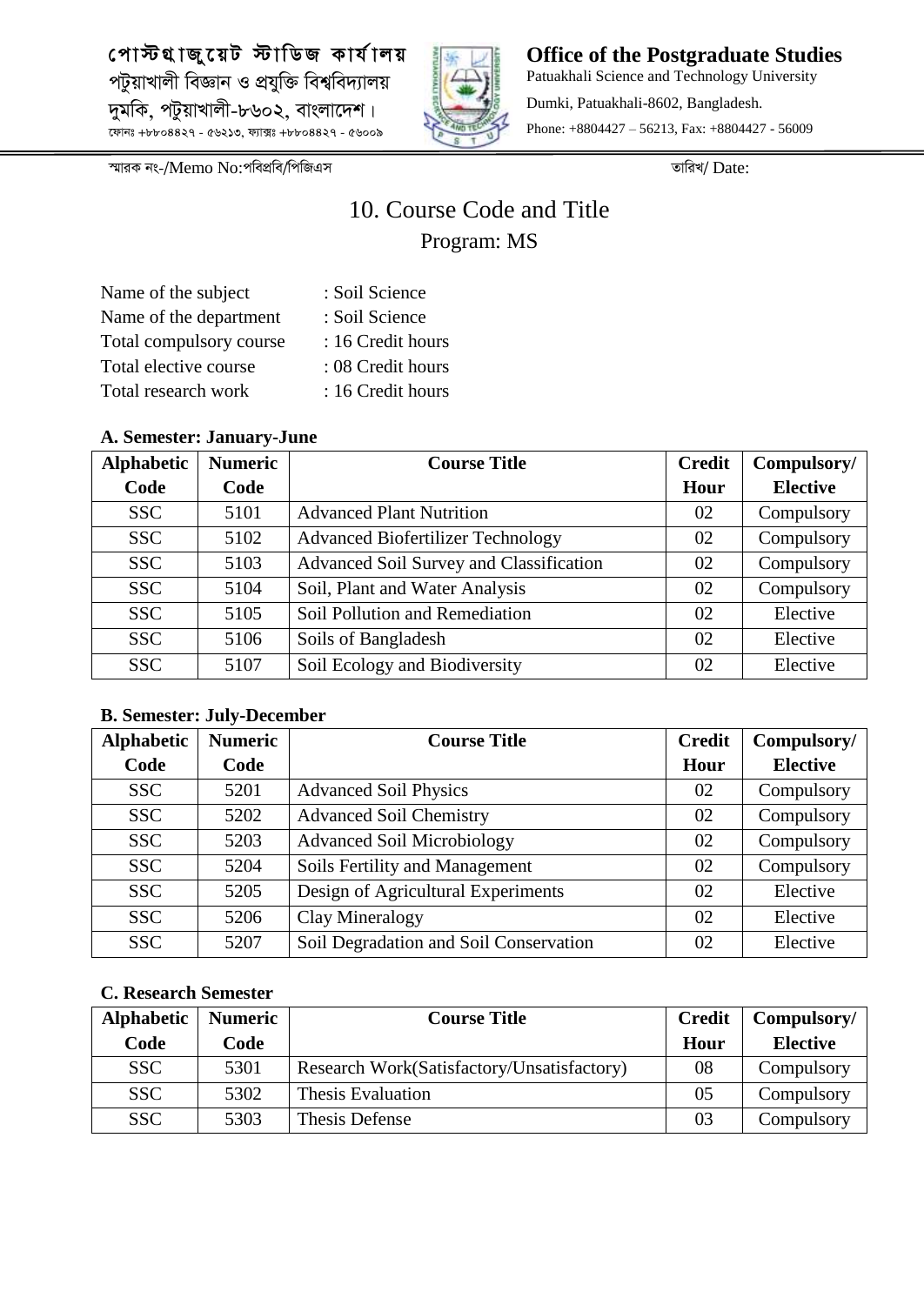

**Office of the Postgraduate Studies** Patuakhali Science and Technology University Dumki, Patuakhali-8602, Bangladesh. Phone: +8804427 – 56213, Fax: +8804427 - 56009

*¯§viK bs-/*Memo No:*cwecÖwe/wcwRGm ZvwiL/* Date:

## 11. Course Code and Title Program: MS

| Name of the subject     | : Electrical and Electronics Engineering |
|-------------------------|------------------------------------------|
| Name of the department  | : Electrical and Electronics Engineering |
| Total compulsory course | : 15 Credit hours                        |
| Total elective course   | : 09 Credit hours                        |
| Total research work     | : 18 Credit hours                        |

## Ilectrical and Electronics Engineering

- 5 Credit hours
- 9 Credit hours
	- 8 Credit hours

#### **A. Semester: January-June**

| <b>Alphabetic</b> | <b>Numeric</b> | <b>Course Title</b>                       | <b>Credit</b> | Compulsory/     |
|-------------------|----------------|-------------------------------------------|---------------|-----------------|
| Code              | Code           |                                           | Hour          | <b>Elective</b> |
| EEE               | 5101           | Research Methodology in EEE               | 03            | Compulsory      |
| EEE               | 5102           | <b>Engineering Analysis</b>               | 03            | Compulsory      |
| EEE               | 5103           | Semiconductor Characterization Technique  | 03            | Compulsory      |
| <b>EEE</b>        | 5104           | <b>Artificial Neural System</b>           | 03            | Elective        |
| <b>EEE</b>        | 5105           | <b>Advanced Digital Signal Processing</b> | 03            | Elective        |
| EEE               | 5106           | Nonlinear System Analysis                 | 03            | Elective        |
| EEE               | 5107           | <b>Power Semiconductor Circuits</b>       | 03            | Elective        |

#### **B. Semester: July-December**

| <b>Alphabetic</b> | <b>Numeric</b> | <b>Course Title</b>                           | <b>Credit</b> | Compulsory/     |
|-------------------|----------------|-----------------------------------------------|---------------|-----------------|
| Code              | Code           |                                               | Hour          | <b>Elective</b> |
| EEE               | 5201           | Electric and Magnetic Properties of Materials | 03            | Compulsory      |
| <b>EEE</b>        | 5202           | Non-linear Control System                     | 03            | Compulsory      |
| EEE               | 5203           | Microwave Theory and Technique                | 03            | Elective        |
| EEE               | 5204           | <b>VLSI Techniques and Device Modeling</b>    | 03            | Elective        |
| <b>EEE</b>        | 5205           | <b>Electronics of Solids</b>                  | 03            | Elective        |
| <b>EEE</b>        | 5206           | Antennas and Propagations                     | 03            | Elective        |
| EEE               | 5207           | Modern Power System Modeling                  | 03            | Elective        |

| Alphabetic | <b>Numeric</b> | <b>Course Title</b>                         | <b>Credit</b> | Compulsory/     |
|------------|----------------|---------------------------------------------|---------------|-----------------|
| Code       | Code           |                                             | Hour          | <b>Elective</b> |
| <b>EEE</b> | 5301           | Research Work (Satisfactory/Unsatisfactory) | 10            | Compulsory      |
| <b>EEE</b> | 5302           | Thesis Evaluation                           | 05            | Compulsory      |
| <b>EEE</b> | 5303           | Thesis Defense                              | 03            | Compulsory      |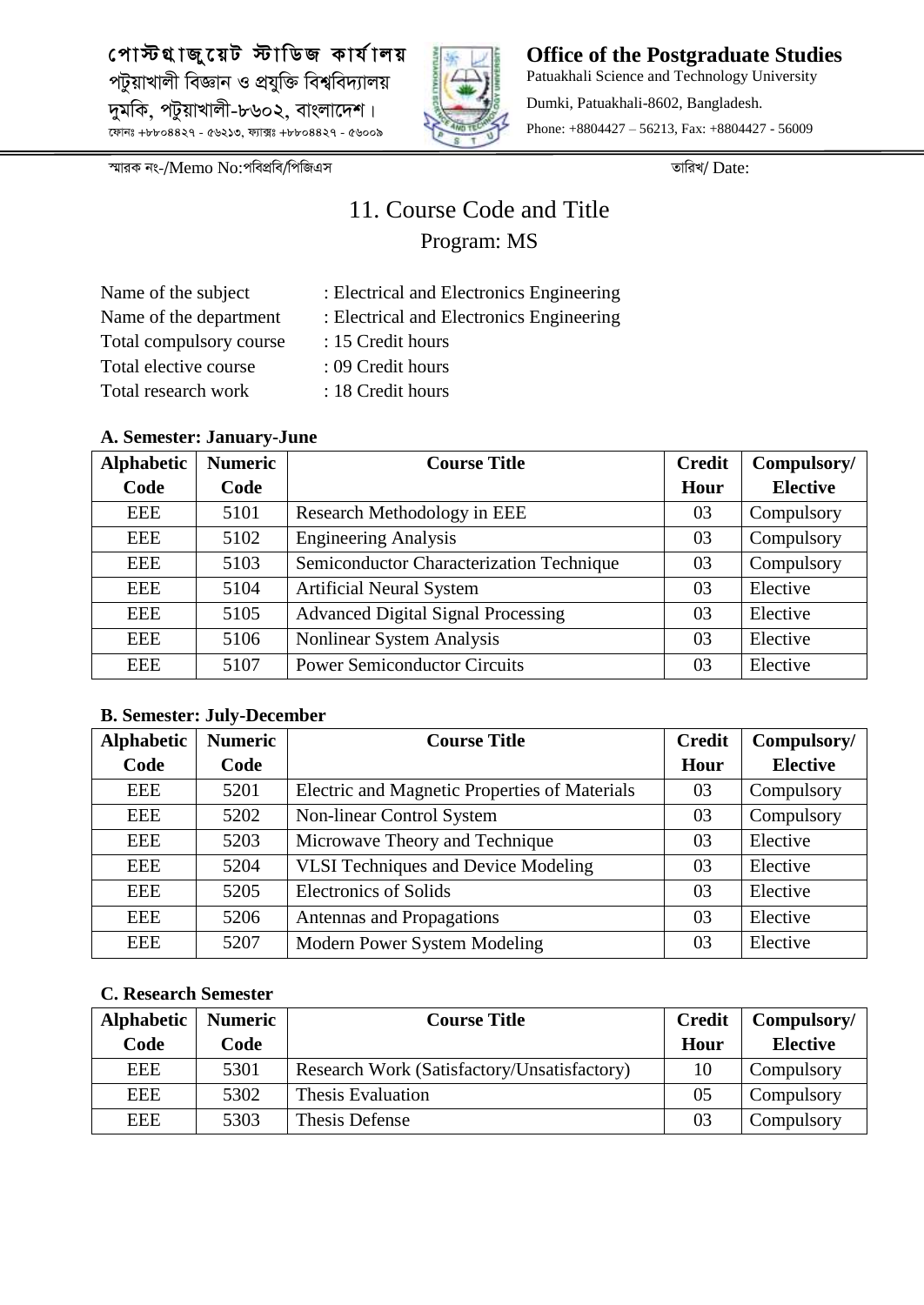

**Office of the Postgraduate Studies** Patuakhali Science and Technology University Dumki, Patuakhali-8602, Bangladesh. Phone: +8804427 – 56213, Fax: +8804427 - 56009

*¯§viK bs-/*Memo No:*cwecÖwe/wcwRGm ZvwiL/* Date:

## 12. Course Code and Title Program: MS

Computer Science and Information Technology Computer Science and Information Technology

| Name of the subject     |  |
|-------------------------|--|
| Name of the department  |  |
| Total compulsory course |  |
| Total elective course   |  |
| Total research work     |  |

- 18 Credit hours
- 09 Credit hours
- 18 Credit hours

#### **A. Semester: January-June**

| <b>Alphabetic</b> | <b>Numeric</b> | <b>Course Title</b>                          | <b>Credit</b> | Compulsory/     |
|-------------------|----------------|----------------------------------------------|---------------|-----------------|
| Code              | Code           |                                              | Hour          | <b>Elective</b> |
| <b>CIT</b>        | 5101           | <b>Computer Arithmetic</b>                   | 03            | Compulsory      |
| <b>CIT</b>        | 5102           | <b>Advanced Algorithms Analysis</b>          | 03            | Compulsory      |
| <b>CIT</b>        | 5103           | Symbolic Machine Learning                    | 03            | Compulsory      |
| <b>CIT</b>        | 5104           | Advanced Algorithmic Graph Theory            | 03            | Elective        |
| <b>CIT</b>        | 5105           | <b>Information Security and Cryptography</b> | 03            | Elective        |
| <b>CIT</b>        | 5106           | <b>Bio-informatics Algorithms</b>            | 03            | Elective        |
| <b>CIT</b>        | 5107           | <b>Advanced Digital Image Processing</b>     | 03            | Elective        |
| <b>CIT</b>        | 5108           | Cloud Computing                              | 03            | Elective        |
| <b>CIT</b>        | 5109           | <b>Natural Language Processing</b>           | 03            | Elective        |
| <b>CIT</b>        | 5110           | Advanced Computer Communication and Networks | 03            | Elective        |

#### **B. Semester: July-December**

| <b>Alphabetic</b> | <b>Numeric</b> | <b>Course Title</b>                              | <b>Credit</b> | Compulsory/     |
|-------------------|----------------|--------------------------------------------------|---------------|-----------------|
| Code              | Code           |                                                  | Hour          | <b>Elective</b> |
| <b>CIT</b>        | 5201           | <b>Research Methodology for Computer Science</b> | 03            | Compulsory      |
| <b>CIT</b>        | 5202           | Software Testing & Quality Assurance             | 03            | Compulsory      |
| <b>CIT</b>        | 5203           | Parallel and Distributed Computing               | 03            | Compulsory      |
| <b>CIT</b>        | 5204           | Data Mining Techniques                           | 03            | Elective        |
| <b>CIT</b>        | 5205           | Wireless Sensor Networks and IoT                 | 03            | Elective        |
| <b>CIT</b>        | 5206           | Human Computer Interaction                       | 03            | Elective        |
| <b>CIT</b>        | 5207           | <b>Combinatorial Optimization</b>                | 03            | Elective        |
| <b>CIT</b>        | 5208           | <b>Neural Networks and Fuzzy Systems</b>         | 03            | Elective        |
| <b>CIT</b>        | 5209           | Big-data Analytics and Warehousing               | 03            | Elective        |
| <b>CIT</b>        | 5210           | Digital Forensics and Cyber Policies             | 03            | Elective        |

| Alphabetic<br>Code | <b>Numeric</b><br>Code | <b>Course Title</b>                          | <b>Credit</b><br>Hour | Compulsory/<br><b>Elective</b> |
|--------------------|------------------------|----------------------------------------------|-----------------------|--------------------------------|
| <b>CIT</b>         | 5301                   | Research Work (Satisfactory/ Unsatisfactory) |                       | Compulsory                     |
| <b>CIT</b>         | 5302                   | Thesis Evaluation                            | 05                    | Compulsory                     |
| $\overline{C}$ IT  | 5303                   | Thesis Defense                               | 03                    | Compulsory                     |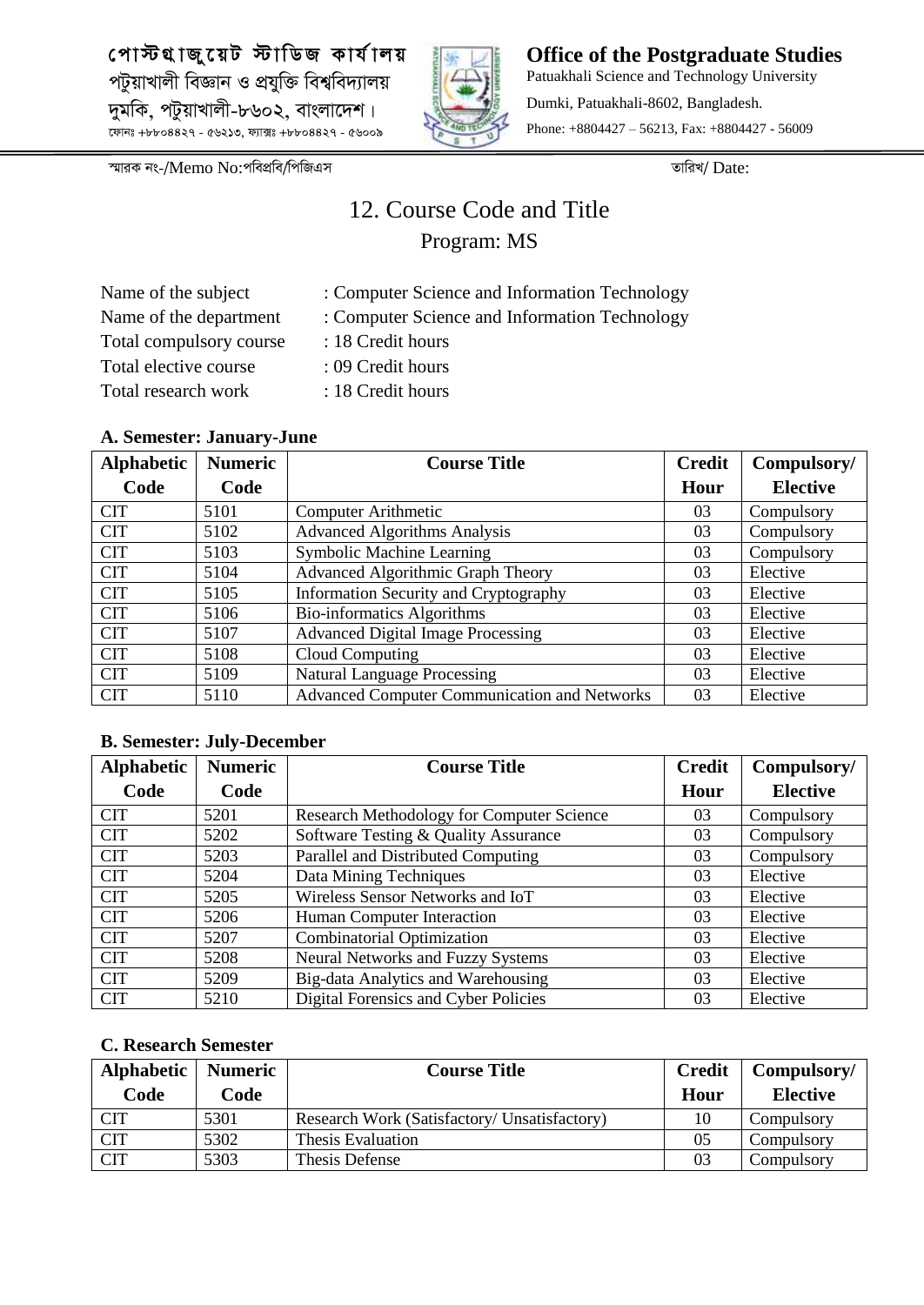

**Office of the Postgraduate Studies** Patuakhali Science and Technology University Dumki, Patuakhali-8602, Bangladesh. Phone: +8804427 – 56213, Fax: +8804427 - 56009

*¯§viK bs-/*Memo No:*cwecÖwe/wcwRGm ZvwiL/* Date:

## 13. Course Code and Title Program: MBA

| Name of the subject     |
|-------------------------|
| Name of the department  |
| Total compulsory course |
| Total elective course   |
| Total internship work   |

- : Accounting and Information System : Accounting and Information System
- : 32 Credit hours
- : 00 Credit hours
- : 06 Credit hours

#### **A. Semester: January-June**

| <b>Alphabetic</b> | <b>Numeric</b> | <b>Course Title</b>                      | <b>Credit</b> | Compulsory/     |
|-------------------|----------------|------------------------------------------|---------------|-----------------|
| Code              | Code           |                                          | Hour          | <b>Elective</b> |
| <b>AIS</b>        | 6101           | <b>Advanced Management Accounting</b>    | 03            | Compulsory      |
| <b>AIS</b>        | 6102           | Social Accounting                        | 03            | Compulsory      |
| <b>AIS</b>        | 6103           | Accounting for Government and Non-profit | 03            | Compulsory      |
|                   |                | Organization                             |               |                 |
| <b>AIS</b>        | 6104           | <b>Corporate Financial Reporting</b>     | 03            | Compulsory      |
| <b>AIS</b>        | 6105           | <b>Working Capital Management</b>        | 03            | Compulsory      |
| <b>AIS</b>        | 6106           | Oral Comprehensive                       | 01            | Compulsory      |

#### **B. Semester: July-December**

| <b>Alphabetic</b> | <b>Numeric</b> | <b>Course Title</b>                  | <b>Credit</b> | Compulsory/     |
|-------------------|----------------|--------------------------------------|---------------|-----------------|
| Code              | Code           |                                      | Hour          | <b>Elective</b> |
| <b>AIS</b>        | 6201           | <b>Advance Financial Accounting</b>  | 03            | Compulsory      |
| <b>AIS</b>        | 6202           | <b>Strategic Management</b>          | 03            | Compulsory      |
| <b>AIS</b>        | 6203           | <b>Cost Control and Planning</b>     | 03            | Compulsory      |
| <b>AIS</b>        | 6204           | <b>Advanced Financial Management</b> | 03            | Compulsory      |
| <b>AIS</b>        | 6205           | Project Management                   | 03            | Compulsory      |
| <b>AIS</b>        | 6206           | Oral Comprehensive                   | 01            | Compulsory      |

| Alphabetic | <b>Numeric</b> | <b>Course Title</b>                 | <b>Credit</b>  | Compulsory/     |
|------------|----------------|-------------------------------------|----------------|-----------------|
| Code       | Code           |                                     | Hour           | <b>Elective</b> |
| AIS        | 6301           | <b>Internship Report Evaluation</b> | 03             | Compulsory      |
| <b>AIS</b> | 6302           | Internship Defense                  | 0 <sup>3</sup> | Compulsory      |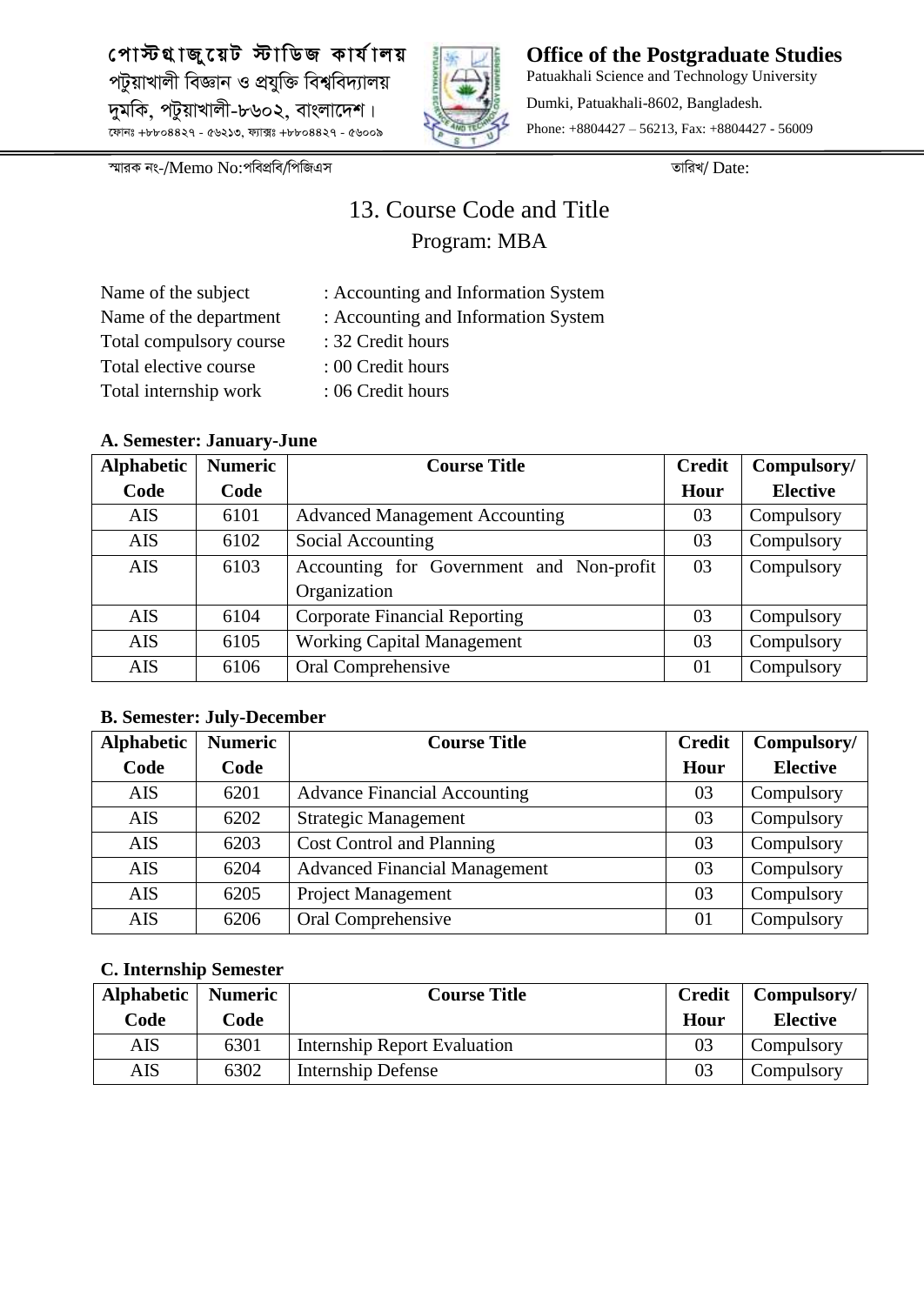

**Office of the Postgraduate Studies** Patuakhali Science and Technology University Dumki, Patuakhali-8602, Bangladesh. Phone: +8804427 – 56213, Fax: +8804427 - 56009

*¯§viK bs-/*Memo No:*cwecÖwe/wcwRGm ZvwiL/* Date:

## 14. Course Code and Title Program: MBA

| Name of the subject     | : Finance             |
|-------------------------|-----------------------|
| Name of the department  | : Finance and Banking |
| Total compulsory course | : 32 Credit hours     |
| Total elective course   | : 00 Credit hours     |
| Total internship work   | : 06 Credit hours     |

#### **A. Semester: January-June**

| <b>Alphabetic</b> | <b>Numeric</b> | <b>Course Title</b>                        | <b>Credit</b> | Compulsory/     |
|-------------------|----------------|--------------------------------------------|---------------|-----------------|
| Code              | Code           |                                            | Hour          | <b>Elective</b> |
| <b>FIN</b>        | 6101           | <b>Working Capital Management</b>          | 03            | Compulsory      |
| <b>FIN</b>        | 6102           | Financial Information System and Reporting | 03            | Compulsory      |
| <b>FIN</b>        | 6103           | Monetary Policy and Micro Finance          | 03            | Compulsory      |
| <b>FIN</b>        | 6104           | <b>Islamic Financial System</b>            | 03            | Compulsory      |
| <b>FIN</b>        | 6105           | Corporate Reconstructing and Governance    | 03            | Compulsory      |
| <b>FIN</b>        | 6106           | Oral Comprehensive                         | 01            | Compulsory      |

#### **B. Semester: July-December**

| <b>Alphabetic</b> | <b>Numeric</b> | <b>Course Title</b>                 | <b>Credit</b> | Compulsory/     |
|-------------------|----------------|-------------------------------------|---------------|-----------------|
| Code              | Code           |                                     | Hour          | <b>Elective</b> |
| <b>FIN</b>        | 6201           | <b>Project Management</b>           | 03            | Compulsory      |
| <b>FIN</b>        | 6202           | Corporate Finance                   | 03            | Compulsory      |
| <b>FIN</b>        | 6203           | Financial Derivates and Engineering | 03            | Compulsory      |
| <b>FIN</b>        | 6204           | <b>Managerial Economics</b>         | 03            | Compulsory      |
| <b>FIN</b>        | 6205           | <b>Public Finance</b>               | 03            | Compulsory      |
| <b>FIN</b>        | 6206           | Oral Comprehensive                  | 01            | Compulsory      |

| <b>Alphabetic</b> | <b>Numeric</b> | <b>Course Title</b>          | <b>Credit</b> | Compulsory/     |
|-------------------|----------------|------------------------------|---------------|-----------------|
| Code              | Code           |                              | Hour          | <b>Elective</b> |
| FIN               | 6301           | Internship Report Evaluation | 03            | Compulsory      |
| <b>FIN</b>        | 6302           | Internship Defense           | 03            | Compulsory      |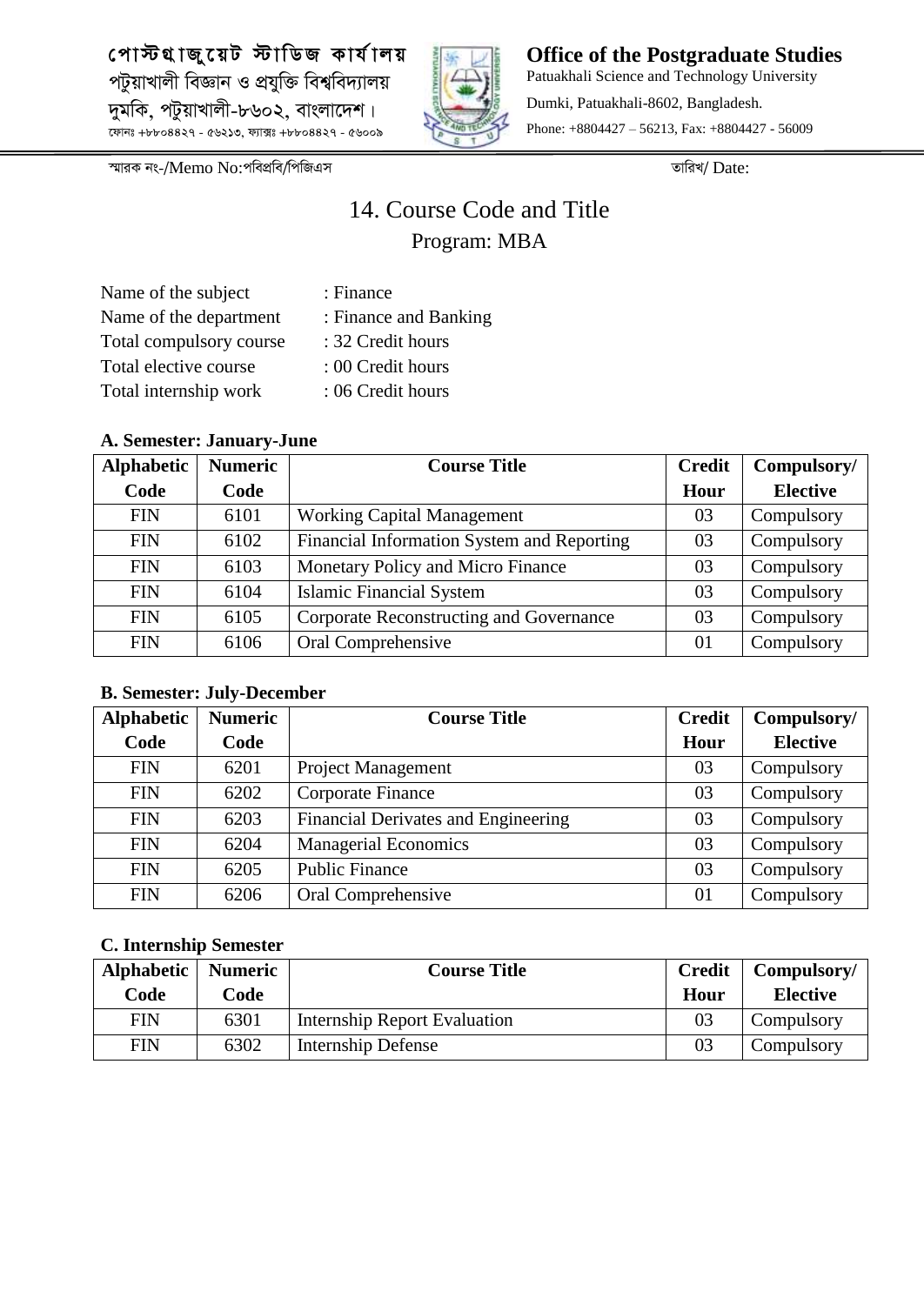

**Office of the Postgraduate Studies** Patuakhali Science and Technology University Dumki, Patuakhali-8602, Bangladesh. Phone: +8804427 – 56213, Fax: +8804427 - 56009

*¯§viK bs-/*Memo No:*cwecÖwe/wcwRGm ZvwiL/* Date:

## 15. Course Code and Title Program: MBA

| Name of the subject     | : Human Resources Management |
|-------------------------|------------------------------|
| Name of the department  | : Management Studies         |
| Total compulsory course | : 32 Credit hours            |
| Total elective course   | : 00 Credit hours            |
| Total internship work   | : 06 Credit hours            |

#### **A. Semester: January-June**

| <b>Alphabetic</b> | <b>Numeric</b> | <b>Course Title</b>                            | <b>Credit</b> | Compulsory/     |
|-------------------|----------------|------------------------------------------------|---------------|-----------------|
| Code              | Code           |                                                | Hour          | <b>Elective</b> |
| <b>HRM</b>        | 6101           | Human Resource Planning and Policy             | 03            | Compulsory      |
| <b>HRM</b>        | 6102           | <b>Compensation Management</b>                 | 03            | Compulsory      |
| <b>HRM</b>        | 6103           | <b>Conflict Management and Negotiation</b>     | 03            | Compulsory      |
| <b>HRM</b>        | 6104           | Human Resources Information System             | 03            | Compulsory      |
| <b>HRM</b>        | 6105           | <b>International Human Resource Management</b> | 03            | Compulsory      |
| <b>HRM</b>        | 6106           | Oral Comprehension                             | 01            | Compulsory      |

#### **B. Semester: July-December**

| <b>Alphabetic</b> | <b>Numeric</b> | <b>Course Title</b>                         | <b>Credit</b> | <b>Compulsory</b> |
|-------------------|----------------|---------------------------------------------|---------------|-------------------|
| Code              | Code           |                                             | Hour          | /Elective         |
| <b>HRM</b>        | 6201           | Organizational Behavior and Development     | 03            | Compulsory        |
| <b>HRM</b>        | 6202           | Training and Development                    | 03            | Compulsory        |
| <b>HRM</b>        | 6203           | <b>Strategic Human Resources Management</b> | 03            | Compulsory        |
| <b>HRM</b>        | 6204           | <b>Carrier Planning and Development</b>     | 03            | Compulsory        |
| <b>HRM</b>        | 6205           | <b>Strategic Management</b>                 | 03            | Compulsory        |
| <b>HRM</b>        | 6206           | Oral Comprehension                          | 01            | Compulsory        |

| Alphabetic   Numeric |      | <b>Course Title</b>                 | <b>Credit</b> | <b>Compulsory</b> |
|----------------------|------|-------------------------------------|---------------|-------------------|
| Code                 | Code |                                     | Hour          | /Elective         |
| <b>HRM</b>           | 6301 | <b>Internship Report Evaluation</b> | 03            | Compulsory        |
| <b>HRM</b>           | 6302 | <b>Internship Defense</b>           | 03            | Compulsory        |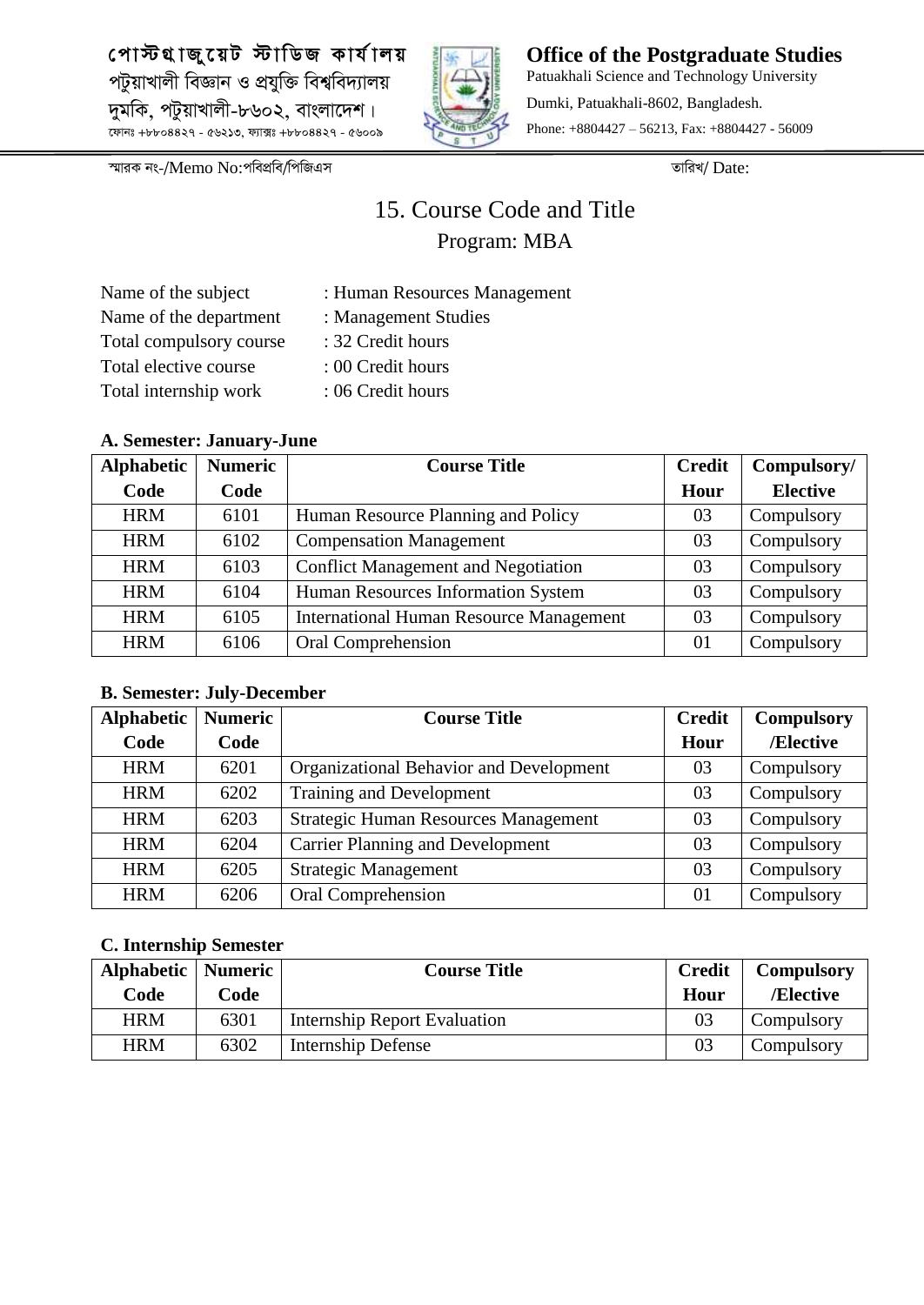

**Office of the Postgraduate Studies** Patuakhali Science and Technology University Dumki, Patuakhali-8602, Bangladesh. Phone: +8804427 – 56213, Fax: +8804427 - 56009

*¯§viK bs-/*Memo No:*cwecÖwe/wcwRGm ZvwiL/* Date:

## 16. Course Code and Title Program: MBA

| Name of the subject     | : Marketing       |
|-------------------------|-------------------|
| Name of the department  | : Marketing       |
| Total compulsory course | : 32 Credit hours |
| Total elective course   | : 00 Credit hours |
| Total internship work   | : 06 Credit hours |

#### **A. Semester: January-June**

| <b>Alphabetic</b> | <b>Numeric</b> | <b>Course Title</b>                     | <b>Credit</b> | Compulsory/     |
|-------------------|----------------|-----------------------------------------|---------------|-----------------|
| Code              | Code           |                                         | Hour          | <b>Elective</b> |
| <b>MKT</b>        | 6101           | <b>Customer Relationship Management</b> | 03            | Compulsory      |
| <b>MKT</b>        | 6102           | <b>Strategic Marketing</b>              | 03            | Compulsory      |
| <b>MKT</b>        | 6103           | Marketing for Nonprofit Organization    | 03            | Compulsory      |
| <b>MKT</b>        | 6104           | <b>Service Marketing</b>                | 03            | Compulsory      |
| <b>MKT</b>        | 6105           | E-Marketing                             | 03            | Compulsory      |
| <b>MKT</b>        | 6106           | Oral Comprehensive                      | 01            | Compulsory      |

#### **B. Semester: July-December**

| <b>Alphabetic</b> | <b>Numeric</b> | <b>Course Title</b>                               | <b>Credit</b> | Compulsory/     |
|-------------------|----------------|---------------------------------------------------|---------------|-----------------|
| Code              | Code           |                                                   | Hour          | <b>Elective</b> |
| <b>MKT</b>        | 6201           | <b>Marketing Management</b>                       | 03            | Compulsory      |
| <b>MKT</b>        | 6202           | <b>Integrated Marketing Communications</b>        | 03            | Compulsory      |
| <b>MKT</b>        | 6203           | <b>Agricultural Marketing and Farm Management</b> | 03            | Compulsory      |
| <b>MKT</b>        | 6204           | Pricing Theory and Practice                       | 03            | Compulsory      |
| <b>MKT</b>        | 6205           | <b>Advance Marketing Research</b>                 | 03            | Compulsory      |
| <b>MKT</b>        | 6206           | Oral Comprehensive                                | 01            | Compulsory      |

| Alphabetic   Numeric |      | <b>Course Title</b>                 | <b>Credit</b> | Compulsory/     |
|----------------------|------|-------------------------------------|---------------|-----------------|
| Code                 | Code |                                     | Hour          | <b>Elective</b> |
| <b>MKT</b>           | 6301 | <b>Internship Report Evaluation</b> | 03            | Compulsory      |
| MKT                  | 6302 | Internship Defense                  | 03            | Compulsory      |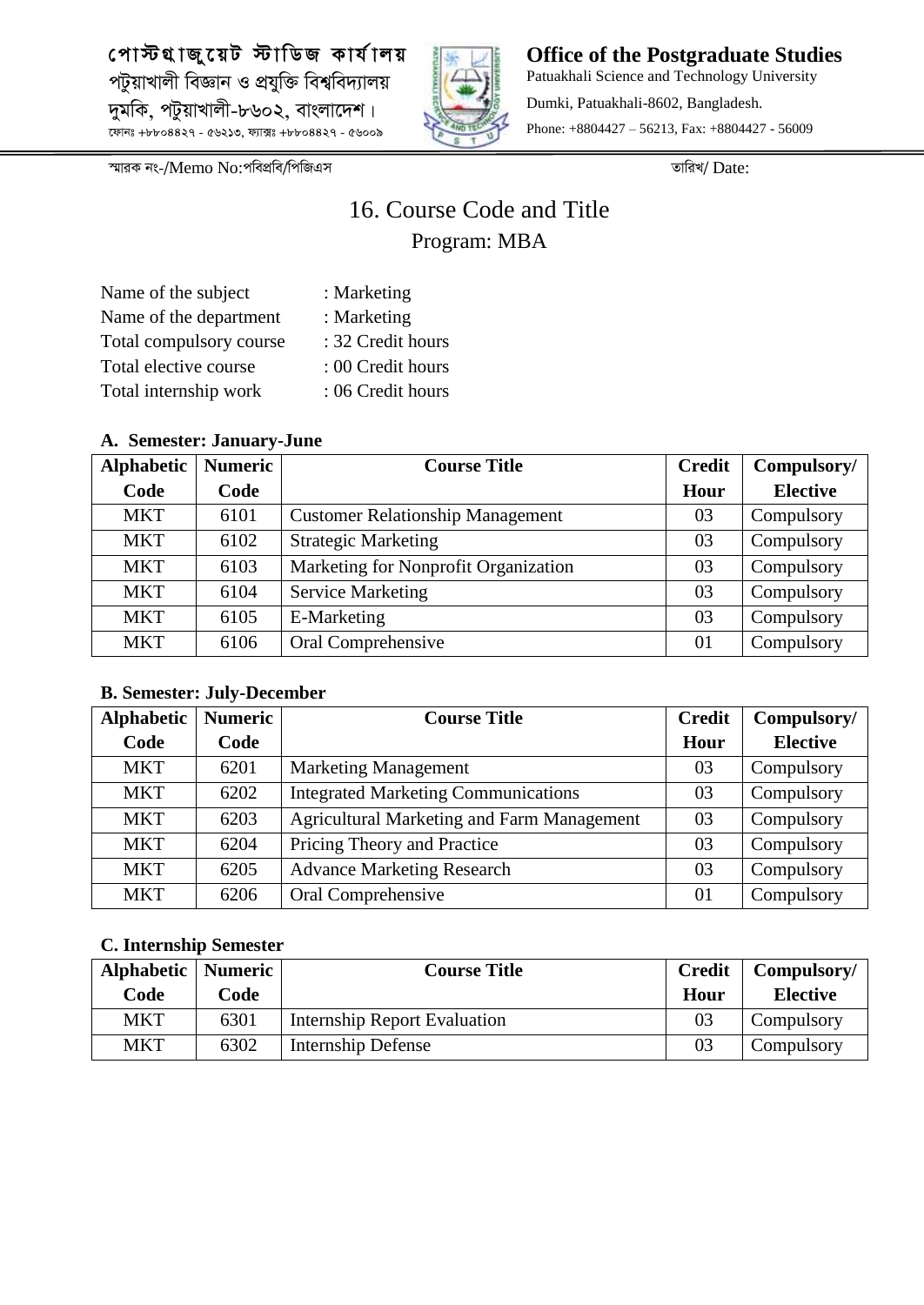

**Office of the Postgraduate Studies** Patuakhali Science and Technology University Dumki, Patuakhali-8602, Bangladesh. Phone: +8804427 – 56213, Fax: +8804427 - 56009

*¯§viK bs-/*Memo No:*cwecÖwe/wcwRGm ZvwiL/* Date:

## 17. Course Code and Title Program: MS

Name of the subject : Anatomy Name of the department : Anatomy and Histology Total compulsory course : 16 Credit hours Total elective course : 08 credit hours Total research work : 16 Credit hours

- -
	-
	-
	-

### **A. Semester: January-June**

| <b>Alphabetic</b> | <b>Numeric</b> | <b>Course title</b>                           | <b>Credit</b> | Compulsory/     |
|-------------------|----------------|-----------------------------------------------|---------------|-----------------|
| code              | code           |                                               | hour          | <b>Elective</b> |
| <b>VAH</b>        | 6101           | <b>Ruminant Anatomy</b>                       | 02            | Compulsory      |
| <b>VAH</b>        | 6102           | <b>Avian Anatomy</b>                          | 02            | Compulsory      |
| <b>VAH</b>        | 6103           | Cell Biology and Veterinary Histology         | 02            | Compulsory      |
| <b>VAH</b>        | 6104           | <b>Developmental Anatomy</b>                  | 02            | Compulsory      |
| <b>VAH</b>        | 6105           | <b>Canine and Feline Anatomy</b>              | 02            | Elective        |
| <b>VAH</b>        | 6106           | <b>Histology of Urogenital Systems</b>        | 02            | Elective        |
| <b>VAH</b>        | 6107           | Anatomy of Immune System                      | 02            | Elective        |
| <b>VAH</b>        | 6108           | Comparative Anatomy of Locomotive<br>and      | 02            | Elective        |
|                   |                | <b>Urogenital Systems</b>                     |               |                 |
| <b>VAH</b>        | 6109           | Digestive<br>Comparative Anatomy<br>of<br>and | 02            | Elective        |
|                   |                | <b>Respiratory Systems</b>                    |               |                 |
| <b>VAH</b>        | 6301           | Research Works (Satisfactory/ Unsatisfactory) | 03            | Compulsory      |

#### **B. Semester: July-December**

| <b>Alphabetic</b> | <b>Numeric</b> | <b>Course title</b>                            | <b>Credit</b> | Compulsory/     |
|-------------------|----------------|------------------------------------------------|---------------|-----------------|
| code              | code           |                                                | hour          | <b>Elective</b> |
| <b>VAH</b>        | 6201           | Neuro and Endocrine Anatomy                    | 02            | Compulsory      |
| <b>VAH</b>        | 6202           | Histochemistry                                 | 02            | Compulsory      |
| <b>VAH</b>        | 6203           | Molecular Biology                              | 02            | Compulsory      |
| <b>VAH</b>        | 6204           | <b>Evolutionary Anatomy</b>                    | 02            | Compulsory      |
| <b>VAH</b>        | 6205           | Comparative Anatomy of Blood Vascular and      | 02            | Elective        |
|                   |                | <b>Lymphatic Systems</b>                       |               |                 |
| <b>VAH</b>        | 6206           | Anatomy of Laboratory and Zoo Animal           | 02            | Elective        |
| <b>VAH</b>        | 6207           | Histology of Digestive and Respiratory Systems | 02            | Elective        |
| <b>VAH</b>        | 6208           | <b>Equine Anatomy</b>                          | 02            | Elective        |
| <b>VAH</b>        | 6209           | <b>Comparative Anatomy of Sense Organs</b>     | 02            | Elective        |
| <b>VAH</b>        | 6301           | Research Works (Satisfactory/ Unsatisfactory)  | 03            | Compulsory      |

| <b>Alphabetic</b> | <b>Numeric</b> | <b>Course title</b>                           | <b>Credit</b> | Compulsory/     |
|-------------------|----------------|-----------------------------------------------|---------------|-----------------|
| code              | code           |                                               | hour          | <b>Elective</b> |
| VAH               | 6301           | Research Works (Satisfactory/ Unsatisfactory) | 02            | Compulsory      |
| VAH               | 6302           | Thesis Evaluation                             | 05            | Compulsory      |
| VAH               | 6303           | Thesis Defense                                | 03            | Compulsory      |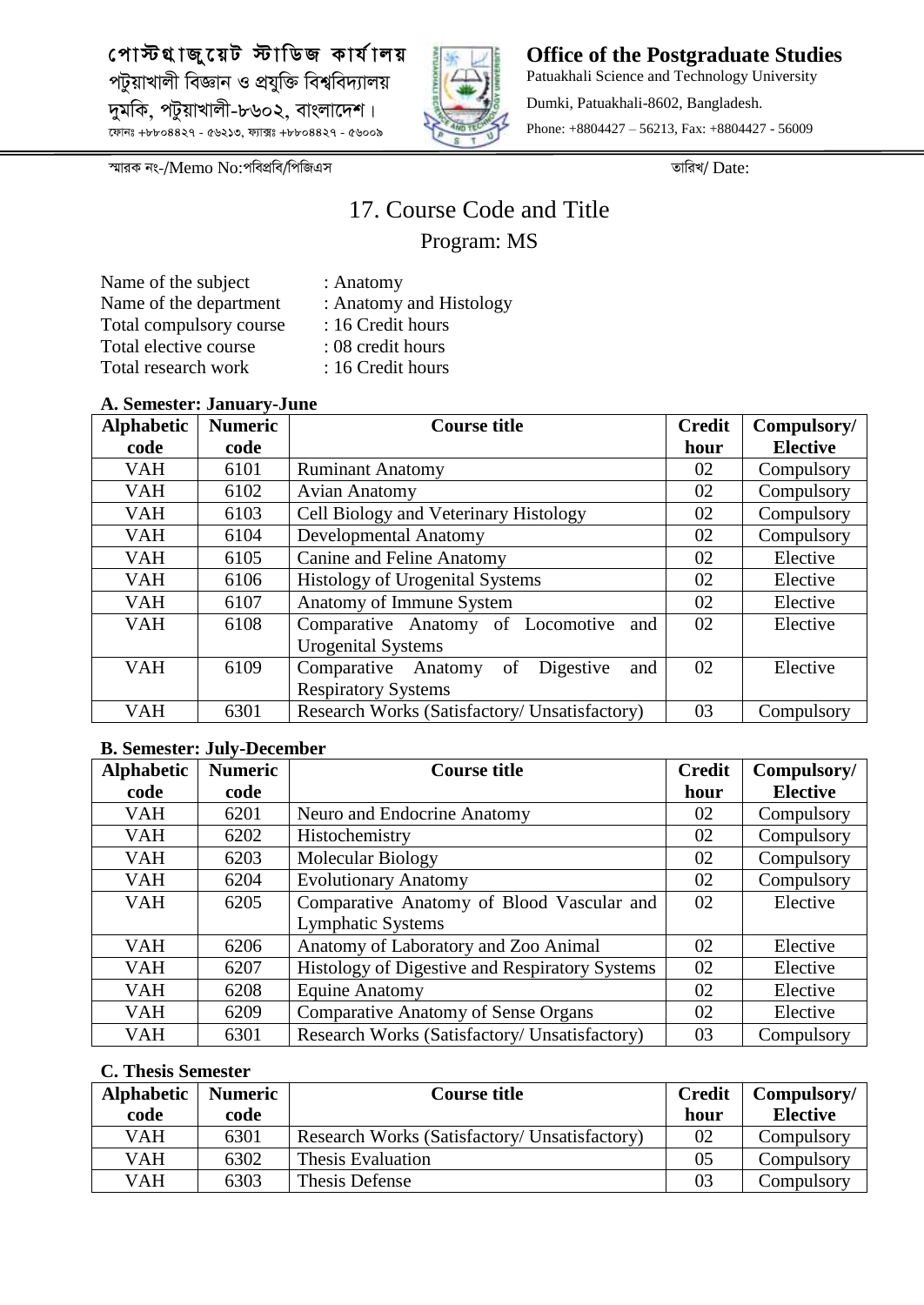

**Office of the Postgraduate Studies** Patuakhali Science and Technology University Dumki, Patuakhali-8602, Bangladesh. Phone: +8804427 – 56213, Fax: +8804427 - 56009

*¯§viK bs-/*Memo No:*cwecÖwe/wcwRGm ZvwiL/* Date:

## 18. Course Code and Title Program: MS

| Name of the subject     |
|-------------------------|
| Name of the Department  |
| Total compulsory course |
| Total elective course   |
| Total research work     |

- : Physiology
- : Physiology and Pharmacology
- : 16 Credits
- : 08 Credits
- : 16 Credit hours

#### **A. Semester: January-June**

| <b>Alphabetic</b> | <b>Numeric</b> | <b>Course Title</b>                        | <b>Credit</b> | Compulsory/     |
|-------------------|----------------|--------------------------------------------|---------------|-----------------|
| Code              | Code           |                                            | Hour          | <b>Elective</b> |
| <b>PHY</b>        | 6101           | Digestive Physiology                       | 02            | Compulsory      |
| PHY               | 6102           | Physiology of Excretion and<br>Electrolyte | 02            | Compulsory      |
|                   |                | <b>Balance</b>                             |               |                 |
| <b>PHY</b>        | 6103           | Physiology of Reproduction                 | 02            | Compulsory      |
| PHY               | 6104           | <b>Nutritional Physiology</b>              | 02            | Compulsory      |
| <b>PHY</b>        | 6105           | Physiology of Integration                  | 02            | Elective        |
| <b>PHY</b>        | 6106           | <b>Immuno Physiology</b>                   | 02            | Elective        |
| <b>PHY</b>        | 6107           | Ethology                                   | 02            | Elective        |
| <b>PHY</b>        | 6108           | Electrophysiology                          | 02            | Elective        |
| <b>PHY</b>        | 6109           | <b>Environmental Physiology</b>            | 02            | Elective        |
| <b>PHY</b>        | 6110           | Bioconjugation in Life Science             | 02            | Elective        |

#### **B. Semester: July-December**

| <b>Alphabetic</b> | <b>Numeric</b> | <b>Course Title</b>         | <b>Credit</b> | Compulsory/     |
|-------------------|----------------|-----------------------------|---------------|-----------------|
| Code              | Code           |                             | Hour          | <b>Elective</b> |
| <b>PHY</b>        | 6201           | Cell Physiology             | 02            | Compulsory      |
| <b>PHY</b>        | 6202           | <b>Ruminant Physiology</b>  | 02            | Compulsory      |
| <b>PHY</b>        | 6203           | <b>Endocrine Physiology</b> | 02            | Compulsory      |
| PHY               | 6204           | <b>Avian Physiology</b>     | 02            | Compulsory      |
| PHY               | 6205           | Physiology of Metabolism    | 02            | Elective        |
| <b>PHY</b>        | 6206           | Cardiovascular Physiology   | 02            | Elective        |
| <b>PHY</b>        | 6207           | Wild Life Physiology        | 02            | Elective        |
| <b>PHY</b>        | 6208           | Radiobiology                | 02            | Elective        |
| PHY               | 6209           | Techniques in Physiology    | 02            | Elective        |
| PHY               | 6210           | Physiological Chemistry     | 02            | Elective        |

| <b>Alphabetic</b> | <b>Numeric</b> | <b>Course Title</b>                          | <b>Credit</b> | Compulsory/     |
|-------------------|----------------|----------------------------------------------|---------------|-----------------|
| Code              | Code           |                                              | Hour          | <b>Elective</b> |
| <b>PHY</b>        | 6301           | Research Work (Satisfactory/ Unsatisfactory) | 08            | Compulsory      |
| <b>PHY</b>        | 6302           | Thesis Evaluation                            | 05            | Compulsory      |
| <b>PHY</b>        | 6303           | Thesis Defense                               | 03            | Compulsory      |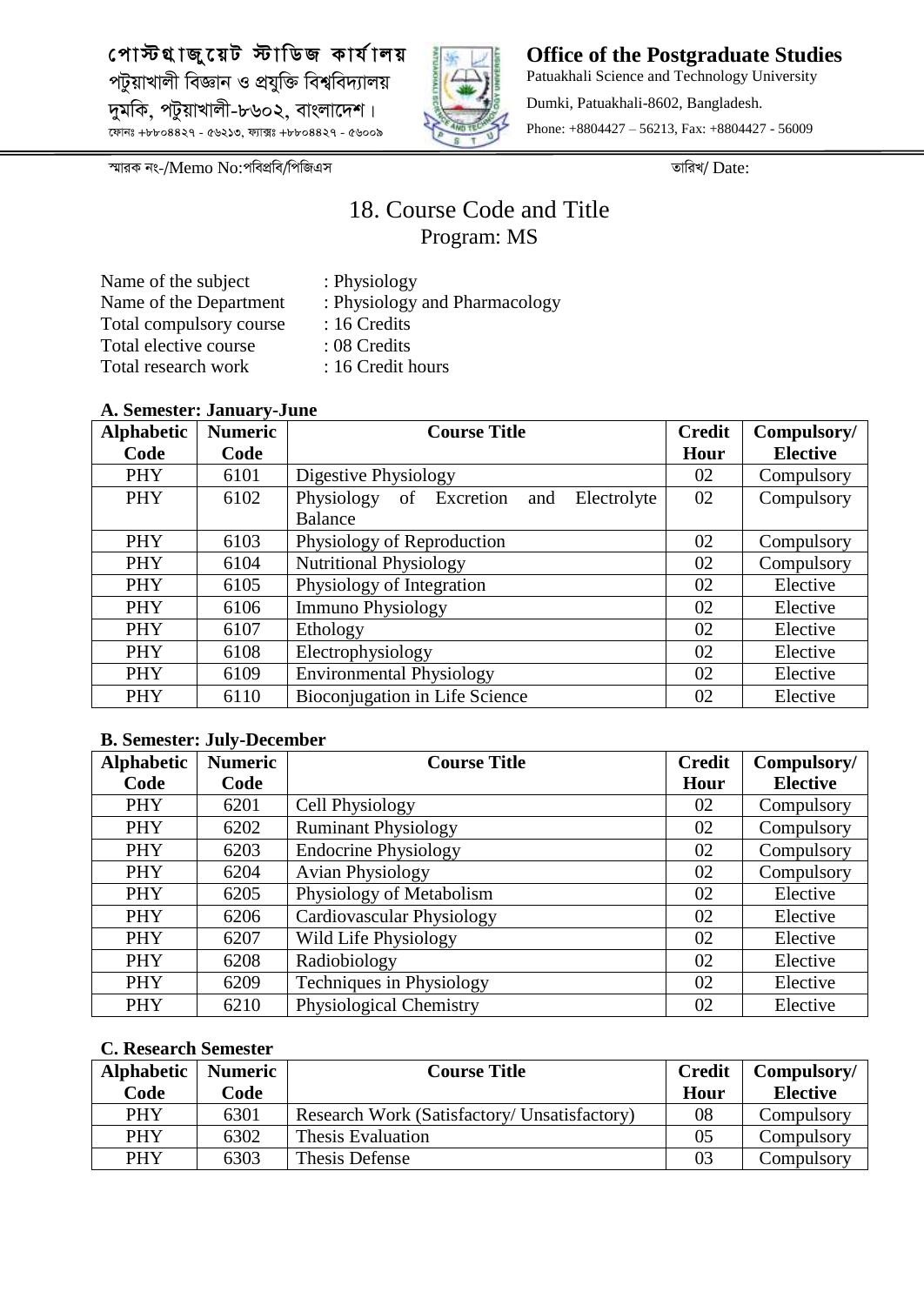

**Office of the Postgraduate Studies** Patuakhali Science and Technology University Dumki, Patuakhali-8602, Bangladesh. Phone: +8804427 – 56213, Fax: +8804427 - 56009

*¯§viK bs-/*Memo No:*cwecÖwe/wcwRGm ZvwiL/* Date:

## 19. Course Code and Title Program: MS

Name of the subject : Pharmacology Name of the Department : Physiology and Pharmacology Total compulsory course : 16 Credits Total elective course : 08 Credits Total research work : 16 Credit hours

#### **A. Semester: January-June**

| <b>Alphabetic</b> | <b>Numeric</b> | <b>Course Title</b>                             | <b>Credit</b> | Compulsory/     |
|-------------------|----------------|-------------------------------------------------|---------------|-----------------|
| Code              | Code           |                                                 | Hour          | <b>Elective</b> |
| <b>PHA</b>        | 6101           | <b>Systemic Pharmacology</b>                    | 02            | Compulsory      |
| <b>PHA</b>        | 6102           | <b>Endocrine and Nutritional Pharmacology</b>   | 02            | Compulsory      |
| <b>PHA</b>        | 6103           | Toxicology of Pesticides and Other Toxic Agents | 02            | Compulsory      |
| <b>PHA</b>        | 6104           | <b>Applied Toxicology</b>                       | 02            | Compulsory      |
| <b>PHA</b>        | 6105           | Autonomic and Neuro-Pharmacology                | 02            | Elective        |
| <b>PHA</b>        | 6106           | Chemotherapy of Parasitic Diseases              | 02            | Elective        |
| <b>PHA</b>        | 6107           | Chemotherapy of Neoplastic Diseases             | 02            | Elective        |
| <b>PHA</b>        | 6108           | Toxicology of Drugs and Chemical Residues       | 02            | Elective        |
| <b>PHA</b>        | 6109           | Teratology                                      | 02            | Elective        |
| <b>PHA</b>        | 6110           | Pharmacy                                        | 02            | Elective        |
| <b>PHA</b>        | 6111           | <b>Experimental Pharmacology</b>                | 02            | Elective        |
| <b>PHA</b>        | 6112           | Techniques in Toxicology                        | 02            | Elective        |

#### **B. Semester: July-December**

| <b>Alphabetic</b> | <b>Numeric</b> | <b>Course Title</b>                                | <b>Credit</b> | Compulsory/     |
|-------------------|----------------|----------------------------------------------------|---------------|-----------------|
| Code              | Code           |                                                    | Hour          | <b>Elective</b> |
| <b>PHA</b>        | 6201           | General Pharmacology                               | 02            | Compulsory      |
| <b>PHA</b>        | 6202           | Chemotherapy                                       | 02            | Compulsory      |
| <b>PHA</b>        | 6203           | <b>General Toxicology</b>                          | 02            | Compulsory      |
| <b>PHA</b>        | 6204           | Phyto-Toxicology                                   | 02            | Compulsory      |
| <b>PHA</b>        | 6205           | Techniques in Pharmacolgy                          | 02            | Elective        |
| <b>PHA</b>        | 6206           | <b>Pharmaceutical Chemistry</b>                    | 02            | Elective        |
| <b>PHA</b>        | 6207           | Pharmacology of Autacoids and Locally Acting Drugs | 02            | Elective        |
| <b>PHA</b>        | 6208           | Immunopharmacology                                 | 02            | Elective        |
| <b>PHA</b>        | 6209           | Neonatal Pharmacology                              | 02            | Elective        |
| <b>PHA</b>        | 6210           | <b>Environmental Toxicology</b>                    | 02            | Elective        |
| <b>PHA</b>        | 6211           | <b>Systemic Toxicology</b>                         | 02            | Elective        |
| <b>PHA</b>        | 6212           | <b>Food Toxicology</b>                             | 02            | Elective        |

| <b>Alphabetic</b> | <b>Numeric</b> | <b>Course Title</b>                          | <b>Credit</b>  | Compulsory/     |
|-------------------|----------------|----------------------------------------------|----------------|-----------------|
| Code              | Code           |                                              | Hour           | <b>Elective</b> |
| <b>PHA</b>        | 6301           | Research Work (Satisfactory/ Unsatisfactory) | 08             | Compulsory      |
| <b>PHA</b>        | 6302           | Thesis Evaluation                            | 0 <sub>5</sub> | Compulsory      |
| <b>PHA</b>        | 6303           | Thesis Defense                               | 0 <sup>3</sup> | Compulsory      |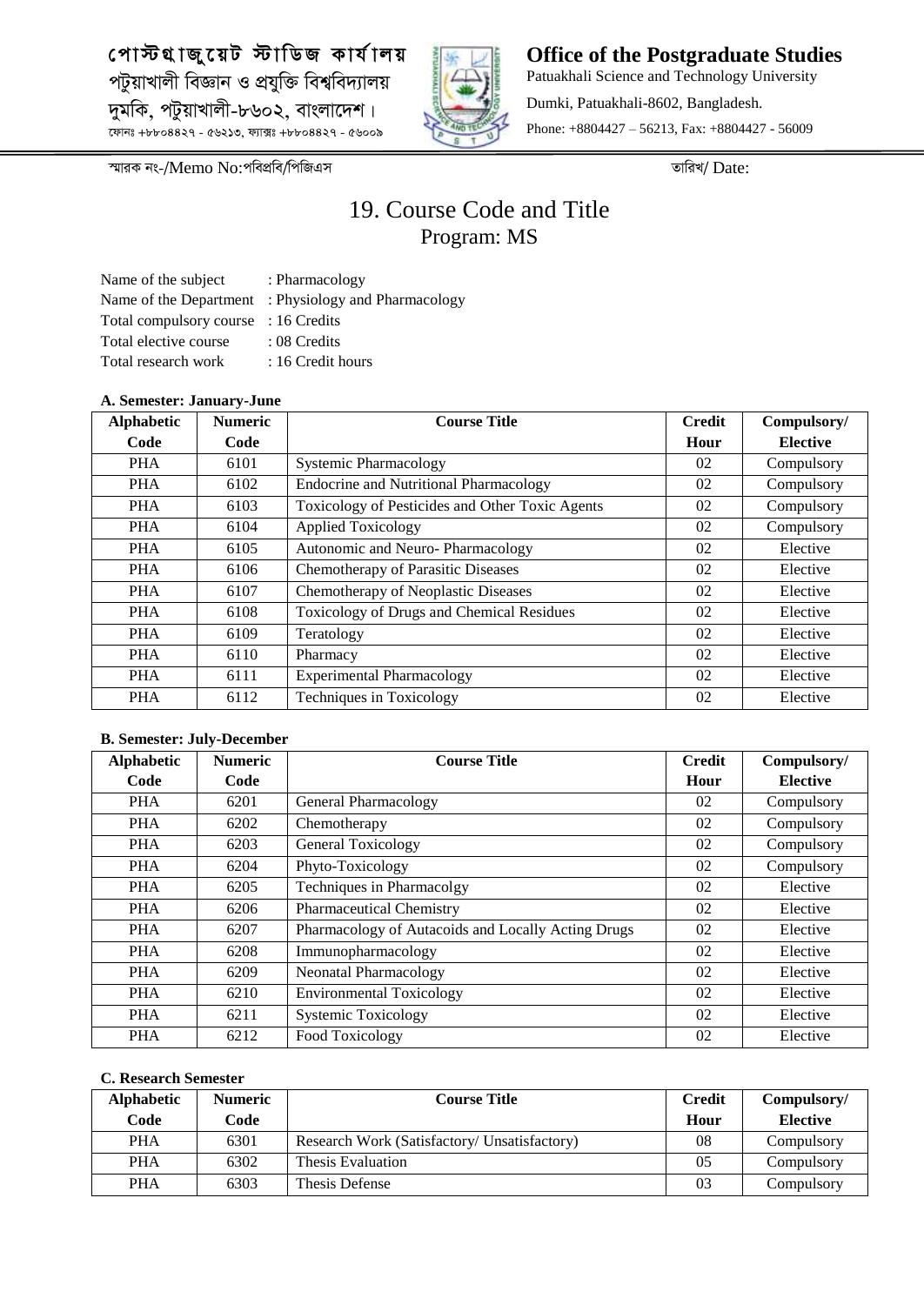

**Office of the Postgraduate Studies** Patuakhali Science and Technology University Dumki, Patuakhali-8602, Bangladesh. Phone: +8804427 – 56213, Fax: +8804427 - 56009

*¯§viK bs-/*Memo No:*cwecÖwe/wcwRGm ZvwiL/* Date:

## 20. Course Code and Title Program: MS

Name of the subject : Medicine Total compulsory course : 18 Credit hours Total elective course : 08 credit hours Total research work : 16 Credit hours

- 
- Name of the department : Medicine, Surgery and Obstetrics
	-
	-
- 
- 

#### **A. Semester: January-June**

| <b>Alphabetic</b> | <b>Numeric</b> | <b>Course title</b>                             | <b>Credit</b> | Compulsory/     |
|-------------------|----------------|-------------------------------------------------|---------------|-----------------|
| code              | code           |                                                 | hour          | <b>Elective</b> |
| <b>VMM</b>        | 6101           | General Bovine Medicine                         | 02            | Compulsory      |
| VMM               | 6102           | General Avian Medicine                          | 02            | Compulsory      |
| <b>VMM</b>        | 6103           | Caprine and Ovine Medicine                      | 02            | Compulsory      |
| <b>VMM</b>        | 6104           | Veterinary Epidemiology and Preventive Medicine | 02            | Compulsory      |
| VMM               | 6105           | Veterinary Diagnostic Medicine                  | 02            | Compulsory      |
| <b>VMM</b>        | 6106           | Equine and Porcine Medicine                     | 02            | Elective        |
| VMM               | 6107           | Veterinary Clinical Immunology                  | 02            | Elective        |
| <b>VMM</b>        | 6108           | <b>Laboratory Animal Medicine</b>               | 02            | Elective        |
| <b>VMM</b>        | 6109           | Veterinary Forensic Medicine and Animal Welfare | 02            | Elective        |
| VMM               | 6110           | Zoonotic Diseases and Community Medicine        | 02            | Elective        |
| <b>VMM</b>        | 6301           | Research Work (Satisfactory/Unsatisfactory)     | 03            | Compulsory      |

#### **B. Semester: July-December**

| <b>Alphabetic</b><br>code | <b>Numeric</b><br>code | <b>Course title</b>                             | <b>Credit</b><br>hour | Compulsory/<br><b>Elective</b> |
|---------------------------|------------------------|-------------------------------------------------|-----------------------|--------------------------------|
|                           |                        |                                                 |                       |                                |
| <b>VMM</b>                | 6201                   | Special Bovine Medicine                         | 02                    | Compulsory                     |
| VMM                       | 6202                   | Special Avian Medicine                          | 02                    | Compulsory                     |
| <b>VMM</b>                | 6203                   | Canine and Feline Medicine                      | 02                    | Compulsory                     |
| <b>VMM</b>                | 6204                   | <b>Veterinary Clinical Practice</b>             | 02                    | Compulsory                     |
| VMM                       | 6205                   | <b>Veterinary Paediatrics</b>                   | 02                    | Elective                       |
| <b>VMM</b>                | 6206                   | Veterinary Clinical Equipments and Therapeutics | 02                    | Elective                       |
| <b>VMM</b>                | 6207                   | Zoo and Wild Animal Medicine                    | 02                    | Elective                       |
| VMM                       | 6208                   | Dairy Animal Health                             | 02                    | Elective                       |
| <b>VMM</b>                | 6209                   | <b>Veterinary Dermatology</b>                   | 02                    | Elective                       |
| <b>VMM</b>                | 6210                   | Veterinary Comparative Medicine                 | 02                    | Elective                       |
| <b>VMM</b>                | 6211                   | Seminar                                         | 02                    | Elective                       |
| <b>VMM</b>                | 6301                   | Research Work (Satisfactory/Unsatisfactory)     | 03                    | Compulsory                     |

| <b>Alphabetic</b> | <b>Numeric</b> | <b>Course title</b>                         | <b>Credit</b> | Compulsory/ |
|-------------------|----------------|---------------------------------------------|---------------|-------------|
| code              | code           |                                             | hour          | Elective    |
| VMM               | 6301           | Research Work (Satisfactory/Unsatisfactory) | 02            | Compulsory  |
| VMM               | 6302           | Thesis Evaluation                           | 05            | Compulsorv  |
| VMM               | 6303           | Thesis Defense                              | 03            | Compulsory  |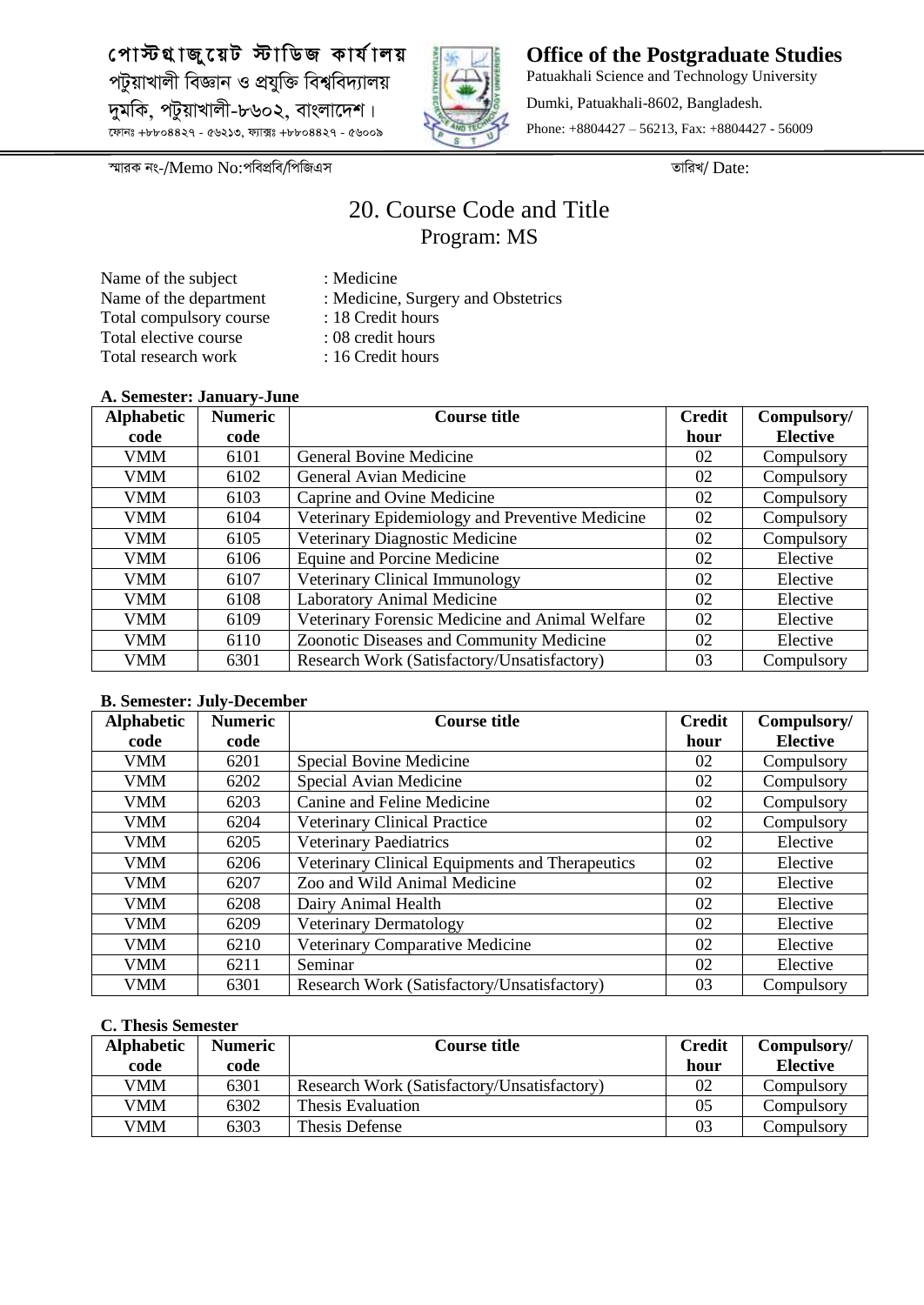

**Office of the Postgraduate Studies** Patuakhali Science and Technology University Dumki, Patuakhali-8602, Bangladesh. Phone: +8804427 – 56213, Fax: +8804427 - 56009

*¯§viK bs-/*Memo No:*cwecÖwe/wcwRGm ZvwiL/* Date:

## 21. Course Code and Title Program: MS

Name of the subject : Surgery Total compulsory course : 16 Credit hours Total elective course : 08 credit hours Total research work : 16 Credit hours

- 
- Name of the department : Medicine, Surgery and Obstetrics
	-
	-
- 
- 

#### **A. Semester: January-June**

| <b>Alphabetic</b> | <b>Numeric</b> | <b>Course title</b>                            | <b>Credit</b>  | Compulsory/     |
|-------------------|----------------|------------------------------------------------|----------------|-----------------|
| code              | code           |                                                | hour           | <b>Elective</b> |
| <b>VSS</b>        | 6101           | <b>General Surgical Sciences</b>               |                | Compulsory      |
| <b>VSS</b>        | 6102           | Anaesthetic Practices and Small Animal Surgery | 2              | Compulsory      |
| <b>VSS</b>        | 6103           | Anaesthesiology                                | 2              | Compulsory      |
| <b>VSS</b>        | 6104           | <b>Small Animal Surgery</b>                    | 2              | Compulsory      |
| <b>VSS</b>        | 6105           | <b>Experimental Surgery</b>                    | 2              | Elective        |
| <b>VSS</b>        | 6106           | Ophthalmic Surgery                             | 2              | Elective        |
| <b>VSS</b>        | 6107           | Operation Theatre & Intensive Care Techniques  | 2              | Elective        |
| <b>VSS</b>        | 6108           | Urology                                        | 2              | Elective        |
| <b>VSS</b>        | 6109           | <b>Orthopaedic Surgery</b>                     | 2              | Elective        |
| <b>VSS</b>        | 6110           | <b>Transplantation Techniques</b>              | $\overline{2}$ | Elective        |
| <b>VSS</b>        | 6111           | <b>Gastrointestinal Surgery</b>                | 2              | Elective        |
| <b>VSS</b>        | 6112           | Seminar                                        | $\overline{2}$ | Elective        |
| <b>VSS</b>        | 6301           | Research Work (Satisfactory/Unsatisfactory)    | 3              | Compulsory      |

#### **B. Semester: July-December**

| <b>Alphabetic</b> | <b>Numeric</b> | <b>Course title</b>                          | <b>Credit</b>  | Compulsory/     |
|-------------------|----------------|----------------------------------------------|----------------|-----------------|
| code              | code           |                                              | hour           | <b>Elective</b> |
| <b>VSS</b>        | 6201           | Radiology and Diagnostic Imaging             | 2              | Compulsory      |
| <b>VSS</b>        | 6202           | <b>Clinical Surgery</b>                      | 2              | Compulsory      |
| <b>VSS</b>        | 6203           | Large Animal Surgery                         | $\overline{2}$ | Compulsory      |
| <b>VSS</b>        | 6204           | Clinical Practice of Fluid Therapy and Blood | 2              | Compulsory      |
|                   |                | <b>Transfusion</b>                           |                |                 |
| <b>VSS</b>        | 6205           | Zoo and Laboratory Animal Anaesthesia        | 2              | Elective        |
| <b>VSS</b>        | 6206           | Clinical Management of Lameness in Animals   | $\overline{2}$ | Elective        |
| <b>VSS</b>        | 6207           | Cardiovascular Surgery                       | $\overline{2}$ | Elective        |
| <b>VSS</b>        | 6208           | Lameness in Animals                          | 2              | Elective        |
| <b>VSS</b>        | 6209           | Neurosurgery                                 | $\overline{2}$ | Elective        |
| <b>VSS</b>        | 6210           | Soundness and Shoeing                        | $\overline{2}$ | Elective        |
| <b>VSS</b>        | 6211           | Seminar                                      | 2              | Elective        |
| <b>VSS</b>        | 6301           | Research Work (Satisfactory/Unsatisfactory)  | 3              | Compulsory      |

| <b>Alphabetic</b> | <b>Numeric</b> | Course title                                | <b>Credit</b> | Compulsory/     |
|-------------------|----------------|---------------------------------------------|---------------|-----------------|
| code              | code           |                                             | hour          | <b>Elective</b> |
| VSS               | 6301           | Research Work (Satisfactory/Unsatisfactory) | 02            | Compulsory      |
| VSS               | 6302           | Thesis Evaluation                           | 05            | Compulsorv      |
| VSS               | 6303           | Thesis Defense                              | 03            | Compulsory      |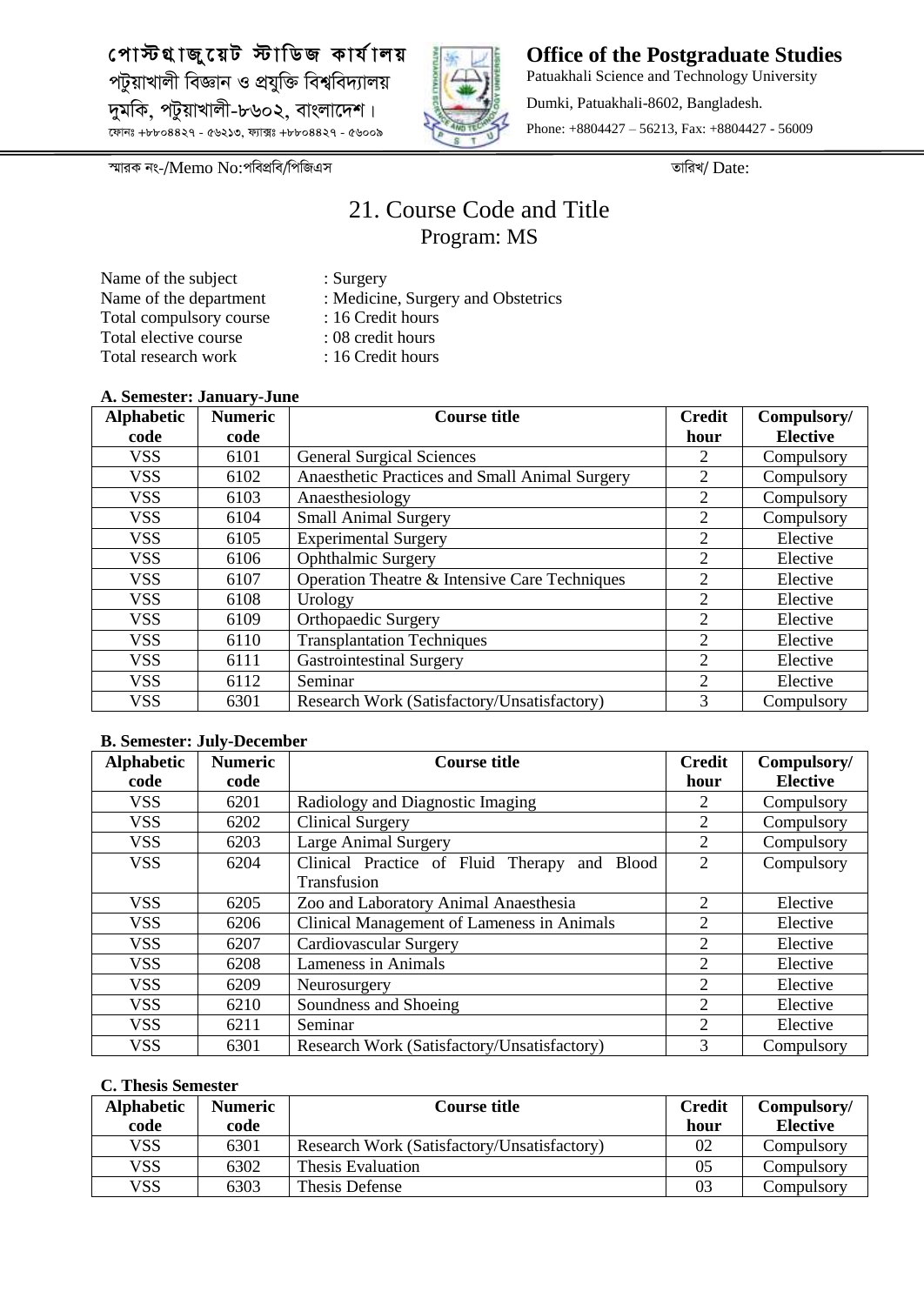

**Office of the Postgraduate Studies** Patuakhali Science and Technology University Dumki, Patuakhali-8602, Bangladesh. Phone: +8804427 – 56213, Fax: +8804427 - 56009

*¯§viK bs-/*Memo No:*cwecÖwe/wcwRGm ZvwiL/* Date:

## 22. Course Code and Title Program: MS

Name of the subject : Theriogenology<br>Name of the department : Medicine, Surge Total compulsory course : 16 Credit hours Total elective course : 08 credit hours Total research work : 16 Credit hours

- 
- : Medicine, Surgery and Obstetrics
- 
- 
- 
- 

#### **A. Semester: January-June**

| <i><b>11.</b> Demester</i> . Camaar , Came<br><b>Alphabetic</b> | <b>Numeric</b> | <b>Course title</b>                            | <b>Credit</b> | Compulsory/     |
|-----------------------------------------------------------------|----------------|------------------------------------------------|---------------|-----------------|
| code                                                            | code           |                                                | hour          | <b>Elective</b> |
| VST                                                             | 6101           | General Gynaecology                            | 02            | Compulsory      |
| <b>VST</b>                                                      | 6102           | Reproductive Health Management of Farm Animals | 02            | Compulsory      |
| VST                                                             | 6103           | Reproductive Hormones                          | 02            | Compulsory      |
| <b>VST</b>                                                      | 6104           | Advance in Gynaecology & Obstetrics            | 02            | Compulsory      |
| <b>VST</b>                                                      | 6105           | <b>Udder Health Management</b>                 | 02            | Elective        |
| <b>VST</b>                                                      | 6106           | Clinical Practices of Udder Health Management  | 02            | Elective        |
| <b>VST</b>                                                      | 6107           | Reproductive Health Management of Pet, Zoo and | 02            | Elective        |
|                                                                 |                | <b>Wild Animals</b>                            |               |                 |
| <b>VST</b>                                                      | 6108           | Clinical Gynaecology and Obstetrics            | 02            | Elective        |
| <b>VST</b>                                                      | 6301           | Research Work (Satisfactory/Unsatisfactory)    | 03            | Compulsory      |

#### **B. Semester: July-December**

| <b>Alphabetic</b> | <b>Numeric</b> | <b>Course title</b>                              | <b>Credit</b> | Compulsory/     |
|-------------------|----------------|--------------------------------------------------|---------------|-----------------|
| code              | code           |                                                  | hour          | <b>Elective</b> |
| <b>VST</b>        | 6201           | <b>Obstetrics</b>                                | 02            | Compulsory      |
| <b>VST</b>        | 6202           | Reproductive Biotechnology                       | 02            | Compulsory      |
| <b>VST</b>        | 6203           | Andrology and Artificial Insemination            | 02            | Compulsory      |
| <b>VST</b>        | 6204           | Health Management of Pregnant Dam and Neonates   | 02            | Compulsory      |
| <b>VST</b>        | 6205           | Reproductive Immunology                          | 02            | Elective        |
| <b>VST</b>        | 6206           | Techniques in Reproductive Biotechnology         | 02            | Elective        |
| <b>VST</b>        | 6207           | Reproductive Disorder                            | 02            | Elective        |
| <b>VST</b>        | 6208           | Reproductive Surgery                             | 02            | Elective        |
| <b>VST</b>        | 6209           | Advance in Andrology and Artificial Insemination | 02            | Elective        |
| <b>VST</b>        | 6210           | Techniques in Andrology and Artificial           | 02            | Elective        |
|                   |                | Insemination                                     |               |                 |
| <b>VST</b>        | 6211           | Seminar                                          | 02            | Elective        |
| <b>VST</b>        | 6301           | Research Work (Satisfactory/Unsatisfactory)      | 03            | Compulsory      |

| <b>Alphabetic</b> | <b>Numeric</b> | Course title                                | <b>Credit</b> | Compulsory/     |
|-------------------|----------------|---------------------------------------------|---------------|-----------------|
| code              | code           |                                             | hour          | <b>Elective</b> |
| VST               | 6301           | Research Work (Satisfactory/Unsatisfactory) | 02            | Compulsory      |
| VST               | 6302           | Thesis Evaluation                           | 05            | Compulsory      |
| VST               | 6303           | Thesis Defense                              | 03            | Compulsory      |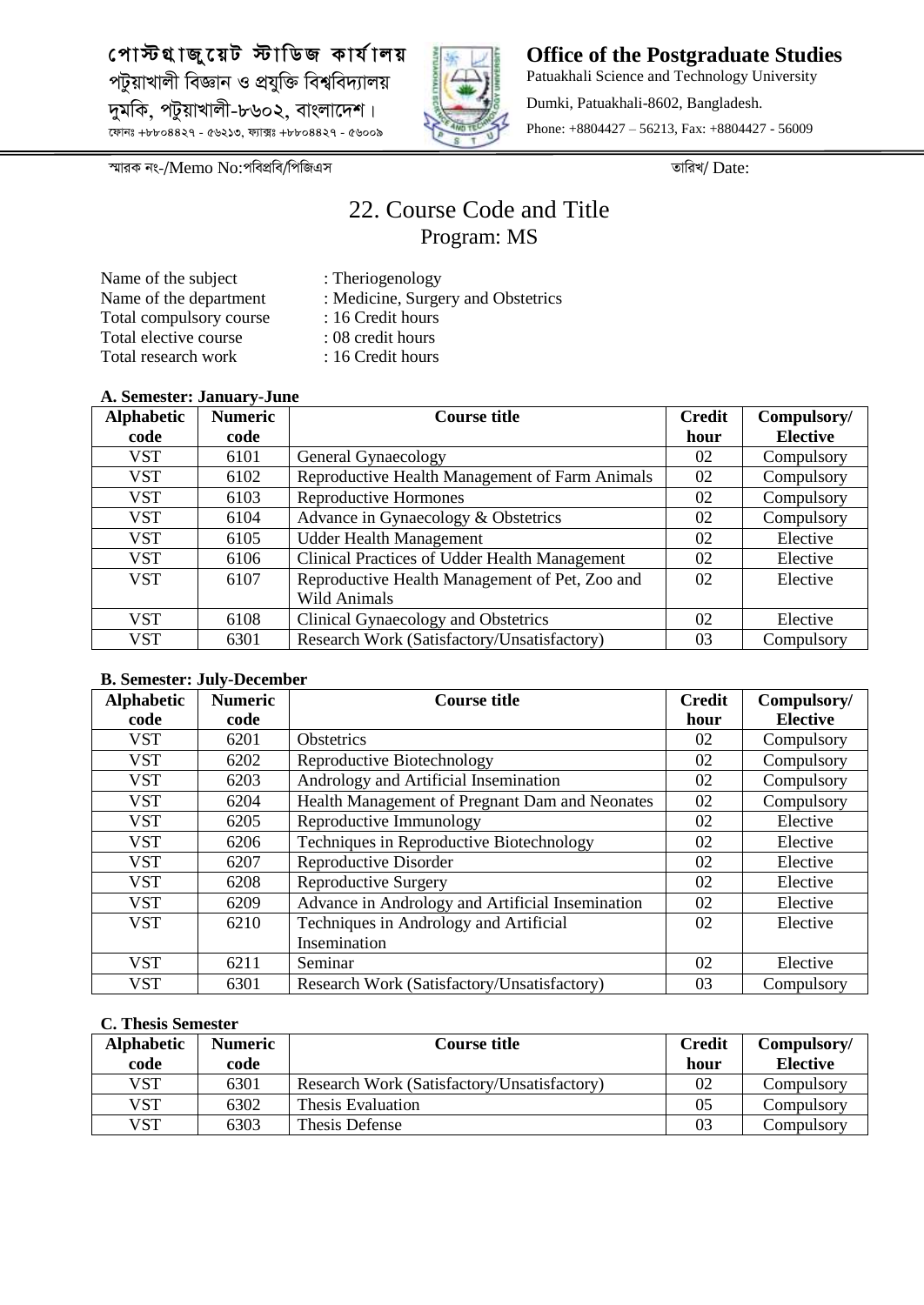

**Office of the Postgraduate Studies** Patuakhali Science and Technology University Dumki, Patuakhali-8602, Bangladesh. Phone: +8804427 – 56213, Fax: +8804427 - 56009

*¯§viK bs-/*Memo No:*cwecÖwe/wcwRGm ZvwiL/* Date:

## 23. Course Code and Title Program: MS

Name of the subject : Microbiology Total compusory course : 16 Credit hours Total elective course : 08 Credit hours Total research work : 16 Credit hours

- Name of the department : Microbiology and Public Health
	-

#### **A. Semester: January-June**

| <b>Alphabetic</b> | <b>Numeric</b> | <b>Course Title</b>                         | <b>Credit</b> | Compulsory/     |
|-------------------|----------------|---------------------------------------------|---------------|-----------------|
| Code              | Code           |                                             | Hour          | <b>Elective</b> |
| <b>MIC</b>        | 6101           | General Bacteriology                        | 02            | Compulsory      |
| <b>MIC</b>        | 6102           | <b>Systemic Bacteriology</b>                | 02            | Compulsory      |
| <b>MIC</b>        | 6103           | Fungi, Mycoplasme, Chlamydia and Rickettsia | 02            | Compulsory      |
| <b>MIC</b>        | 6104           | Microbiological Methods                     | 02            | Compulsory      |
| <b>MIC</b>        | 6105           | Microbial Toxins                            | 02            | Elective        |
| <b>MIC</b>        | 6106           | <b>Avian Microbes</b>                       | 02            | Elective        |
| <b>MIC</b>        | 6107           | <b>Microbial Genetics</b>                   | 02            | Elective        |
| <b>MIC</b>        | 6108           | <b>Applied Biostatistics</b>                | 02            | Elective        |
| <b>VPH</b>        | 6101           | Veterinary Public Health                    | 02            | Elective        |
| <b>VPH</b>        | 6102           | <b>Zoonoses</b>                             | 02            | Elective        |
| <b>VPH</b>        | 6103           | <b>Environmental Microbiology</b>           | 02            | Elective        |
| <b>VPH</b>        | 6104           | <b>Environmental Hygiene and Sanitation</b> | 02            | Elective        |
| <b>VPH</b>        | 6105           | <b>Industrial Microbiology</b>              | 02            | Elective        |
| <b>VPH</b>        | 6106           | Food Microbiology                           | 02            | Elective        |
| <b>VPH</b>        | 6107           | Food Microbiology Lab                       | 02            | Elective        |

#### **B. Semester: July-December**

| <b>Alphabetic</b> | <b>Numeric</b> | <b>Course Title</b>                     | <b>Credit</b> | Compulsory/     |
|-------------------|----------------|-----------------------------------------|---------------|-----------------|
| Code              | Code           |                                         | Hour          | <b>Elective</b> |
| MIC               | 6201           | General Virology                        | 02            | Compulsory      |
| <b>MIC</b>        | 6202           | <b>Systemic Virology</b>                | 02            | Compulsory      |
| <b>MIC</b>        | 6203           | <b>Immunology and Serology</b>          | 02            | Compulsory      |
| MIC               | 6204           | Molecular Microbiology                  | 02            | Compulsory      |
| MIC               | 6205           | Vaccinology                             | 02            | Elective        |
| <b>MIC</b>        | 6206           | Vaccinology Lab                         | 02            | Elective        |
| <b>MIC</b>        | 6207           | Microbial Biotechnology                 | 02            | Elective        |
| <b>MIC</b>        | 6208           | Microbial Biotechnology Lab             | 02            | Elective        |
| MIC               | 6209           | Microbiology of Reproductive System     | 02            | Elective        |
| <b>MIC</b>        | 6210           | Microbiology of Reproductive System Lab | 02            | Elective        |
| MIC               | 6211           | Avian Health and Hygiene                | 02            | Elective        |
| <b>VPH</b>        | 6201           | Food Hygiene                            | 02            | Elective        |
| <b>VPH</b>        | 6202           | Food Hygiene Lab                        | 01            | Elective        |
| <b>VPH</b>        | 6203           | Epidemiology                            | 02            | Elective        |
| <b>VPH</b>        | 6204           | Meat and Milk Inspection                | 02            | Elective        |
| <b>VPH</b>        | 6205           | Food Borne Infection and Intoxication   | $\Omega$      | Elective        |
| <b>VPH</b>        | 6210           | Sanitary Microbiology                   | 02            | Elective        |
| <b>VPH</b>        | 6211           | Food Laws and Regulation                | 02            | Elective        |

| <b>Alphabetic</b> | <b>Numeric</b> | <b>Course Title</b>                         | Credit | Compulsory/     |
|-------------------|----------------|---------------------------------------------|--------|-----------------|
| Code              | Code           |                                             | Hour   | <b>Elective</b> |
| MIC               | 6301           | Research Work (Satisfactory/Unsatisfactory) | 08     | Compulsory      |
| MIC               | 6302           | Thesis Evaluation                           | 05     | Compulsory      |
| MIC               | 6303           | Thesis Defense                              | 03     | Compulsorv      |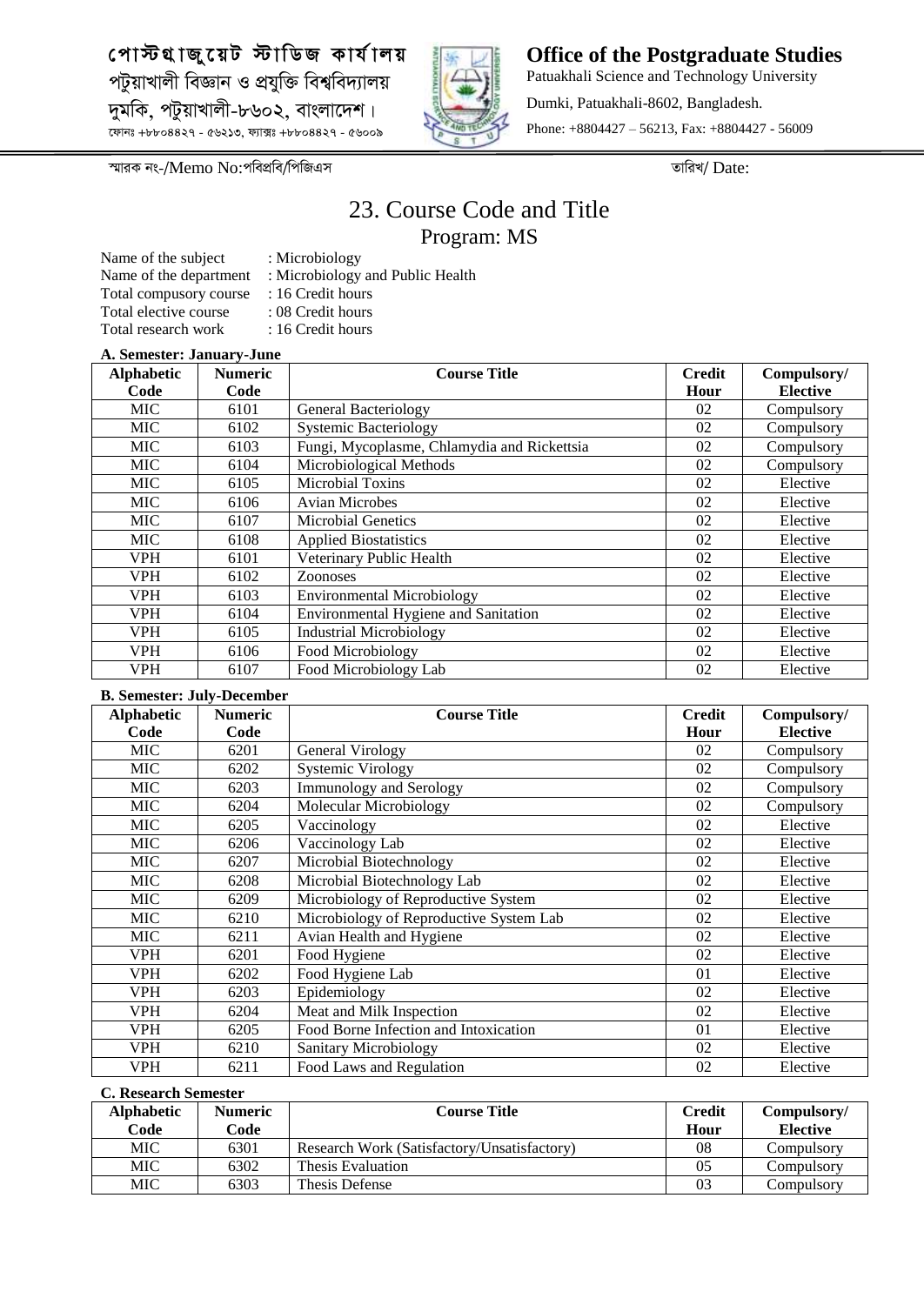

**Office of the Postgraduate Studies** Patuakhali Science and Technology University Dumki, Patuakhali-8602, Bangladesh. Phone: +8804427 – 56213, Fax: +8804427 - 56009

*¯§viK bs-/*Memo No:*cwecÖwe/wcwRGm ZvwiL/* Date:

## 24. Course Code and Title Program: MS

Name of the department : Microbiology and Public Health Total compusory course : 16 Credit hours Total elective course : 08 Credit hours Total research work : 16 Credit hours

- Name of the subject :Veteniary Public Health and Food Hygine
	-
	-
	-

#### **A. Semester: January-June**

| <b>Alphabetic</b> | <b>Numeric</b> | <b>Course Title</b>                         | <b>Credit</b> | Compulsory/     |
|-------------------|----------------|---------------------------------------------|---------------|-----------------|
| Code              | Code           |                                             | Hour          | <b>Elective</b> |
| <b>VPH</b>        | 6101           | Veterinary Public Health                    | 02            | Compulsory      |
| VPH               | 6102           | <b>Zoonoses</b>                             | 02            | Compulsory      |
| <b>VPH</b>        | 6103           | <b>Environmental Microbiology</b>           | 02            | Compulsory      |
| <b>VPH</b>        | 6104           | <b>Environmental Hygiene and Sanitation</b> | 02            | Compulsory      |
| <b>VPH</b>        | 6105           | <b>Industrial Microbiology</b>              | 02            | Elective        |
| <b>VPH</b>        | 6106           | Food Microbiology                           | 02            | Elective        |
| <b>VPH</b>        | 6107           | Food Microbiology Lab                       | 02            | Elective        |
| <b>VPH</b>        | 6108           | Animal Products and Hurdle Technology       | 02            | Elective        |
| <b>VPH</b>        | 6109           | Animal Products and Hurdle Technology Lab   | 02            | Elective        |
| <b>MIC</b>        | 6101           | General Bacteriology                        | 02            | Elective        |
| <b>MIC</b>        | 6102           | <b>Systemic Bacteriology</b>                | 02            | Elective        |
| <b>MIC</b>        | 6103           | Fungi, Mycoplasme, Chlamydia and Rickettsia | 02            | Elective        |
| <b>MIC</b>        | 6105           | Microbial Toxins                            | 02            | Elective        |
| <b>MIC</b>        | 6108           | <b>Applied Biostatistics</b>                | 02            | Elective        |

#### **B. Semester: July-December**

| <b>Alphabetic</b> | <b>Numeric</b> | <b>Course Title</b>                                   | <b>Credit</b> | Compulsory/     |
|-------------------|----------------|-------------------------------------------------------|---------------|-----------------|
| Code              | Code           |                                                       | Hour          | <b>Elective</b> |
| <b>VPH</b>        | 6201           | Food Hygiene                                          | 02            | Compulsory      |
| <b>VPH</b>        | 6202           | Food Hygiene Lab                                      | 01            | Compulsory      |
| <b>VPH</b>        | 6203           | Epidemiology                                          | 02            | Compulsory      |
| <b>VPH</b>        | 6204           | Meat and Milk Inspection                              | 02            | Compulsory      |
| <b>VPH</b>        | 6205           | Food Borne Infection and Intoxication                 | 01            | Compulsory      |
| <b>VPH</b>        | 6206           | Food Plant Sanitation, Inspection and Quality Control | 02            | Elective        |
| <b>VPH</b>        | 6207           | Food Plant Sanitation, Inspection and Quality Control | 01            | Elective        |
|                   |                | Lab                                                   |               |                 |
| <b>VPH</b>        | 6208           | Abattoir Hygiene and Management                       | 02            | Elective        |
| <b>VPH</b>        | 6209           | Abattoir Hygiene and Management Lab                   | 01            | Elective        |
| <b>VPH</b>        | 6210           | <b>Sanitary Microbiology</b>                          | 02            | Elective        |
| <b>VPH</b>        | 6211           | Food Laws and Regulation                              | 02            | Elective        |
| <b>MIC</b>        | 6201           | General Virology                                      | 02            | Elective        |
| <b>MIC</b>        | 6202           | Systemic Virology                                     | 02            | Elective        |
| <b>MIC</b>        | 6203           | <b>Immunology and Serology</b>                        | 02            | Elective        |
| <b>MIC</b>        | 6204           | Molecular Microbiology                                | 02            | Elective        |

| <b>Alphabetic</b> | <b>Numeric</b> | <b>Course Title</b>                         | <b>Credit</b> | Compulsory/     |
|-------------------|----------------|---------------------------------------------|---------------|-----------------|
| Code              | Code           |                                             | Hour          | <b>Elective</b> |
| MIC               | 6301           | Research Work (Satisfactory/Unsatisfactory) | 08            | Compulsory      |
| MIC               | 6302           | Thesis Evaluation                           | 05            | Compulsory      |
| MIC               | 6303           | Thesis Defense                              | 03            | Compulsorv      |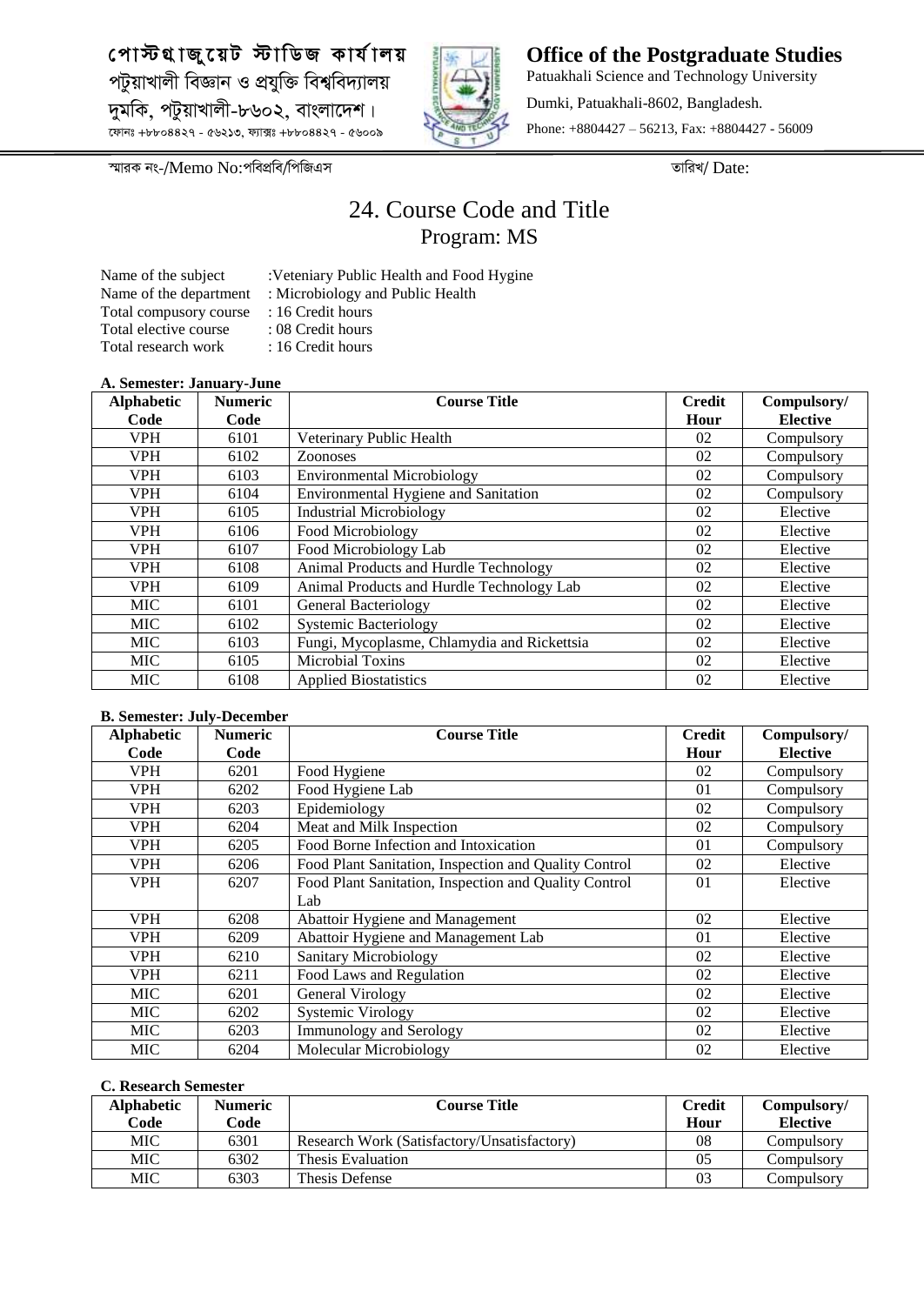

**Office of the Postgraduate Studies** Patuakhali Science and Technology University Dumki, Patuakhali-8602, Bangladesh. Phone: +8804427 – 56213, Fax: +8804427 - 56009

*¯§viK bs-/*Memo No:*cwecÖwe/wcwRGm ZvwiL/* Date:

## 25. Course Code and Title Program: MS

- Name of the subject : Pathology Total compulsory course : Credit hours: 16 Total elective course : Credit hours: 08 Total research work : 16 Credit hours
	-
- Name of the department : Pathology and Parasitology
	-
	- -

#### **A. Semester: January-June**

| Alphabetic | <b>Numeric</b> | <b>Course Title</b>                             | <b>Credit</b> | Compulsory/     |
|------------|----------------|-------------------------------------------------|---------------|-----------------|
| Code       | Code           |                                                 | Hour          | <b>Elective</b> |
| <b>VPT</b> | 6101           | Histopathology                                  | 02            | Compulsory      |
| <b>VPT</b> | 6102           | <b>Cilinical Pathology</b>                      | 02            | Compulsory      |
| <b>VPT</b> | 6103           | Necropsy                                        | 02            | Compulsory      |
| <b>VPT</b> | 6104           | Pathology of Bacterial and Viral Diseases       | 02            | Compulsory      |
| <b>VPT</b> | 6105           | Pathology of Fungal, Rickettsial and Chlamydial | 02            | Elective        |
|            |                | <b>Diseases</b>                                 |               |                 |
| <b>VPT</b> | 6106           | Pathology of Parasitic Disease                  | 02            | Elective        |
| <b>VPT</b> | 6107           | Reproductive Pathology                          | 02            | Elective        |
| <b>VPT</b> | 6108           | Laboratory Animal Pathology                     | 02            | Elective        |
| <b>VPT</b> | 6109           | <b>Experimental Pathology</b>                   | 02            | Elective        |
| <b>VPT</b> | 6110           | Pathology of Extraneous Poisoning               | 02            | Elective        |

#### **B. Semester: July-December**

| Alphabetic | <b>Numeric</b> | <b>Course Title</b>                   | <b>Credit</b> | Compulsory/     |
|------------|----------------|---------------------------------------|---------------|-----------------|
| Code       | Code           |                                       | Hour          | <b>Elective</b> |
| <b>VPT</b> | 6201           | <b>Advanced General Pathology</b>     | 02            | Compulsory      |
| <b>VPT</b> | 6202           | Pathology of Metabolic Diseases       | 02            | Compulsory      |
| <b>VPT</b> | 6203           | Immunopathology                       | 02            | Compulsory      |
| <b>VPT</b> | 6204           | <b>Avian Pathology</b>                | 02            | Compulsory      |
| <b>VPT</b> | 6205           | Oncology                              | 02            | Elective        |
| <b>VPT</b> | 6206           | Molecular Pathology and Biotechnology | 02            | Elective        |
| <b>VPT</b> | 6207           | Pathology of Zoonotic Diseases        | 02            | Elective        |
| <b>VPT</b> | 6208           | <b>Comparative Pathology</b>          | 02            | Elective        |

| <b>Alphabetic</b> | <b>Numeric</b> | <b>Course Title</b>                          | <b>Credit</b>  | Compulsory/ |
|-------------------|----------------|----------------------------------------------|----------------|-------------|
| Code              | Code           |                                              | Hour           | Elective    |
| <b>VPT</b>        | 6301           | Research work (Satisfactory/ Unsatisfactory) | 08             | Compulsory  |
| VPT               | 6302           | Thesis Evaluation                            | 0 <sub>5</sub> | Compulsory  |
| <b>VPT</b>        | 6303           | Thesis Defense                               | 03             | Compulsory  |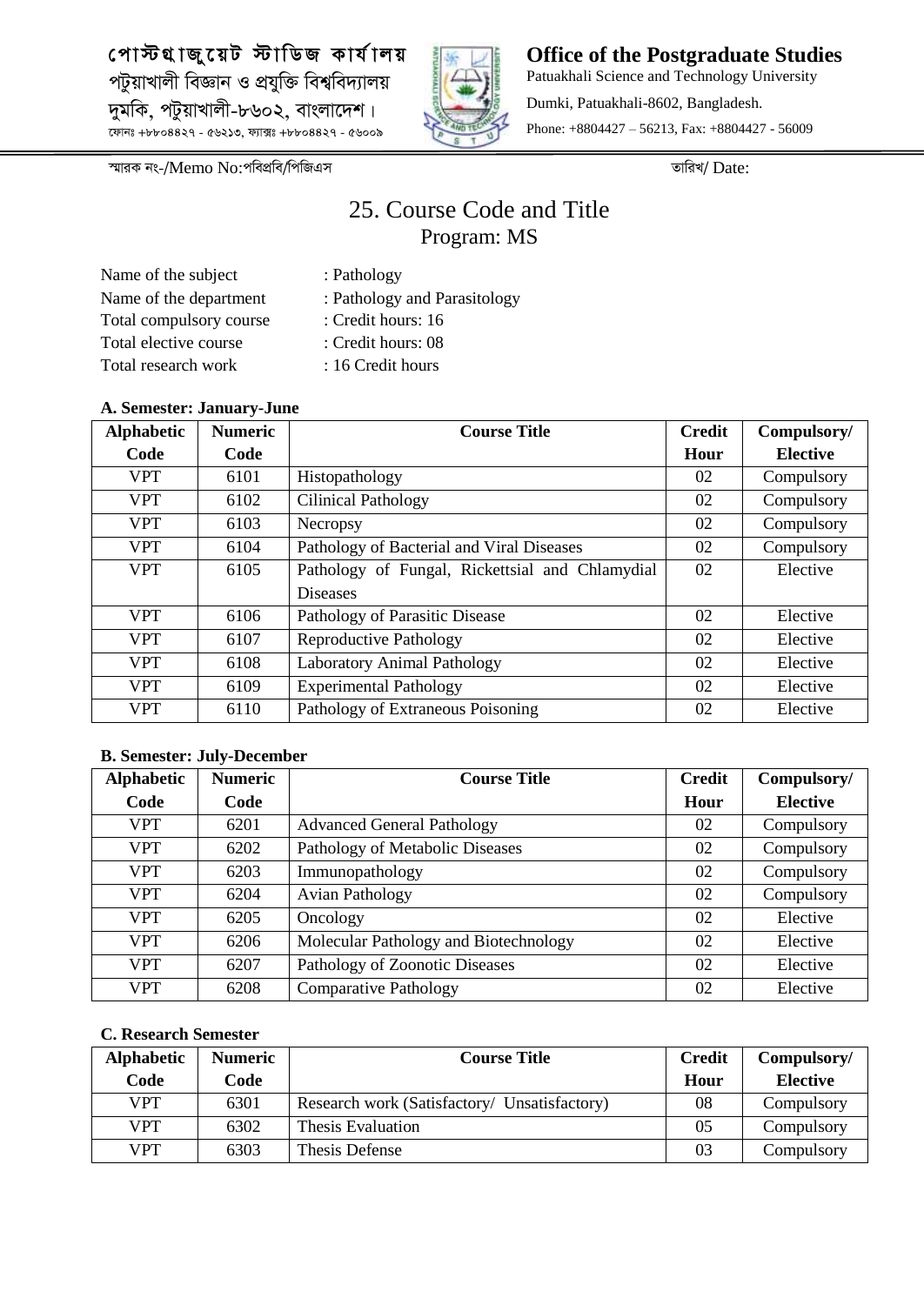

**Office of the Postgraduate Studies** Patuakhali Science and Technology University Dumki, Patuakhali-8602, Bangladesh. Phone: +8804427 – 56213, Fax: +8804427 - 56009

*¯§viK bs-/*Memo No:*cwecÖwe/wcwRGm ZvwiL/* Date:

## 26. Course Code and Title Program: MS

| Name of the subject     |
|-------------------------|
| Name of the department  |
| Total compulsory course |
| Total elective course   |
| Total research work     |

- : Parasitology
- : Pathology and Parasitology
- : Credit hours: 16
- : Credit hours: 08
- : 16 Credit hours

#### **A. Semester: January-June**

| <b>Alphabetic</b> | <b>Numeric</b> | <b>Course Title</b>                    | <b>Credit</b> | Compulsory/     |
|-------------------|----------------|----------------------------------------|---------------|-----------------|
| Code              | Code           |                                        | Hour          | <b>Elective</b> |
| <b>VPR</b>        | 6101           | General Parasitology and Helminthology | 02            | Compulsory      |
| <b>VPR</b>        | 6102           | Molecular and Biochemical Parasitology | 02            | Compulsory      |
| <b>VPR</b>        | 6103           | <b>Immuno Parasitology</b>             | 02            | Compulsory      |
| <b>VPR</b>        | 6104           | Malacology                             | 02            | Compulsory      |
| <b>VPR</b>        | 6105           | <b>Avian Parasitology</b>              | 02            | Elective        |
| <b>VPR</b>        | 6106           | Parasites of Zoo and Wild Animals      | 02            | Elective        |
| <b>VPR</b>        | 6107           | <b>Clinical Parasitology</b>           | 02            | Elective        |
| <b>VPR</b>        | 6108           | <b>Zoonotic Parasites</b>              | 02            | Elective        |
| <b>VPR</b>        | 6109           | Parasites of Large Animals             | 02            | Elective        |

#### **B. Semester: July-December**

| <b>Alphabetic</b> | <b>Numeric</b> | <b>Course Title</b>                       | <b>Credit</b> | Compulsory/     |
|-------------------|----------------|-------------------------------------------|---------------|-----------------|
| Code              | Code           |                                           | Hour          | <b>Elective</b> |
| <b>VPR</b>        | 6201           | Protozoology                              | 02            | Compulsory      |
| <b>VPR</b>        | 6202           | Entomology                                | 02            | Compulsory      |
| <b>VPR</b>        | 6203           | Techniques in Helminthology               | 01            | Compulsory      |
| <b>VPR</b>        | 6204           | Techniques in Protozoology and Entomology | 01            | Compulsory      |
| <b>VPR</b>        | 6205           | Parasitic Ecology and Epidemiology        | 02            | Compulsory      |
| <b>VPR</b>        | 6206           | Parasites of Pet and Laboratory Animals   | 02            | Elective        |
| <b>VPR</b>        | 6207           | <b>Biology of Arthropods Vectors</b>      | 02            | Elective        |
| <b>VPR</b>        | 6208           | <b>Applied Biostatistics</b>              | 02            | Elective        |

| Alphabetic | <b>Numeric</b> | <b>Course Title</b>                          | <b>Credit</b> | Compulsory/     |
|------------|----------------|----------------------------------------------|---------------|-----------------|
| Code       | Code           |                                              | Hour          | <b>Elective</b> |
| <b>VPR</b> | 6301           | Research work (Satisfactory/ Unsatisfactory) | 08            | Compulsory      |
| VPR        | 6302           | Thesis Evaluation                            | 05            | Compulsory      |
| VPR        | 6303           | Thesis Defense                               | 03            | Compulsory      |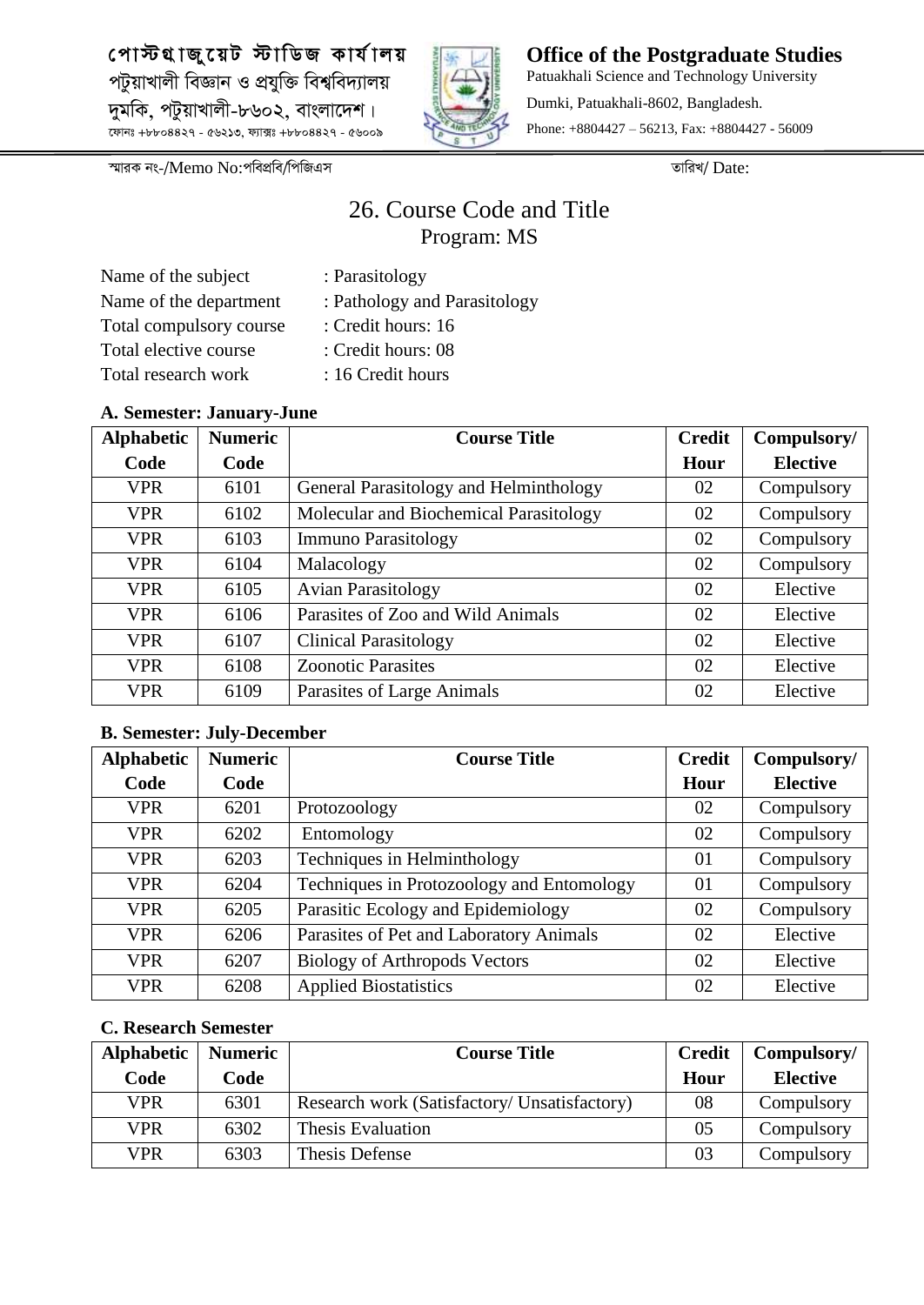

**Office of the Postgraduate Studies** Patuakhali Science and Technology University Dumki, Patuakhali-8602, Bangladesh. Phone: +8804427 – 56213, Fax: +8804427 - 56009

*¯§viK bs-/*Memo No:*cwecÖwe/wcwRGm ZvwiL/* Date:

## 27. Course Code and Title Program: MS

| : Poultry Science |
|-------------------|
| : Poultry Science |
| : 16 Credit hours |
| : 08 credit hours |
| : 16 Credit hours |
|                   |

#### **A. Semester: January-June**

| <b>Alphabetic</b> | <b>Numeric</b> | <b>Course Title</b>                         | <b>Credit</b> | Compulsory/     |
|-------------------|----------------|---------------------------------------------|---------------|-----------------|
| Code              | Code           |                                             | Hour          | <b>Elective</b> |
| <b>PSC</b>        | 6101           | <b>Broiler Operation and Management</b>     | 02            | Compulsory      |
| <b>PSC</b>        | 6102           | Poultry Processing and Products Technology  | 02            | Compulsory      |
| <b>PSC</b>        | 6103           | <b>Avian Reproductive Biology</b>           | 02            | Compulsory      |
| <b>PSC</b>        | 6104           | Advances in Specialized Fowl Production     | 02            | Compulsory      |
| <b>PSC</b>        | 6105           | <b>Family Poultry Production</b>            | 02            | Elective        |
| <b>PSC</b>        | 6106           | Project Planning, Monitoring and Evaluation | 02            | Elective        |
| <b>PSC</b>        | 6107           | Marketing of Poultry and Poultry Products   | 02            | Elective        |
| <b>PSC</b>        | 6108           | Financial Management in Poultry Industry    | 02            | Elective        |
| <b>ABG</b>        | 6102           | Poultry Breeding                            | 02            | Elective        |

#### **B. Semester: July-December**

| <b>Alphabetic</b> | <b>Numeric</b> | <b>Course Title</b>                             | <b>Credit</b> | Compulsory/     |
|-------------------|----------------|-------------------------------------------------|---------------|-----------------|
| Code              | Code           |                                                 | Hour          | <b>Elective</b> |
| <b>PSC</b>        | 6201           | <b>Advances in Hatchery Management</b>          | 02            | Compulsory      |
| <b>PSC</b>        | 6202           | Poultry Nutrition and Nutritional Biotechnology | 02            | Compulsory      |
| <b>PSC</b>        | 6203           | Layer Operation and Management                  | 02            | Compulsory      |
| <b>PSC</b>        | 6204           | <b>Applied Biostatistics</b>                    | 02            | Compulsory      |
| <b>PSC</b>        | 6205           | Poultry Farm Planning, Design and Environment   | 02            | Elective        |
| <b>PSC</b>        | 6206           | <b>Poultry Farm Machinery</b>                   | 02            | Elective        |
| <b>PSC</b>        | 6207           | Poultry Behavior and Welfare                    | 02            | Elective        |
| <b>MIC</b>        | 6211           | Avian Health and Hygiene                        | 02            | Elective        |
| <b>ABG</b>        | 6201           | Genetics                                        | 02            | Elective        |

| Alphabetic | <b>Numeric</b> | <b>Course Title</b>                          | <b>Credit</b> | Compulsory/     |
|------------|----------------|----------------------------------------------|---------------|-----------------|
| Code       | Code           |                                              | Hour          | <b>Elective</b> |
| <b>PSC</b> | 6301           | Research work (Satisfactory/ Unsatisfactory) | 08            | Compulsory      |
| <b>PSC</b> | 6302           | Thesis Evaluation                            | 05            | Compulsory      |
| <b>PSC</b> | 6303           | Thesis Defense                               | 03            | Compulsory      |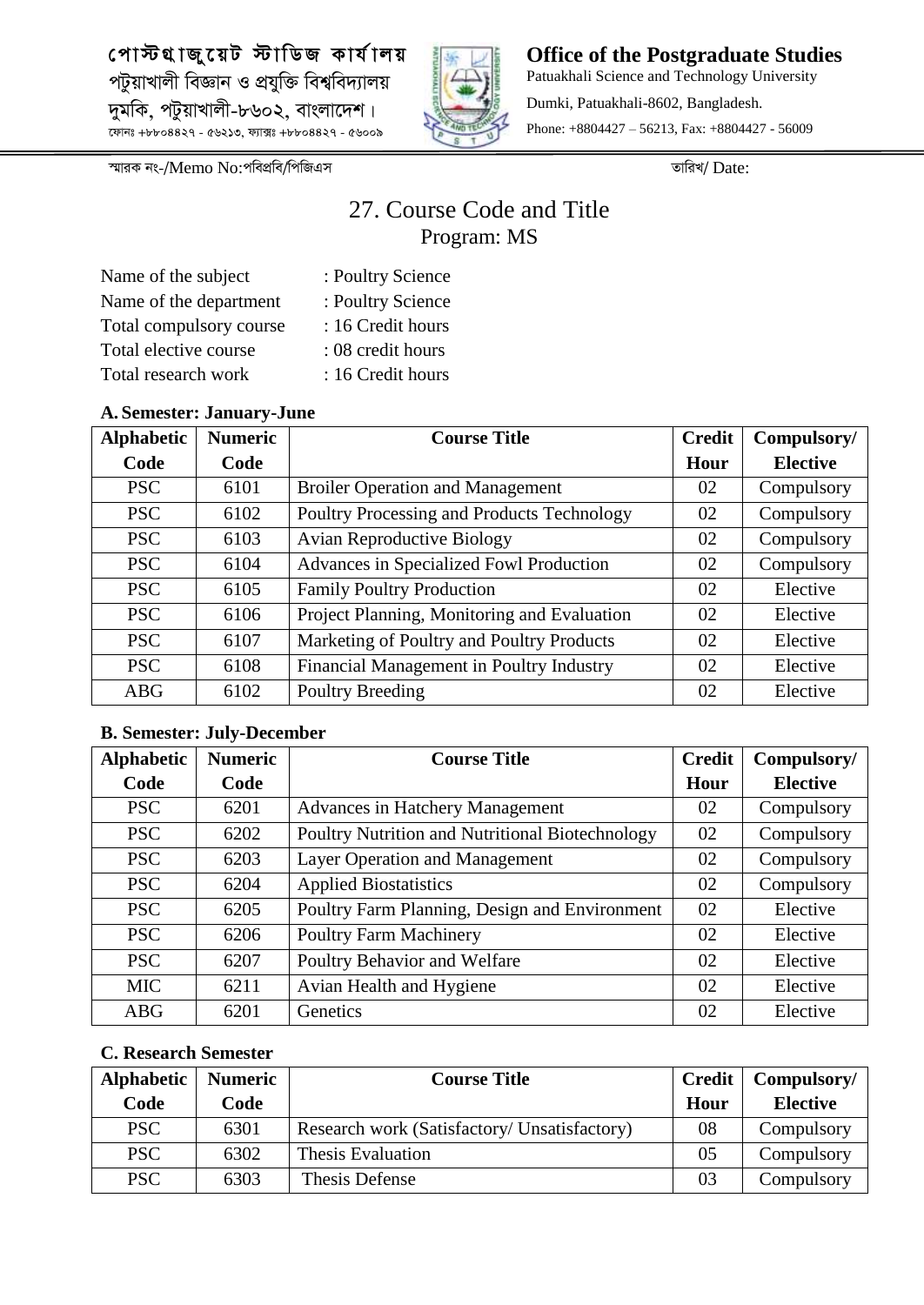

**Office of the Postgraduate Studies** Patuakhali Science and Technology University Dumki, Patuakhali-8602, Bangladesh. Phone: +8804427 – 56213, Fax: +8804427 - 56009

*¯§viK bs-/*Memo No:*cwecÖwe/wcwRGm ZvwiL/* Date:

## 28. Course Code and Title Program: MS

| : Aquaculture     |
|-------------------|
| : Aquaculture     |
| : 16 Credit hours |
| : 08 Credit hours |
| : 16 Credit hours |
|                   |

#### **A. Semester: January-June**

| <b>Alphabetic</b> | <b>Numeric</b> | <b>Course Title</b>                         | <b>Credit</b> | Compulsory/     |
|-------------------|----------------|---------------------------------------------|---------------|-----------------|
| Code              | Code           |                                             | Hour          | <b>Elective</b> |
| <b>AQC</b>        | 5101           | <b>Advanced Coastal Aquaculture</b>         | 02            | Compulsory      |
| <b>AQC</b>        | 5102           | <b>Integrated Aquaculture</b>               | 02            | Compulsory      |
| <b>AQC</b>        | 5103           | <b>Aquaculture Nutrition</b>                | 02            | Compulsory      |
| <b>AQC</b>        | 5104           | <b>Advanced Fish Pathology</b>              | 02            | Compulsory      |
| <b>AQC</b>        | 5105           | Crustacean Breeding and Culture             | 02            | Elective        |
| <b>AQC</b>        | 5106           | Mangrove Aquaculture                        | 02            | Elective        |
| <b>AQC</b>        | 5107           | Fish Immunology                             | 02            | Elective        |
| <b>AQC</b>        | 5108           | in<br>Geographical<br>Information<br>System | 02            | Elective        |
|                   |                | Aquaculture                                 |               |                 |
| <b>AQC</b>        | 5109           | <b>Project Design and Management</b>        | 02            | Elective        |
| <b>FBG</b>        | 5101           | Fisheries Breeding and Stock Improvement    | 02            | Elective        |
| <b>FMN</b>        | 5204           | Water Quality and Environmental Impact      | 02            | Elective        |

#### **B. Semester: July-December**

| <b>Alphabetic</b> | <b>Numeric</b> | <b>Course Title</b>                         | <b>Credit</b> | Compulsory/     |
|-------------------|----------------|---------------------------------------------|---------------|-----------------|
| Code              | Code           |                                             | Hour          | <b>Elective</b> |
| <b>AQC</b>        | 5201           | <b>Advanced Freshwater Aquaculture</b>      | 02            | Compulsory      |
| <b>AQC</b>        | 5202           | <b>Fish Health Management</b>               | 02            | Compulsory      |
| <b>AQC</b>        | 5203           | <b>Aquafarm Operation</b>                   | 02            | Compulsory      |
| <b>AQC</b>        | 5204           | <b>Advanced Aquaculture Food Technology</b> | 02            | Compulsory      |
| <b>AQC</b>        | 5205           | Mariculture                                 | 02            | Elective        |
| <b>AQC</b>        | 5206           | Culture of Fish Food Organisms              | 02            | Elective        |
| <b>AQC</b>        | 5207           | <b>Advanced Fish Parasitology</b>           | 02            | Elective        |
| <b>AQC</b>        | 5208           | <b>Aquaculture Impact</b>                   | 02            | Elective        |
| <b>AQC</b>        | 5209           | <b>Aquaculture Extension</b>                | 02            | Elective        |
| <b>AQC</b>        | 5210           | <b>Biostatistics</b>                        | 02            | Elective        |

| <b>Alphabetic</b> | <b>Numeric</b> | <b>Course Title</b>                         | <b>Credit</b> | Compulsory/     |
|-------------------|----------------|---------------------------------------------|---------------|-----------------|
| Code              | Code           |                                             | Hour          | <b>Elective</b> |
| AQC               | 5301           | Research Work (Satisfactory/Unsatisfactory) | 08            | Compulsory      |
| AQC               | 5302           | Thesis Evaluation                           | 05            | Compulsory      |
| <b>AQC</b>        | 5303           | Thesis Defense                              | 03            | Compulsory      |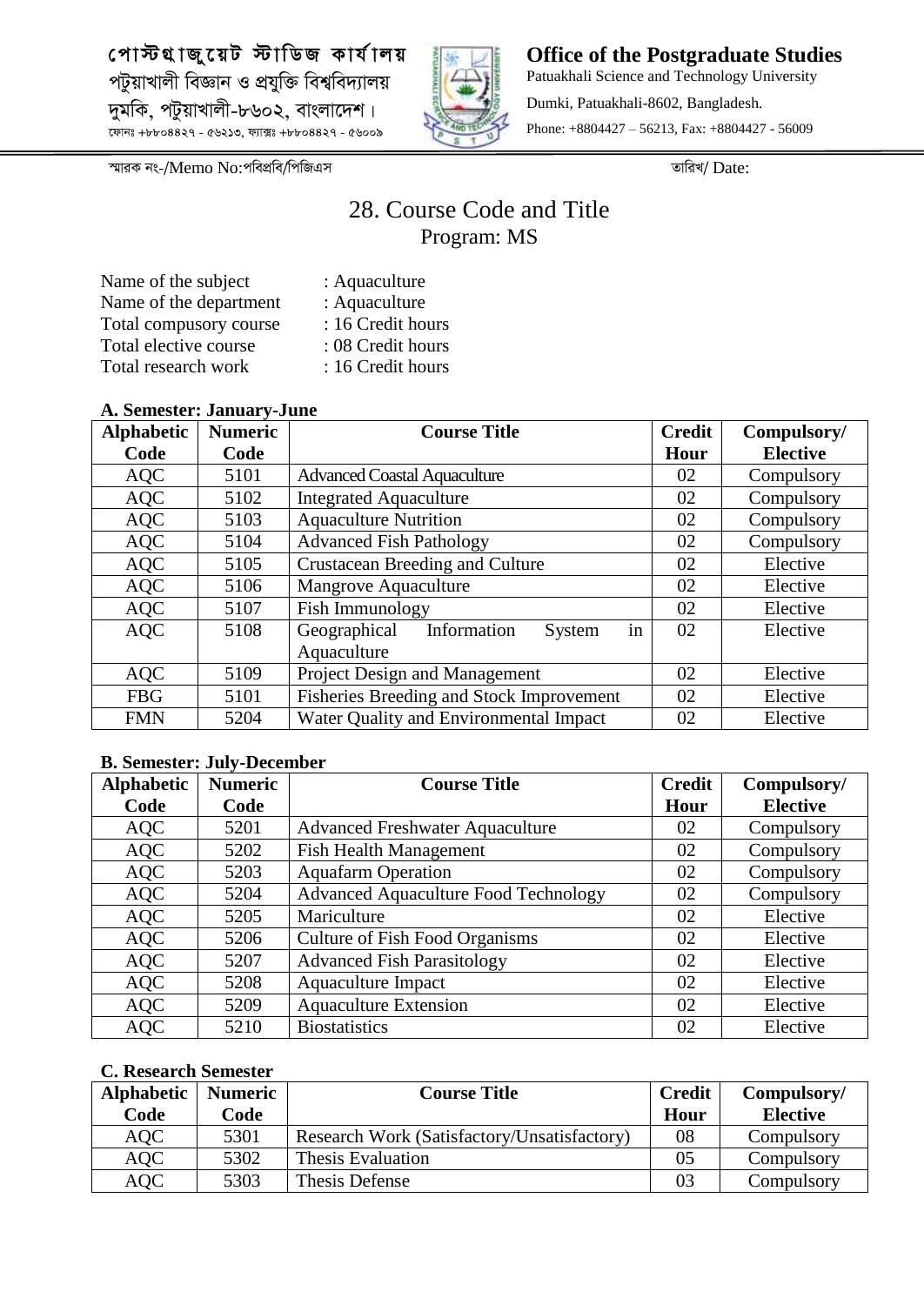

**Office of the Postgraduate Studies** Patuakhali Science and Technology University Dumki, Patuakhali-8602, Bangladesh. Phone: +8804427 – 56213, Fax: +8804427 - 56009

*¯§viK bs-/*Memo No:*cwecÖwe/wcwRGm ZvwiL/* Date:

## 29. Course Code and Title Program: MS

Name of the department : Fisheries Biology and Genetics Total compusory course : 16 Credit hours Total elective course : 08 Credit hours Total research work : 16 Credit hours

- Name of the subject : Fisheries Biology and Genetics
	- -
	-
- **A. Semester: January-June**

| <sup>11</sup> Demoder , oundary cane |                |                                            |               |                 |
|--------------------------------------|----------------|--------------------------------------------|---------------|-----------------|
| <b>Alphabetic</b>                    | <b>Numeric</b> | <b>Course Title</b>                        | <b>Credit</b> | Compulsory/     |
| Code                                 | Code           |                                            | Hour          | <b>Elective</b> |
| <b>FBG</b>                           | 5101           | Fish Breeding and Stock Improvement        | 02            | Compulsory      |
| <b>FBG</b>                           | 5102           | <b>Endocrinology of Aquatic Animals</b>    | 02            | Compulsory      |
| <b>FBG</b>                           | 5103           | Fish Genetic Engineering and Biotechnology | 02            | Compulsory      |
| <b>FBG</b>                           | 5104           | Shellfish Biotechnology                    | 02            | Compulsory      |
| <b>FBG</b>                           | 5105           | <b>Fish Behavior</b>                       | 02            | Elective        |
| <b>FBG</b>                           | 5106           | <b>Embryology of Fishes</b>                | 02            | Elective        |
| <b>FBG</b>                           | 5107           | Advanced Ichthyology                       | 02            | Elective        |
| <b>FBG</b>                           | 5108           | <b>Cytogenetics of Aquatic Animals</b>     | 02            | Elective        |
| <b>FBG</b>                           | 5109           | Genetics and Reproduction of Ornamental    | 02            | Elective        |
|                                      |                | Fishes                                     |               |                 |

#### **B. Semester: July-December**

| <b>Alphabetic</b> | <b>Numeric</b> | <b>Course Title</b>                              | <b>Credit</b> | Compulsory/     |
|-------------------|----------------|--------------------------------------------------|---------------|-----------------|
| Code              | Code           |                                                  | Hour          | <b>Elective</b> |
| <b>FBG</b>        | 5201           | <b>Biology of Fishes</b>                         | 02            | Compulsory      |
| <b>FBG</b>        | 5202           | <b>Advanced Fish Physiology</b>                  | 02            | Compulsory      |
| <b>FBG</b>        | 5203           | <b>Fish Population and Conservation Genetics</b> | 02            | Compulsory      |
| <b>FBG</b>        | 5204           | Molecular Genetics of Fish                       | 02            | Compulsory      |
| <b>FBG</b>        | 5205           | Fish Biodiversity and Systematics                | 02            | Elective        |
| <b>FBG</b>        | 5206           | Molecular Ecology of Fishes                      | 02            | Elective        |
| <b>FBG</b>        | 5207           | <b>Experimental Design and Genetic Data</b>      | 02            | Elective        |
|                   |                | Analysis                                         |               |                 |
| <b>FBG</b>        | 5208           | Biology of Non-piscine Aquatic Vertebrates       | 02            | Elective        |
| <b>FBG</b>        | 5209           | Phylogenetics and Evolution of Fishes            | 02            | Elective        |

| <b>Alphabetic</b> | <b>Numeric</b> | <b>Course Title</b>                         | <b>Credit</b> | Compulsory/     |
|-------------------|----------------|---------------------------------------------|---------------|-----------------|
| Code              | Code           |                                             | Hour          | <b>Elective</b> |
| <b>FBG</b>        | 5301           | Research Work (Satisfactory/Unsatisfactory) | 08            | Compulsory      |
| <b>FBG</b>        | 5302           | Thesis Evaluation                           | 05            | Compulsory      |
| <b>FBG</b>        | 5303           | Thesis Defense                              | 03            | Compulsory      |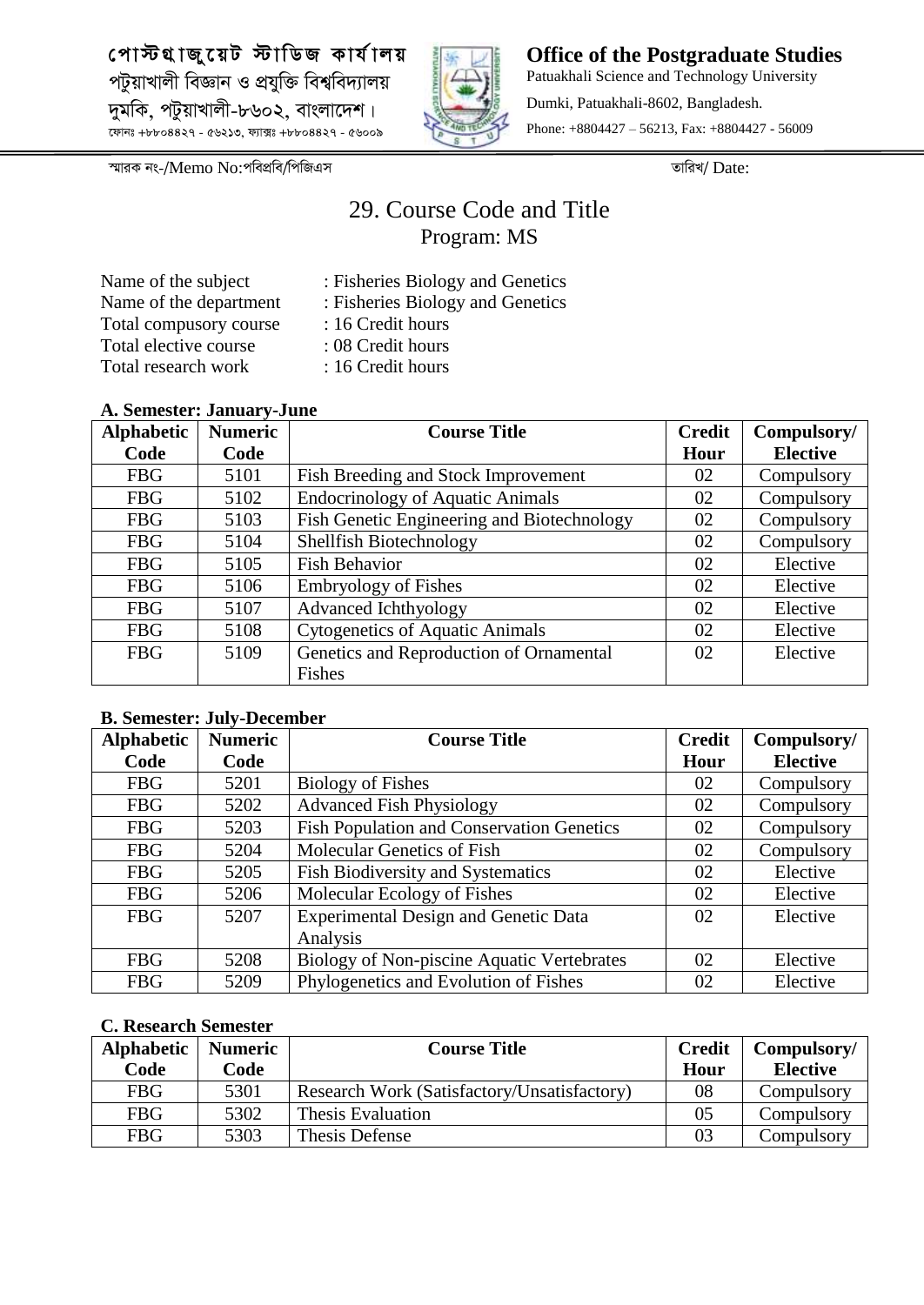

**Office of the Postgraduate Studies** Patuakhali Science and Technology University Dumki, Patuakhali-8602, Bangladesh. Phone: +8804427 – 56213, Fax: +8804427 - 56009

*¯§viK bs-/*Memo No:*cwecÖwe/wcwRGm ZvwiL/* Date:

## 30. Course Code and Title Program: MS

| Name of the subject     |
|-------------------------|
| Name of the department  |
| Total compulsory course |
| Total elective course   |
| Total research work     |

- : Fisheries Management : Fisheries Management
- : 16 Credit hours
- 
- : 08 credit hours : 16 Credit hours

#### **A. Semester: January-June**

| <b>Alphabetic</b> | <b>Numeric</b> | <b>Course Title</b>                          | <b>Credit</b> | Compulsory/     |
|-------------------|----------------|----------------------------------------------|---------------|-----------------|
| Code              | Code           |                                              | Hour          | <b>Elective</b> |
| <b>FMN</b>        | 5101           | <b>Advanced Fish Production Dynamics</b>     | 02            | Compulsory      |
| <b>FMN</b>        | 5102           | Aquatic Environmental Pollution and          | 02            | Compulsory      |
|                   |                | Toxicology                                   |               |                 |
| <b>FMN</b>        | 5103           | Biology and Management of Aquatic Plants     | 02            | Compulsory      |
| <b>FMN</b>        | 5104           | Wetland Ecosystem and Fisheries Biodiversity | 02            | Compulsory      |
| <b>FMN</b>        | 5105           | <b>Coastal and Marine Ecology</b>            | 02            | Elective        |
| <b>FMN</b>        | 5106           | <b>Fisheries Resources and Conservation</b>  | 02            | Elective        |
| <b>FMN</b>        | 5107           | Mangrove Exploitation and Management         | 02            | Elective        |
| <b>FMN</b>        | 5108           | Oceanography and Marine Biology              | 02            | Elective        |

#### **B. Semester: July-December**

| <b>Alphabetic</b> | <b>Numeric</b> | <b>Course Title</b>                         | <b>Credit</b> | Compulsory/     |
|-------------------|----------------|---------------------------------------------|---------------|-----------------|
| Code              | Code           |                                             | Hour          | <b>Elective</b> |
| <b>FMN</b>        | 5201           | <b>Community Based Fisheries Management</b> | 02            | Compulsory      |
| <b>FMN</b>        | 5202           | <b>Advanced Aquatic Ecology</b>             | 02            | Compulsory      |
| <b>FMN</b>        | 5203           | <b>Inland Fisheries Management</b>          | 02            | Compulsory      |
| <b>FMN</b>        | 5204           | Water Quality and Environmental Impact      | 02            | Compulsory      |
| <b>FMN</b>        | 5205           | <b>Ecology of Fishes</b>                    | 02            | Elective        |
| <b>FMN</b>        | 5206           | Riverine Fisheries Management               | 02            | Elective        |
| <b>FMN</b>        | 5207           | Laboratory Techniques for Water Quality and | 02            | Elective        |
|                   |                | <b>Pollution Analysis</b>                   |               |                 |
| <b>FMN</b>        | 5208           | <b>Aquatic Soil Science</b>                 | 02            | Elective        |

| Alphabetic | <b>Numeric</b> | <b>Course Title</b>                          | <b>Credit</b> | Compulsory/     |
|------------|----------------|----------------------------------------------|---------------|-----------------|
| Code       | Code           |                                              | Hour          | <b>Elective</b> |
| <b>FMN</b> | 5301           | Research work (Satisfactory/ Unsatisfactory) | 08            | Compulsory      |
| <b>FMN</b> | 5302           | Thesis Evaluation                            | 05            | Compulsory      |
| <b>FMN</b> | 5303           | Thesis Defense                               | 03            | Compulsory      |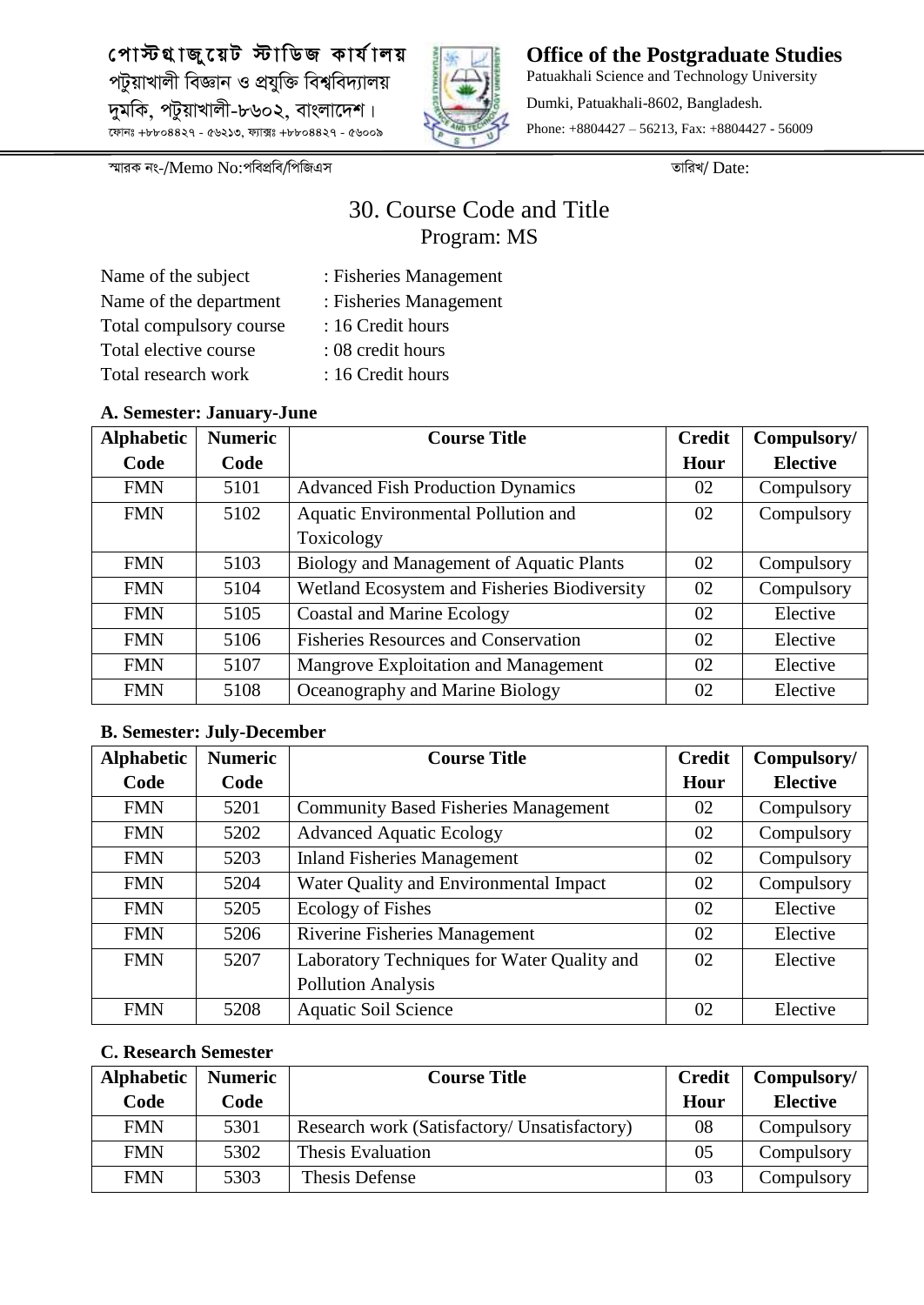

**Office of the Postgraduate Studies** Patuakhali Science and Technology University Dumki, Patuakhali-8602, Bangladesh. Phone: +8804427 – 56213, Fax: +8804427 - 56009

*¯§viK bs-/*Memo No:*cwecÖwe/wcwRGm ZvwiL/* Date:

## 31. Course Code and Title Program: MS

| Name of the subject     |
|-------------------------|
| Name of the department  |
| Total compulsory course |
| Total elective course   |
| Total research work     |

- : Fisheries Technology
- : Fisheries Technology
- : 16 Credit hours
- : 08 credit hours
- : 16 Credit hours

#### **A. Semester: January-June**

| <b>Alphabetic</b> | <b>Numeric</b> | <b>Course Title</b>                            | <b>Credit</b> | Compulsory/     |
|-------------------|----------------|------------------------------------------------|---------------|-----------------|
| Code              | Code           |                                                | Hour          | <b>Elective</b> |
| <b>FST</b>        | 5101           | <b>Advanced Fishery Products Technology</b>    | 02            | Compulsory      |
| <b>FST</b>        | 5102           | Quality Control of Fish & Fishery Products     | 02            | Compulsory      |
| <b>FST</b>        | 5103           | <b>Fish Processing Biochemstry</b>             | 02            | Compulsory      |
| <b>FST</b>        | 5104           | Biotechnology in Fish Processing               | 02            | Compulsory      |
| <b>FST</b>        | 5105           | <b>Fish Microbiological Techniques</b>         | 02            | Elective        |
| <b>FST</b>        | 5106           | <b>Fishery By-Products Technology</b>          | 02            | Elective        |
| <b>FST</b>        | 5107           | Project design and Management                  | 02            | Elective        |
| <b>AQC</b>        | 5103           | <b>Aquaculture Nutrition</b>                   | 02            | Elective        |
| <b>MFO</b>        | 5102           | Marine Finfish & Shellfish Resource Management | 02            | Elective        |

#### **B. Semester: July-December**

| <b>Alphabetic</b> | <b>Numeric</b> | <b>Course Title</b>                                  | <b>Credit</b> | Compulsory/     |
|-------------------|----------------|------------------------------------------------------|---------------|-----------------|
| Code              | Code           |                                                      | Hour          | <b>Elective</b> |
| <b>FST</b>        | 5201           | <b>Fish Preservation Technology</b>                  | 02            | Compulsory      |
| <b>FST</b>        | 5202           | <b>Fish Processing Technology</b>                    | 02            | Compulsory      |
| <b>FST</b>        | 5203           | <b>Advanced Fisheries Microbiology</b>               | 02            | Compulsory      |
| <b>FST</b>        | 5204           | <b>Advanced Fishing Technology</b>                   | 02            | Compulsory      |
| <b>FST</b>        | 5205           | Analytical Techniques for Fish Processing            | 02            | Elective        |
| <b>FST</b>        | 5206           | <b>Industrial Fishery Management</b>                 | 02            | Elective        |
| <b>FST</b>        | 5207           | <b>Advanced Freshwater Aquaculture</b>               | 02            | Elective        |
| <b>FMN</b>        | 5102           | Aquatic Environmental Pollution & Toxicology         | 02            | Elective        |
| <b>MFO</b>        | 5207           | <b>Fisheries Legislation for Resource Management</b> | 02            | Elective        |

| Alphabetic | <b>Numeric</b> | <b>Course Title</b>                          | <b>Credit</b> | Compulsory/     |
|------------|----------------|----------------------------------------------|---------------|-----------------|
| Code       | Code           |                                              | Hour          | <b>Elective</b> |
| <b>FST</b> | 5301           | Research work (Satisfactory/ Unsatisfactory) | 08            | Compulsory      |
| <b>FST</b> | 5302           | Thesis Evaluation                            | 05            | Compulsory      |
| <b>FST</b> | 5303           | Thesis Defense                               | 03            | Compulsory      |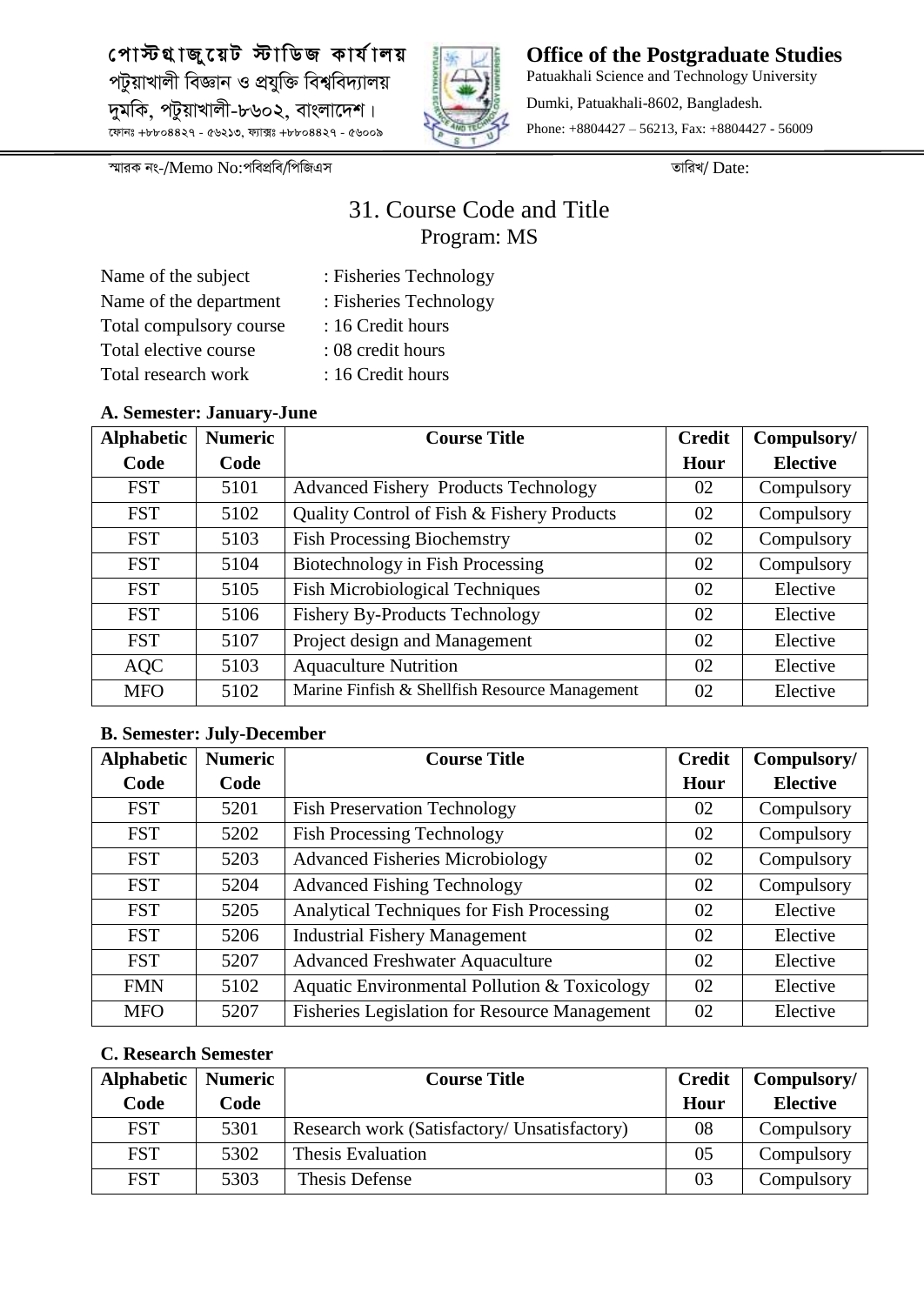

**Office of the Postgraduate Studies** Patuakhali Science and Technology University Dumki, Patuakhali-8602, Bangladesh. Phone: +8804427 – 56213, Fax: +8804427 - 56009

*¯§viK bs-/*Memo No:*cwecÖwe/wcwRGm ZvwiL/* Date:

## 32. Course Code and Title Program: MS

Name of the subject : Biochemistry and Food Analysis Name of the department : Biochemistry and Food Analysis Total compulsory course(s) : 16 Credit hours Total elective course(s) : 08 Credit hours Total research work : 16 Credit hours

- 
- -
- 
- 
- 

#### **A. Semester: January-June**

| <b>Alphabetic</b> | <b>Numeric</b> | <b>Course Title</b>                             | <b>Credit</b> | Compulsory/     |
|-------------------|----------------|-------------------------------------------------|---------------|-----------------|
| Code              | Code           |                                                 | <b>Hours</b>  | <b>Elective</b> |
| <b>BCM</b>        | 5101           | Advanced Chemistry of Carbohydrates, Lipids and | 02            | Compulsory      |
|                   |                | Nucleic Acid                                    |               |                 |
| <b>BCM</b>        | 5102           | Advanced Chemistry of Protein and Enzyme        | 02            | Compulsory      |
| <b>BCM</b>        | 5103           | Principles of Biochemical Techniques            | 02            | Compulsory      |
| <b>BCM</b>        | 5104           | Clinical Biochemistry and Immunochemistry       | 02            | Compulsory      |
| <b>BCM</b>        | 5105           | Comparative Biochemistry -1 (Physiology)        | 02            | Elective        |
| <b>BCM</b>        | 5106           | Biochemistry of Plant Hormones and Biocides     | 02            | Elective        |
| <b>BCM</b>        | 5107           | <b>Biochemistry of Plant Nutrition</b>          | 02            | Elective        |
| <b>BCM</b>        | 5108           | <b>Biochemistry of Stress Tolerance</b>         | 02            | Elective        |
| <b>BCM</b>        | 5109           | Principles of Recombinant DNA Technology        | 02            | Elective        |
| <b>BCM</b>        | 5110           | Molecular Biology of Genes                      | 02            | Elective        |
| <b>BCM</b>        | 5111           | <b>Human Nutrition</b>                          | 02            | Elective        |
| <b>BCM</b>        | 5112           | <b>Biostatistics and Computer Operating</b>     | 02            | Elective        |

#### **B. Semester: July-December**

| <b>Alphabetic</b> | <b>Numeric</b> | <b>Course Title</b>                               | <b>Credit</b> | Compulsory/     |
|-------------------|----------------|---------------------------------------------------|---------------|-----------------|
| Code              | Code           |                                                   | <b>Hours</b>  | <b>Elective</b> |
| <b>BCM</b>        | 5201           | Intermediary Metabolism and its Regulation        | 02            | Compulsory      |
| <b>BCM</b>        | 5202           | Replication of DNA, Protein Biosynthesis and      | 02            | Compulsory      |
|                   |                | Introduction to Recombinant DNA                   |               |                 |
| <b>BCM</b>        | 5203           | Tissue Culture in Biochemical research            | 02            | Compulsory      |
| <b>BCM</b>        | 5204           | Basic Enzymology and Enzyme Technology            | 02            | Compulsory      |
| <b>BCM</b>        | 5205           | Comparative Biochemistry – II (Molecular Biology) | 02            | Elective        |
| <b>BCM</b>        | 5206           | Bioenergetics and Human Nutrition                 | 02            | Elective        |
| <b>BCM</b>        | 5207           | <b>Biochemistry of Fishes</b>                     | 02            | Elective        |
| <b>BCM</b>        | 5208           | Special Topics in Biochemistry                    | 02            | Elective        |
| <b>BCM</b>        | 5209           | Soil Biochemistry                                 | 02            | Elective        |
| <b>BCM</b>        | 5210           | <b>Animal Hormones</b>                            | 02            | Elective        |
| <b>BCM</b>        | 5211           | Animal Bio-Technology                             | 02            | Elective        |
| <b>BCM</b>        | 5212           | Biochemistry of Secondary Metabolism              | 02            | Elective        |

| <b>Alphabetic</b> | <b>Numeric</b> | <b>Course Title</b>                         | <b>Credit</b> | Compulsory/     |
|-------------------|----------------|---------------------------------------------|---------------|-----------------|
| Code              | Code           |                                             | <b>Hours</b>  | <b>Elective</b> |
| <b>BCM</b>        | 5301           | Research Work (Satisfactory/Unsatisfactory) | 08            | Compulsory      |
| <b>BCM</b>        | 5302           | Thesis Evaluation                           |               | Compulsory      |
| <b>BCM</b>        | 5303           | Thesis Defense                              | 03            | Compulsorv      |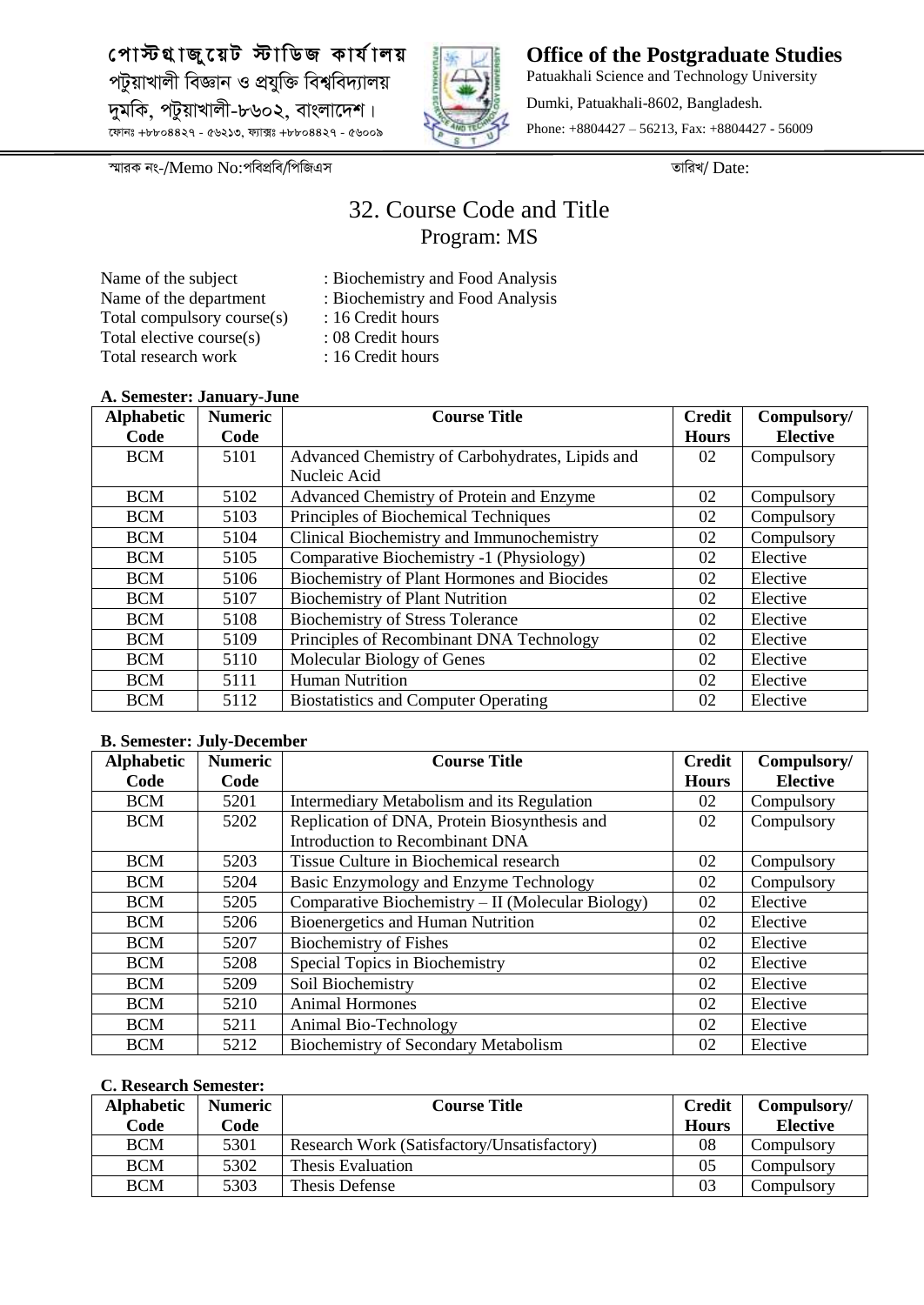

**Office of the Postgraduate Studies** Patuakhali Science and Technology University Dumki, Patuakhali-8602, Bangladesh. Phone: +8804427 – 56213, Fax: +8804427 - 56009

*¯§viK bs-/*Memo No:*cwecÖwe/wcwRGm ZvwiL/* Date:

## 33. Course Code and Title Program: MS

| Name of the subject     |
|-------------------------|
| Name of the department  |
| Total compulsory course |
| Total elective course   |
| Total research work     |

- : Community Health and Hygiene
- : Community Health and Hygiene
- : 16 Credit hours
- : 08 Credit hours
- : 16 Credit hours

### **A. Semester: January-June**

| <b>Alphabetic</b> | <b>Numeric</b> | <b>Course Title</b>                            | <b>Credit</b> | Compulsory/     |
|-------------------|----------------|------------------------------------------------|---------------|-----------------|
| Code              | Code           |                                                | Hour          | <b>Elective</b> |
| <b>CHH</b>        | 5101           | Epidemiology                                   | 02            | Compulsory      |
| <b>CHH</b>        | 5102           | Communicable and Non-Communicable Diseases     | 02            | Compulsory      |
|                   |                | <b>Prevention and Control</b>                  |               |                 |
| <b>CHH</b>        | 5103           | <b>Community Nutrition</b>                     | 02            | Compulsory      |
| <b>CHH</b>        | 5104           | <b>Research Methodology</b>                    | 02            | Compulsory      |
| <b>CHH</b>        | 5105           | <b>Health Education and Behavioral Science</b> | 02            | Elective        |
| <b>CHH</b>        | 5106           | Medical Sociology and Health Anthropology      | 02            | Elective        |
| <b>CHH</b>        | 5107           | <b>Clinical Nutrition and Dietetics</b>        | 02            | Elective        |
| <b>CHH</b>        | 5108           | Occupational and Environmental Health          | 02            | Elective        |

### **B. Semester: July-December**

| <b>Alphabetic</b> | <b>Numeric</b> | <b>Course Title</b>                                | <b>Credit</b> | Compulsory/     |
|-------------------|----------------|----------------------------------------------------|---------------|-----------------|
| Code              | Code           |                                                    | Hour          | <b>Elective</b> |
| <b>CHH</b>        | 5201           | Reproductive and Family Health                     | 02            | Compulsory      |
| <b>CHH</b>        | 5202           | Public Health Nutrition (Planning, Policy and      | 02            | Compulsory      |
|                   |                | Program)                                           |               |                 |
| <b>CHH</b>        | 5203           | Demography and Population Dynamics                 | 02            | Compulsory      |
| <b>CHH</b>        | 5204           | Biostatistics and computing in SPSS                | 02            | Compulsory      |
| <b>CHH</b>        | 5205           | <b>Community Health Promotion</b>                  | 02            | Elective        |
| <b>CHH</b>        | 5206           | Health Services Administration and Management      | 02            | Elective        |
| <b>CHH</b>        | 5207           | <b>Advanced Dietetics and Nutritional Disorder</b> | 02            | Elective        |
| <b>CHH</b>        | 5208           | <b>Nutritional Assessment</b>                      | 02            | Elective        |

| Alphabetic | <b>Numeric</b> | <b>Course Title</b>                         | <b>Credit</b> | Compulsory/     |
|------------|----------------|---------------------------------------------|---------------|-----------------|
| Code       | Code           |                                             | Hour          | <b>Elective</b> |
| <b>CHH</b> | 5301           | Research Work (Satisfactory/Unsatisfactory) | 08            | Compulsory      |
| <b>CHH</b> | 5302           | <b>Thesis Evaluation</b>                    | 05            | Compulsory      |
| <b>CHH</b> | 5303           | Thesis Defense                              | 03            | Compulsory      |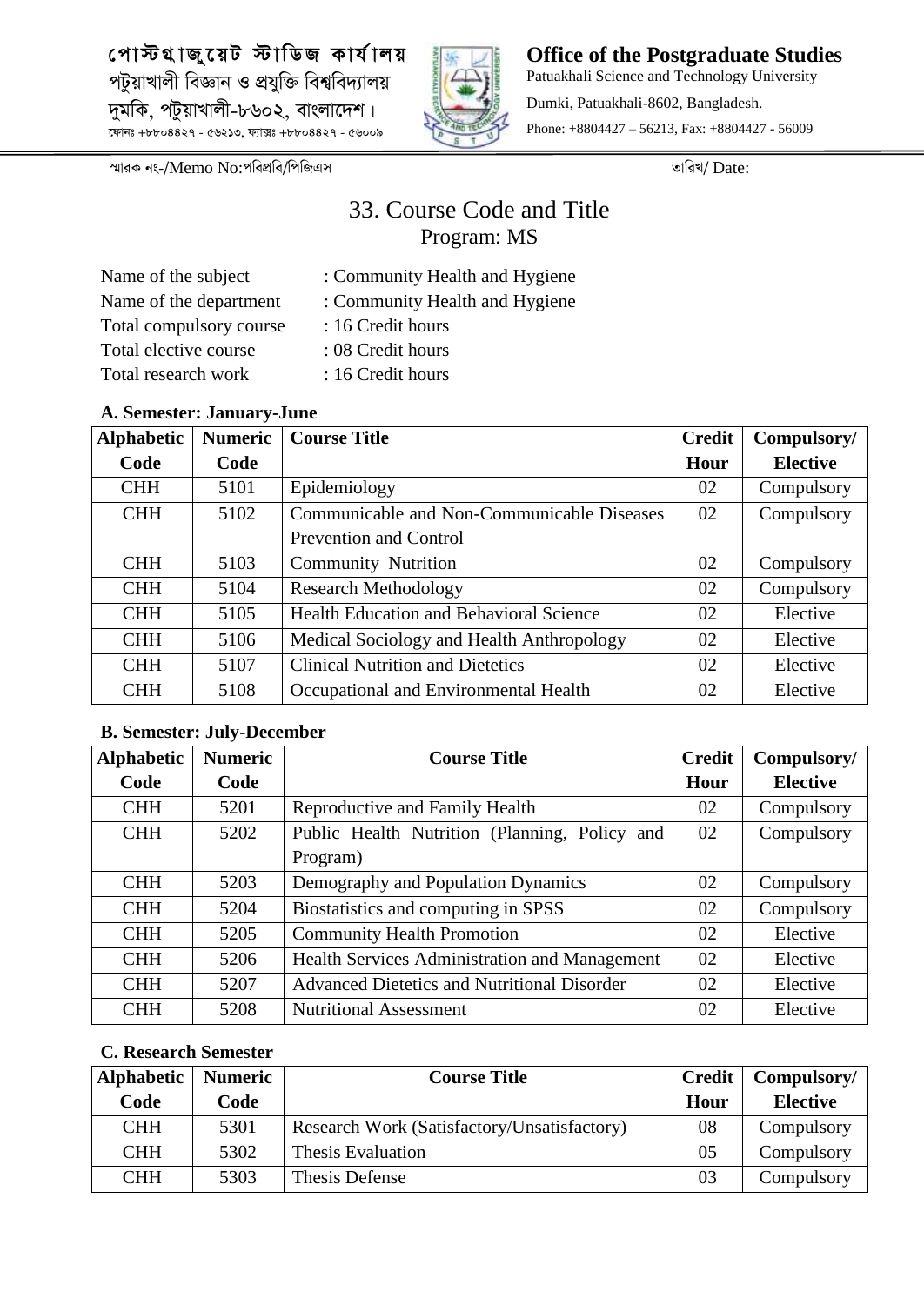

**Office of the Postgraduate Studies** Patuakhali Science and Technology University Dumki, Patuakhali-8602, Bangladesh. Phone: +8804427 – 56213, Fax: +8804427 - 56009

*¯§viK bs-/*Memo No:*cwecÖwe/wcwRGm ZvwiL/* Date:

## 34. Course Code and Title Program: MS

| Name of the subject     |
|-------------------------|
| Name of the department  |
| Total compulsory course |
| Total elective course   |
| Total research work     |

- : Environmental Sanitation
- : Environmental Sanitation
- : 16 credit hours
- : 08 credit hours
- : 16 Credit hours

#### **A. Semester: January-June**

| <b>Alphabetic</b> | <b>Numeric</b> | <b>Course Title</b>                          | <b>Credit</b> | Compulsory/     |
|-------------------|----------------|----------------------------------------------|---------------|-----------------|
| Code              | Code           |                                              | hour          | <b>Elective</b> |
| <b>EHS</b>        | 5101           | Industrial Hygiene and Sanitation            | 02            | Compulsory      |
| <b>EHS</b>        | 5102           | <b>Environment and Health</b>                | 02            | Compulsory      |
| <b>EHS</b>        | 5103           | <b>Environmental Toxicology</b>              | 02            | Compulsory      |
| <b>EHS</b>        | 5104           | <b>Waste Treatment and Management System</b> | 02            | Compulsory      |
| <b>EHS</b>        | 5105           | Advanced Food Microbiology and Microbial     | 02            | Elective        |
|                   |                | Techniques                                   |               |                 |
| <b>EHS</b>        | 5106           | <b>Research Methodology</b>                  | 02            | Elective        |
| <b>EHS</b>        | 5107           | Technology of Animal and Plant Food Products | 02            | Elective        |
| <b>EHS</b>        | 5108           | Principles of Environmental Labeling         | 02            | Elective        |

#### **B. Semester: July-December**

| <b>Alphabetic</b> | <b>Numeric</b> | <b>Course Title</b>                         | <b>Credit</b> | Compulsory/     |
|-------------------|----------------|---------------------------------------------|---------------|-----------------|
| Code              | Code           |                                             | hour          | <b>Elective</b> |
| <b>EHS</b>        | 5201           | <b>Advanced Public Health and Nutrition</b> | 02            | Compulsory      |
| <b>EHS</b>        | 5202           | Principles of Food Hygiene and Safety       | 02            | Compulsory      |
| <b>EHS</b>        | 5203           | Epidemiology of Communicable and Non-       | 02            | Compulsory      |
|                   |                | <b>Communicable Diseases</b>                |               |                 |
| <b>EHS</b>        | 5204           | Occupational Hygiene                        | 02            | Compulsory      |
| <b>EHS</b>        | 5205           | Quality Control and Food Safety Management  | 02            | Elective        |
| <b>EHS</b>        | 5206           | <b>Advanced Nutrition and Dietetics</b>     | 02            | Elective        |
| <b>EHS</b>        | 5207           | <b>Health Promotion and Occupation</b>      | 02            | Elective        |
| <b>EHS</b>        | 5208           | <b>Advanced Environmental Health</b>        | 02            | Elective        |

| <b>Alphabetic</b> | <b>Numeric</b> | <b>Course Title</b>                         | <b>Credit</b> | Compulsory/     |
|-------------------|----------------|---------------------------------------------|---------------|-----------------|
| Code              | Code           |                                             | hour          | <b>Elective</b> |
| <b>EHS</b>        | 5301           | Research Work (Satisfactory/Unsatisfactory) | 08            | Compulsory      |
| <b>EHS</b>        | 5302           | Thesis Evaluation                           | 05            | Compulsory      |
| <b>EHS</b>        | 5303           | Thesis Defense                              | 03            | Compulsory      |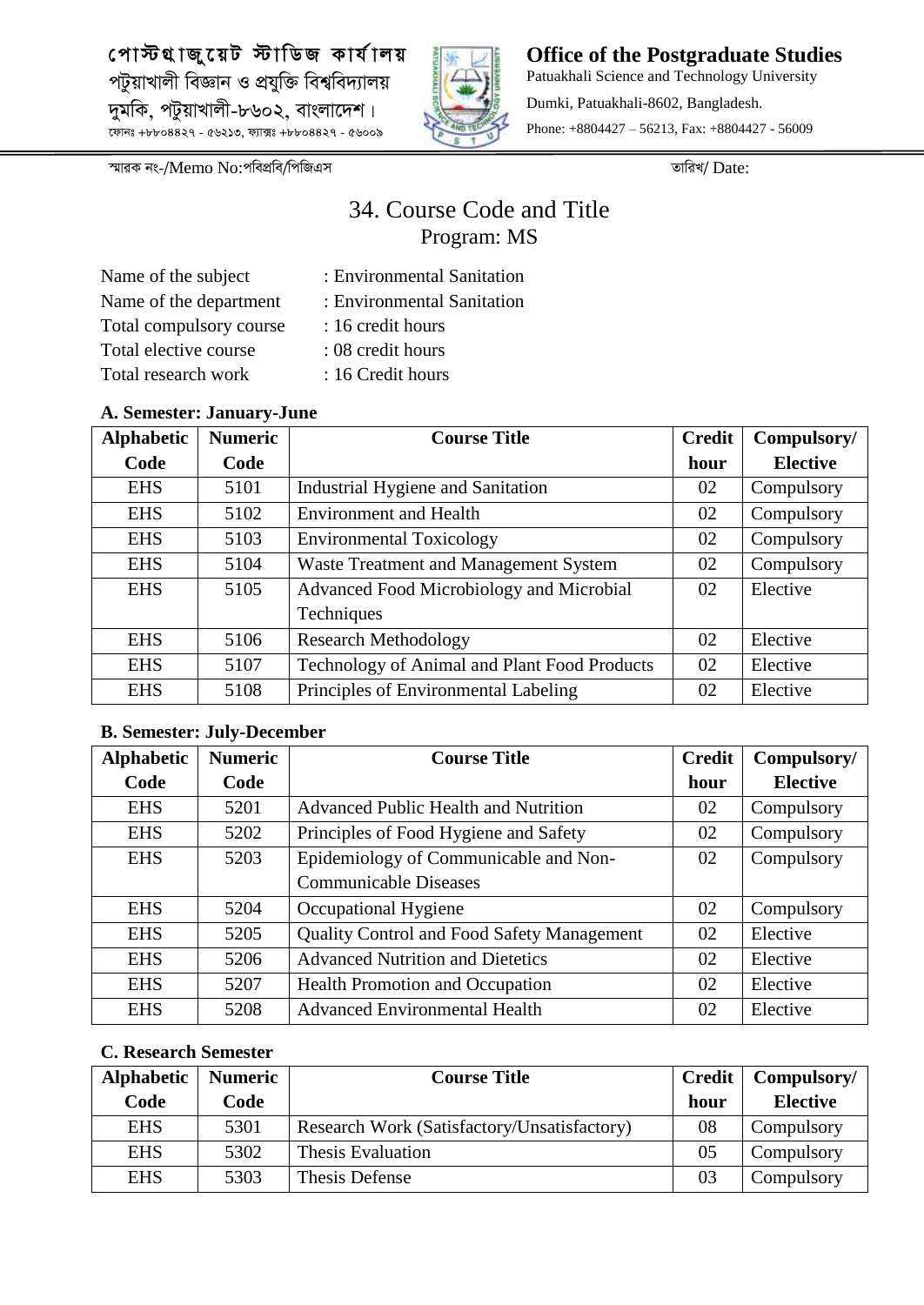

**Office of the Postgraduate Studies** Patuakhali Science and Technology University Dumki, Patuakhali-8602, Bangladesh. Phone: +8804427 – 56213, Fax: +8804427 - 56009

*¯§viK bs-/*Memo No:*cwecÖwe/wcwRGm ZvwiL/* Date:

## 35. Course Code and Title Program: MS

| Name of the subject     |
|-------------------------|
| Name of the department  |
| Total compulsory course |
| Total elective course   |
| Total research work     |

- : Food Microbiology : Food Microbiology : 16 Credit hours : 08 Credit hours
- : 16 Credit hours

#### **A. Semester: January-June**

| . <b></b> behivbeen vanisar , vanc |                |                                                |               |                 |  |  |
|------------------------------------|----------------|------------------------------------------------|---------------|-----------------|--|--|
| <b>Alphabetic</b>                  | <b>Numeric</b> | <b>Course Title</b>                            | <b>Credit</b> | Compulsory/     |  |  |
| Code                               | Code           |                                                | Hour          | <b>Elective</b> |  |  |
| <b>FMB</b>                         | 5101           | Food and Microorganism                         | 02            | Compulsory      |  |  |
| <b>FMB</b>                         | 5102           | Quality Control and Food Safety Management-1   | 02            | Compulsory      |  |  |
| <b>FMB</b>                         | 5103           | Fermentation Technology and Fermented Food     | 02            | Compulsory      |  |  |
|                                    |                | Products                                       |               |                 |  |  |
| <b>FMB</b>                         | 5104           | Food Virology and Immunology                   | 02            | Compulsory      |  |  |
| <b>FMB</b>                         | 5105           | <b>Advanced Microbial Genetics and Genetic</b> | 02            | Elective        |  |  |
|                                    |                | Engineering                                    |               |                 |  |  |
| <b>FMB</b>                         | 5106           | <b>Research Methodology</b>                    | 02            | Elective        |  |  |
| <b>EHS</b>                         | 5101           | Industrial Hygiene and Sanitation              | 02            | Elective        |  |  |
| <b>FTE</b>                         | 5101           | Advanced Unit Operations in Process and Food   | 02            | Elective        |  |  |
|                                    |                | Engineering                                    |               |                 |  |  |

#### **B. Semester: July-December**

| <b>Alphabetic</b> | <b>Numeric</b> | <b>Course Title</b>                                | <b>Credit</b> | Compulsory/     |
|-------------------|----------------|----------------------------------------------------|---------------|-----------------|
| Code              | Code           |                                                    | Hour          | <b>Elective</b> |
| <b>FMB</b>        | 5201           | Quality Control and Food Safety Management-11      | 02            | Compulsory      |
| <b>FMB</b>        | 5202           | Advanced Industrial Microbiology and               | 02            | Compulsory      |
|                   |                | Biotechnology                                      |               |                 |
| <b>FMB</b>        | 5203           | <b>Public Health Microbiology</b>                  | 02            | Compulsory      |
| <b>FMB</b>        | 5204           | <b>Advanced Molecular and Microbial Techniques</b> | 02            | Compulsory      |
| <b>FMB</b>        | 5205           | Fungi, Mycoplasma, Chlamydia and Rickettsia        | 02            | Elective        |
| <b>EHS</b>        | 5104           | Waste Treatment and Management System              | 02            | Elective        |
| <b>HND</b>        | 5102           | <b>Advanced Nutrition and Diet Therapy</b>         | 02            | Elective        |
| <b>FTE</b>        | 5204           | <b>Advanced Packaging Technology</b>               | 02            | Elective        |

| Alphabetic | <b>Numeric</b> | <b>Course Title</b>                         | <b>Credit</b> | Compulsory/     |
|------------|----------------|---------------------------------------------|---------------|-----------------|
| Code       | Code           |                                             | Hour          | <b>Elective</b> |
| <b>FMB</b> | 5301           | Research Work (Satisfactory/Unsatisfactory) | 08            | Compulsory      |
| <b>FMB</b> | 5302           | Thesis Evaluation                           | 05            | Compulsory      |
| <b>FMB</b> | 5303           | Thesis Defense                              | 03            | Compulsory      |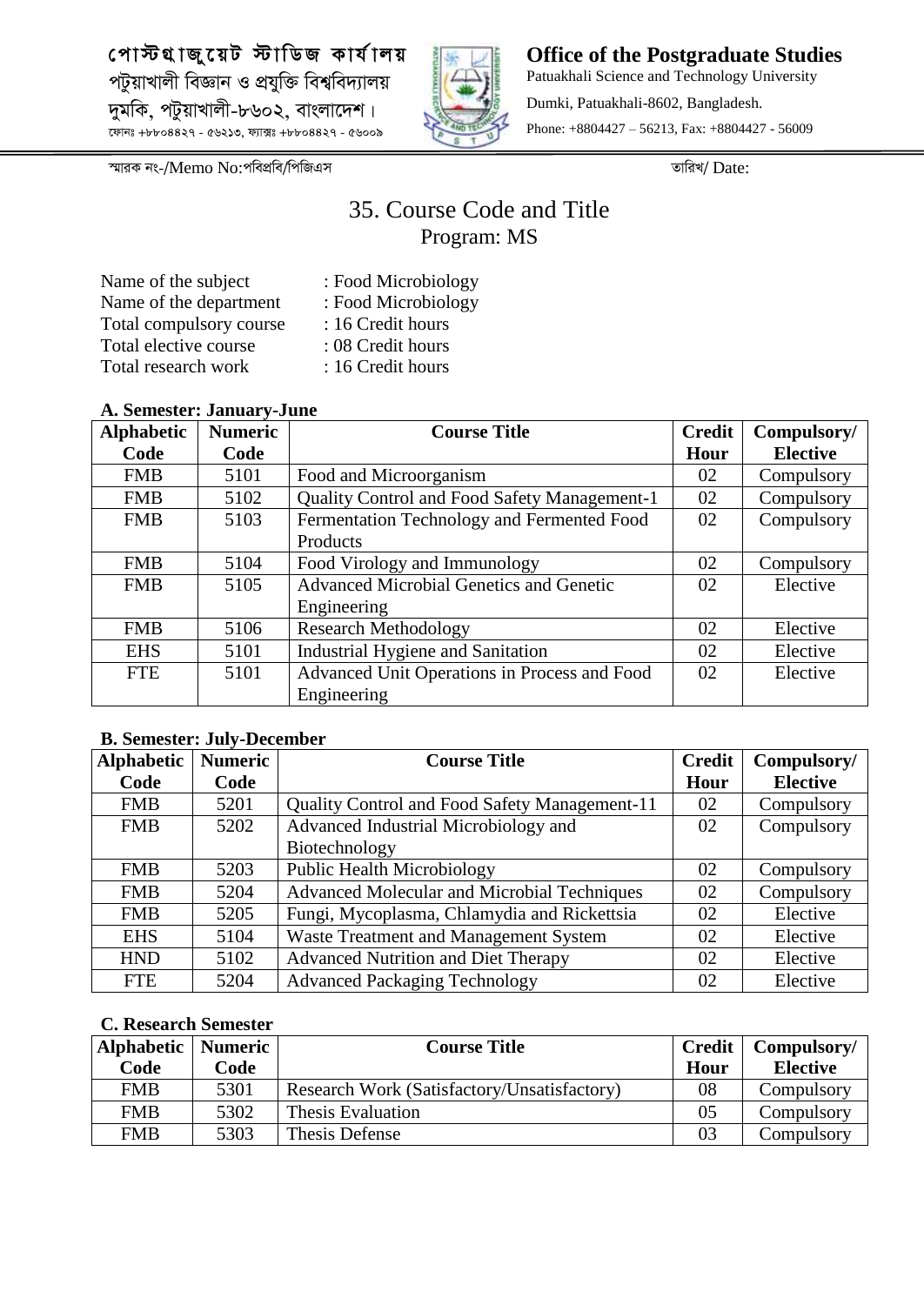

**Office of the Postgraduate Studies** Patuakhali Science and Technology University Dumki, Patuakhali-8602, Bangladesh. Phone: +8804427 – 56213, Fax: +8804427 - 56009

*¯§viK bs-/*Memo No:*cwecÖwe/wcwRGm ZvwiL/* Date:

## 36. Course Code and Title Program: MS

Name of the subject : Disaster Resilience and Engineering Name of the department : Disaster Resilience and Engineering Total compulsory course : 16 Credit hours Total elective course : 08 credit hours Total research work : 16 Credit hours

- 
- 
- 
- 
- 

#### **A. Semester: January-June**

| 11. эспісясі : запиаі у-запс<br><b>Alphabetic</b> | <b>Numeric</b> | <b>Course Title</b>                                      | <b>Credit</b> | Compulsory/     |
|---------------------------------------------------|----------------|----------------------------------------------------------|---------------|-----------------|
| Code                                              | Code           |                                                          | Hour          | <b>Elective</b> |
| DRE                                               | 5101           | Decision and Risk Analysis in Resilience and Engineering | 02            | Compulsory      |
| <b>DRE</b>                                        | 5102           | Climate Resilient Infrastructure: Engineering and        | 02            | Compulsory      |
|                                                   |                | Management                                               |               |                 |
| <b>DRE</b>                                        | 5103           | Disaster in Mining Exploration and Management            | 02            | Compulsory      |
| <b>DRE</b>                                        | 5104           | Flood Protection and River Engineering                   | 02            | Compulsory      |
| <b>DRE</b>                                        | 5105           | Advanced Statistical Analysis for Disaster Resilience    | 02            | Elective        |
| <b>DRE</b>                                        | 5106           | Land Slids: Resilience and Engineering                   | 02            | Elective        |
| <b>DRE</b>                                        | 5107           | Retrofitting Engineering and Urban Planning              | 02            | Elective        |
| <b>DRE</b>                                        | 5108           | Post Disaster Reconstruction and Recovery                | 02            | Elective        |
| <b>DRE</b>                                        | 5109           | Building Disaster Resilience: Bangladesh and Global      | 02            | Elective        |
|                                                   |                | Perspectives                                             |               |                 |
| <b>DRE</b>                                        | 5110           | <b>Coastal Sediment and Beach Processes</b>              | 02            | Elective        |
| DRE                                               | 5111           | Sustainable Water Resource Management                    | 02            | Elective        |
| DRE                                               | 5112           | Frontier of Disaster Resilience and Engineering          | 02            | Elective        |
| <b>DRE</b>                                        | 5113           | Gender Resilience: Theory and Practice                   | 02            | Elective        |
| <b>DRE</b>                                        | 5301           | Research Work (Satisfactory/ Unsatisfactory)             | 03            | Compulsory      |

#### **B. Semester: July-December**

| <b>Alphabetic</b><br>Code | <b>Numeric</b><br>Code | <b>Course Title</b>                                           | <b>Credit</b><br>Hour | Compulsory/<br><b>Elective</b> |
|---------------------------|------------------------|---------------------------------------------------------------|-----------------------|--------------------------------|
| <b>DRE</b>                | 5201                   | Green Technology and Resilience Engineering                   | 02                    | Compulsory                     |
| <b>DRE</b>                | 5202                   | Earthquake Engineering and Geo-Hazards Studies                | 02                    | Compulsory                     |
| <b>DRE</b>                | 5203                   | Sustainable Transportation Hazard Mitigation Engineering      | 02                    | Compulsory                     |
| <b>DRE</b>                | 5204                   | Applied Hydrology and Water Engineering                       | 02                    | Compulsory                     |
| <b>DRE</b>                | 5205                   | <b>Urban Disaster Mitigation Engineering</b>                  | 02                    | Elective                       |
| <b>DRE</b>                | 5206                   | Community Involvement in Resilience and Engineering           | 02                    | Elective                       |
| <b>DRE</b>                | 5207                   | Case Studies of International Projects on Disaster Resilience | 02                    | Elective                       |
| <b>DRE</b>                | 5208                   | Advanced Waste Management Engineering                         | 02                    | Elective                       |
| <b>DRE</b>                | 5209                   | Special Techniques in Disaster Resilience                     | 02                    | Elective                       |
| <b>DRE</b>                | 5210                   | Geotechnical Engineering in Built Environment                 | 02                    | Elective                       |
| DRE                       | 5211                   | Public Policy and Social System for Disaster Resilience       | 02                    | Elective                       |
| <b>DRE</b>                | 5212                   | Environmental Restoration, Rehabilitation and Mitigation      | 02                    | Elective                       |
|                           |                        | Engineering                                                   |                       |                                |
| <b>DRE</b>                | 5301                   | Research Work (Satisfactory/ Unsatisfactory)                  | 03                    | Compulsory                     |

| <b>Alphabetic</b> | <b>Numeric</b> | <b>Course Title</b>                          | Credit | Compulsory/     |
|-------------------|----------------|----------------------------------------------|--------|-----------------|
| Code              | Code           |                                              | Hour   | <b>Elective</b> |
| DRE               | 5301           | Research Work (Satisfactory/ Unsatisfactory) | 02     | Compulsory      |
| <b>DRE</b>        | 5302           | Thesis Evaluation                            | 05     | Compulsorv      |
| <b>DRE</b>        | 5303           | Thesis Defense                               | 03     | Compulsory      |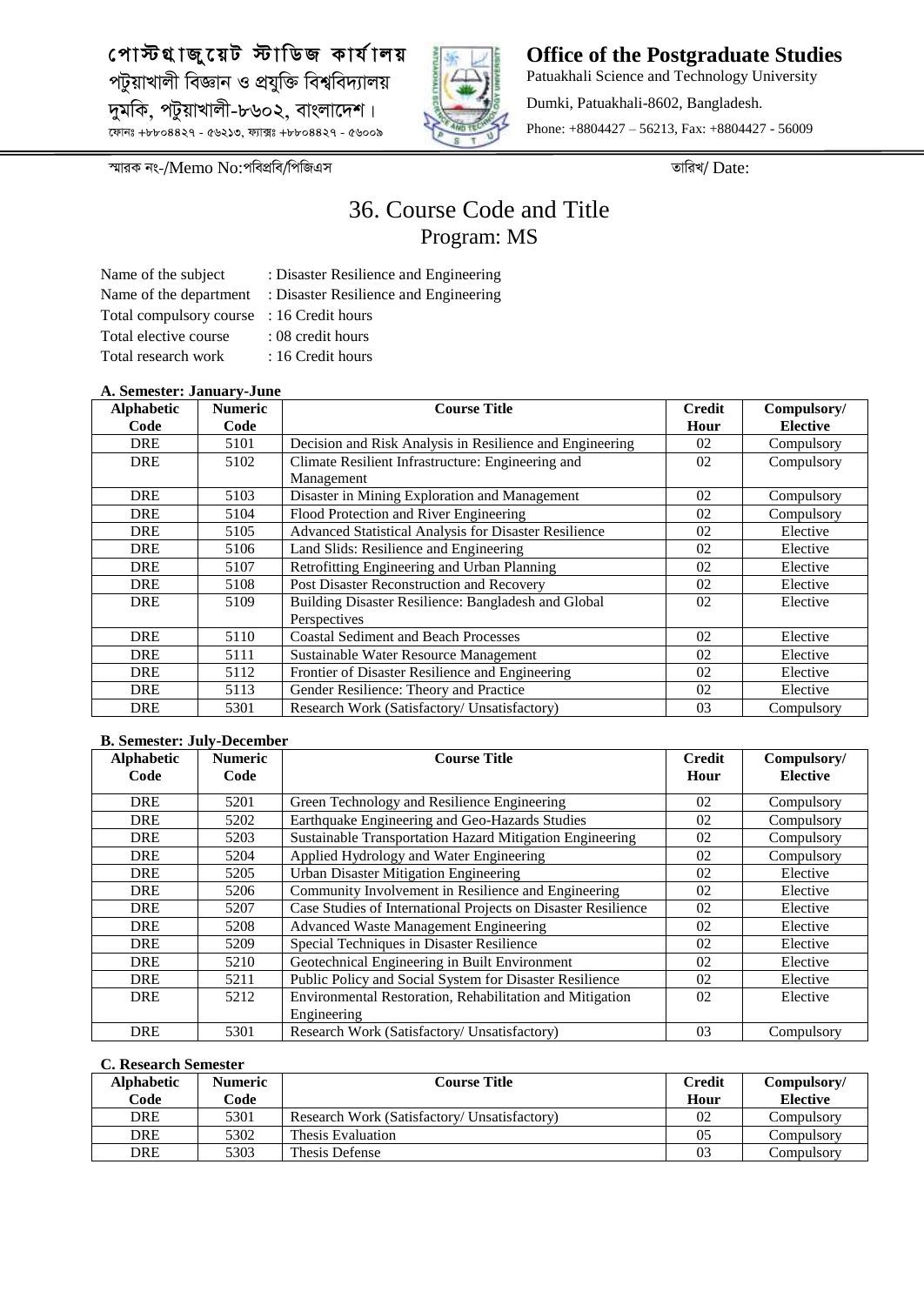

**Office of the Postgraduate Studies** Patuakhali Science and Technology University Dumki, Patuakhali-8602, Bangladesh. Phone: +8804427 – 56213, Fax: +8804427 - 56009

*¯§viK bs-/*Memo No:*cwecÖwe/wcwRGm ZvwiL/* Date:

## 37. Course Code and Title Program: MS

Name of the department : Disaster Risk Management Total compulsory course : 18 Credit hours Total elective course : 08 credit hours Total research work : 16 Credit hours

- Name of the subject : Disaster Risk Science and Sustainability
	-
	-
- 
- 

#### **A. Semester: January-June**

| <b>Alphabetic</b> | <b>Numeric</b> | <b>Course Title</b>                                    | <b>Credit</b> | Compulsory/     |
|-------------------|----------------|--------------------------------------------------------|---------------|-----------------|
| Code              | Code           |                                                        | Hour          | <b>Elective</b> |
| <b>DRS</b>        | 5101           | Advanced Disaster Science and Management               | 02            | Compulsory      |
| <b>DRS</b>        | 5102           | Communication for Disaster Risk Reduction and          | 02            | Compulsory      |
|                   |                | Sustainable Development                                |               |                 |
| <b>DRS</b>        | 5103           | Disaster Managers Skills and Diplomatic Crisis         | 02            | Compulsory      |
|                   |                | Management                                             |               |                 |
| <b>DRS</b>        | 5104           | Disaster Risk Management Systems Analysis: Methods     | 02            | Compulsory      |
|                   |                | and Applications                                       |               |                 |
| <b>DRS</b>        | 5105           | Disaster Risk Reduction Project Planning and           | 02            | Compulsory      |
|                   |                | Management                                             |               |                 |
| <b>DRS</b>        | 5106           | Disaster Management Cycles: Applied Knowledge          | 02            | Elective        |
| <b>DRS</b>        | 5107           | <b>Eco-Based Disaster Risk Reduction</b>               | 02            | Elective        |
| <b>DRS</b>        | 5108           | Human Stress and Resilience Management: Individual and | 02            | Elective        |
|                   |                | <b>Community Approach</b>                              |               |                 |
| <b>DRS</b>        | 5109           | <b>Industrial and Occupational Safety Analysis</b>     |               | Elective        |

#### **B. Semester: July-December**

| <b>Alphabetic</b><br>Code | <b>Numeric</b><br>Code | <b>Course Title</b>                                    | <b>Credit</b><br>Hour | Compulsory/<br><b>Elective</b> |
|---------------------------|------------------------|--------------------------------------------------------|-----------------------|--------------------------------|
| <b>DRS</b>                | 5201                   | Advanced Modeling for Disaster Management and          | 02                    | Compulsory                     |
|                           |                        | <b>Disaster Management Drivers</b>                     |                       |                                |
| <b>DRS</b>                | 5202                   | Research Methodology in Disaster Risk Science and      | 02                    | Compulsory                     |
|                           |                        | Sustainability                                         |                       |                                |
| <b>DRS</b>                | 5203                   | Scientific Writing Skills for Disaster Science and     | 02                    | Compulsory                     |
|                           |                        | Sustainability                                         |                       |                                |
| <b>DRS</b>                | 5204                   | Special Techniques and Big Data in Disaster Risk       | 02                    | Compulsory                     |
|                           |                        | Reduction                                              |                       |                                |
| <b>DRS</b>                | 5205                   | Advanced Prevention and Preparedness for Disaster Risk | 02                    | Elective                       |
|                           |                        | Reduction                                              |                       |                                |
| <b>DRS</b>                | 5206                   | Disaster Impact Assessment                             | 02                    | Elective                       |
| <b>DRS</b>                | 5207                   | Homeland Security and Terrorism in Risk Science and    | 02                    | Elective                       |
|                           |                        | Sustainability                                         |                       |                                |
| <b>DRS</b>                | 5208                   | Vulnerability to Resilience: Livelihood Centered       | 02                    | Elective                       |
|                           |                        | Approach for Disaster Risk Reduction                   |                       |                                |

| <b>Alphabetic</b> | Numeric | <b>Course Title</b>                          | <b>Credit</b> | Compulsory/     |
|-------------------|---------|----------------------------------------------|---------------|-----------------|
| Code              | Code    |                                              | Hour          | <b>Elective</b> |
| <b>DRS</b>        | 5301    | Research Work (Satisfactory/ Unsatisfactory) | 08            | Compulsory      |
| <b>DRS</b>        | 5302    | Thesis Evaluation                            | 05            | Compulsory      |
| DRS               | 5303    | Thesis Defense                               | 03            | Compulsorv      |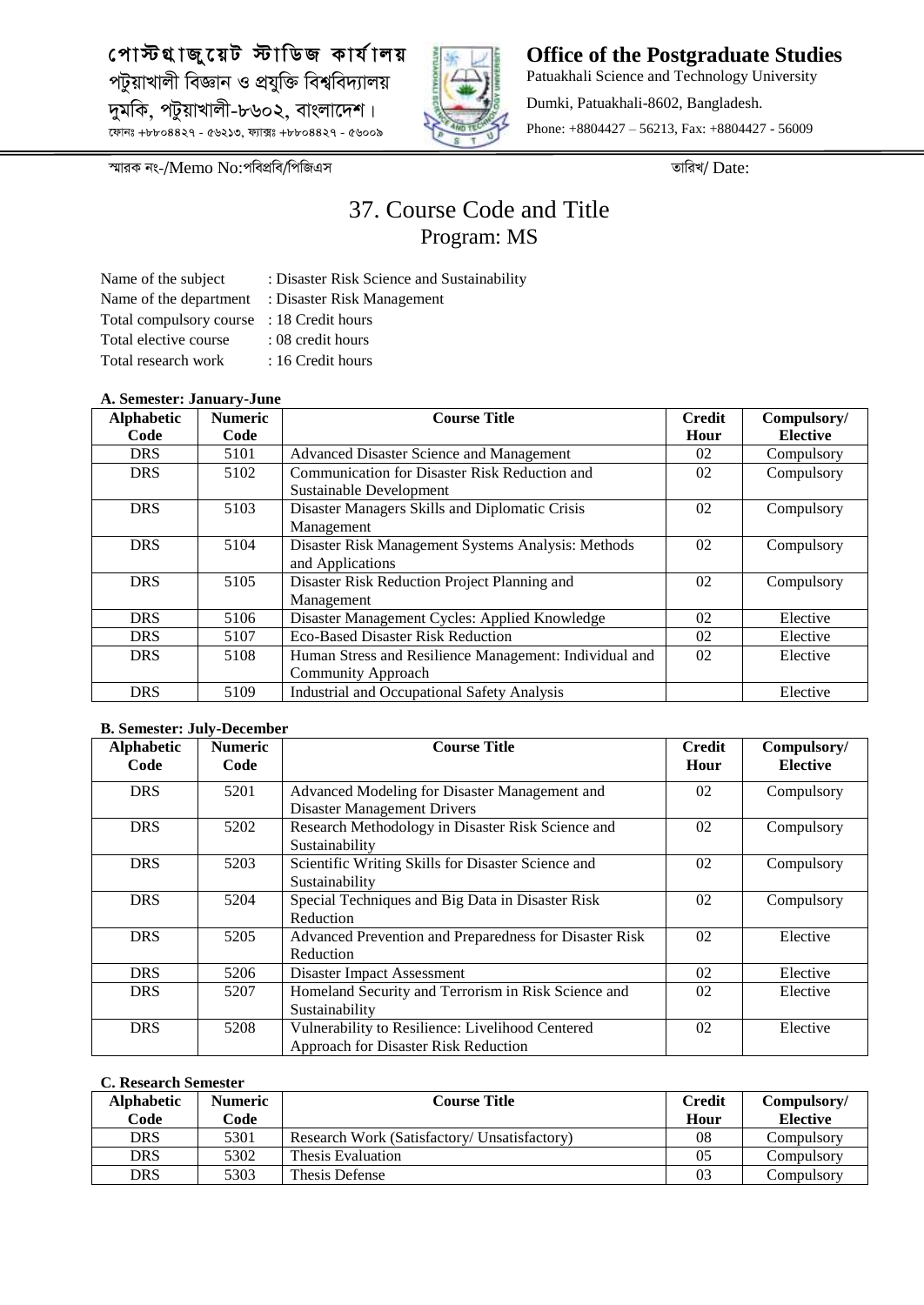

**Office of the Postgraduate Studies** Patuakhali Science and Technology University Dumki, Patuakhali-8602, Bangladesh. Phone: +8804427 – 56213, Fax: +8804427 - 56009

*¯§viK bs-/*Memo No:*cwecÖwe/wcwRGm ZvwiL/* Date:

## 38. Course Code and Title Program: MS

- Name of the subject : Disaster Science and Emergency Management Name of the department : Emergency Management Total compulsory course(s) : 16 Credit hours Total elective course(s) : 08 Credit hours
	-
	-
	-
- Total research work : 16 Credit hours

#### **A. Semester: January-June**

| <b>Alphabetic</b><br>Code | <b>Numeric</b><br>Code | <b>Course Title</b>                                                           | <b>Credit</b><br><b>Hours</b> | Compulsory/<br><b>Elective</b> |
|---------------------------|------------------------|-------------------------------------------------------------------------------|-------------------------------|--------------------------------|
| <b>DEM</b>                | 5101                   | Psychological, Social and Behavioral Contexts of<br><b>Emergency Response</b> | 02                            | Compulsory                     |
| <b>DEM</b>                | 5102                   | Disaster Preparedness and Global Challenges of Disaster<br>Response           | 02                            | Compulsory                     |
| <b>DEM</b>                | 5103                   | International Disaster Relief and Rehabilitation                              | 02                            | Compulsory                     |
| <b>DEM</b>                | 5104                   | <b>Emergency Management in Agriculture</b>                                    | 02                            | Compulsory                     |
| <b>DEM</b>                | 5105                   | Integrated Emergency Management System and Disaster<br>Science                | 02                            | Elective                       |
| <b>DEM</b>                | 5106                   | Public Health and Diseases Investigation and Surveillance<br>Sciences         | 02                            | Elective                       |
| <b>DEM</b>                | 5107                   | Occupational Health and Safety Assessment                                     | 02                            | Elective                       |
| <b>DEM</b>                | 5108                   | Water Supply and Sanitation in Emergencies                                    | 02                            | Elective                       |
| <b>DEM</b>                | 5109                   | Incident Command System for Disaster Response                                 | 02                            | Elective                       |
| <b>DEM</b>                | 5301                   | Research Work (Satisfactory/Unsatisfactory)                                   | 03                            | Compulsory                     |

#### **B. Semester: July-December**

| <b>Alphabetic</b> | <b>Numeric</b> | <b>Course Title</b>                                  | <b>Credit</b> | Compulsory/     |
|-------------------|----------------|------------------------------------------------------|---------------|-----------------|
| Code              | Code           |                                                      | <b>Hours</b>  | <b>Elective</b> |
| <b>DEM</b>        | 5201           | Emergency Management: Theory and Practice            | 02            | Compulsory      |
| <b>DEM</b>        | 5202           | Anthropogenic and Natural Disaster Management        | 02            | Compulsory      |
| <b>DEM</b>        | 5203           | Research Methodology and Data Analysis in Disaster   | 02            | Compulsory      |
|                   |                | Management                                           |               |                 |
| <b>DEM</b>        | 5204           | Disaster Risk Reduction and Resilience               | 02            | Compulsory      |
| <b>DEM</b>        | 5205           | Emergency Planning in Operational Risk and Crisis    | 02            | Elective        |
|                   |                | Management                                           |               |                 |
| <b>DEM</b>        | 5206           | Communication for Development in Emergency Response  | 02            | Elective        |
|                   |                | and Management                                       |               |                 |
| <b>DEM</b>        | 5207           | Migration and Homeland Security System               | 02            | Elective        |
| <b>DEM</b>        | 5208           | <b>Emergency Remote Sensing and GIS Applications</b> | 02            | Elective        |
| <b>DEM</b>        | 5209           | Human Geography: Community Recovery and Resilience   | 02            | Elective        |
|                   |                | Perspective                                          |               |                 |
| <b>DEM</b>        | 5301           | Research Work (Satisfactory/Unsatisfactory)          | 03            | Compulsory      |

| <b>Alphabetic</b> | <b>Numeric</b> | <b>Course Title</b>                         | Credit       | Compulsory/     |
|-------------------|----------------|---------------------------------------------|--------------|-----------------|
| Code              | Code           |                                             | <b>Hours</b> | <b>Elective</b> |
| DEM               | 5301           | Research Work (Satisfactory/Unsatisfactory) | 02           | Compulsory      |
| DEM               | 5302           | Thesis Evaluation                           | 05           | Compulsory      |
| DEM               | 5303           | Thesis Defense                              | 03           | Compulsorv      |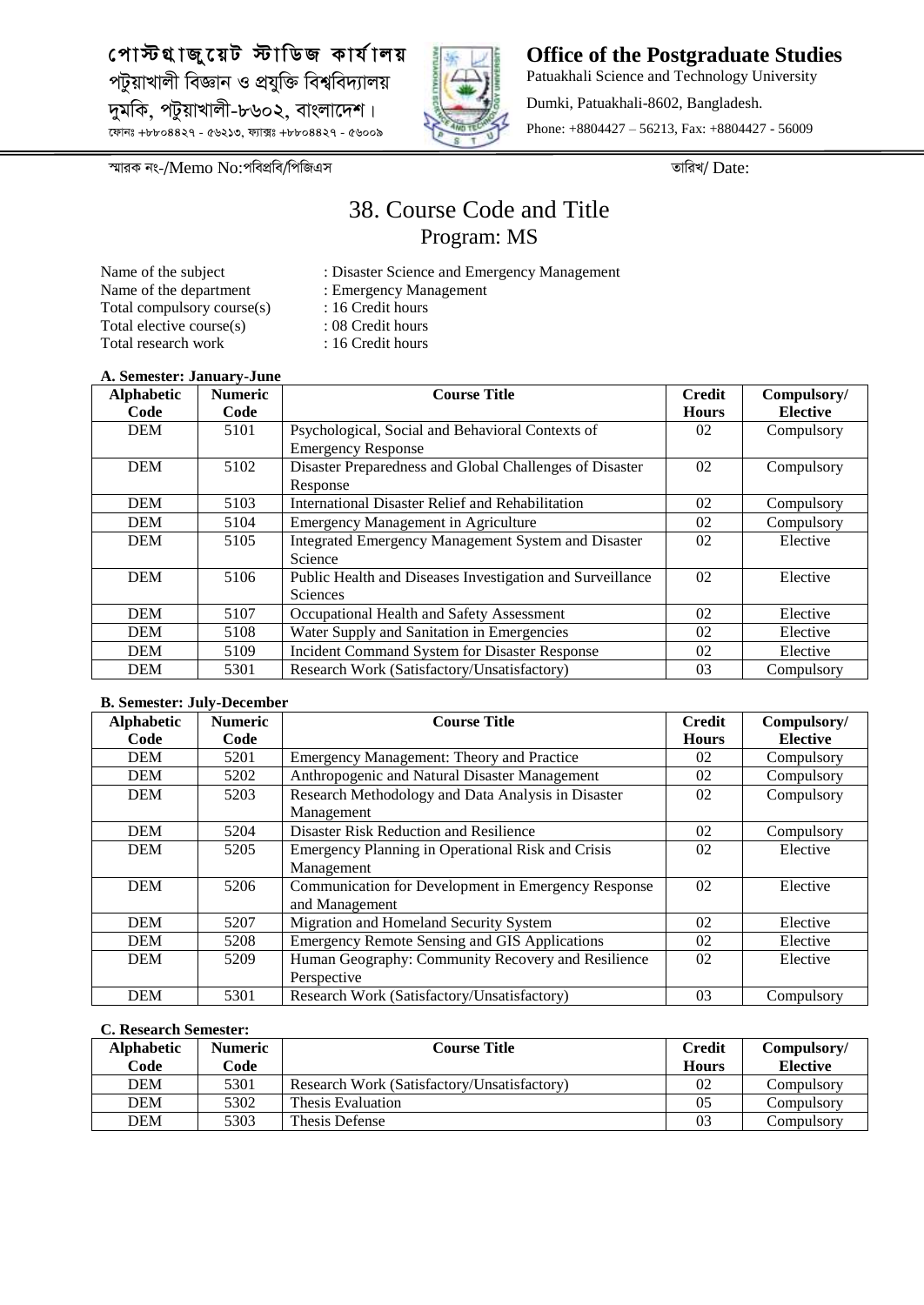

**Office of the Postgraduate Studies** Patuakhali Science and Technology University Dumki, Patuakhali-8602, Bangladesh. Phone: +8804427 – 56213, Fax: +8804427 - 56009

*¯§viK bs-/*Memo No:*cwecÖwe/wcwRGm ZvwiL/* Date:

## 39. Course Code and Title Program: MS

- Name of the subject : Environmental Science Name of the department : Environmental Science Total compulsory course : 16 Credit hours Total elective course : 08 Credit hours Total research work : 16 Credit hours
- 

#### A. Semester: January -June

| Alphabetic | Numeric | Course Title                                          | Credit | Compulsory/ |
|------------|---------|-------------------------------------------------------|--------|-------------|
| Code       | Code    |                                                       | Hour   | Elective    |
| <b>ENS</b> | 5101    | <b>Fundamentals of Environmental Science</b>          | 02     | Compulsory  |
| <b>ENS</b> | 5102    | Advanced Ecology Biodiversity and Wildlife Management | 02     | Compulsory  |
| <b>ENS</b> | 5103    | <b>Environmental Impact Assessment and Planning</b>   | 02     | Compulsory  |
| <b>ENS</b> | 5104    | Research Methodology and Data Analysis                | 02     | Compulsory  |
| <b>ENS</b> | 5105    | Global Environmental Issues and Policies              | 02     | Elective    |
| <b>ENS</b> | 5106    | Alternative Energy and Environmental Sustainability   | 02     | Elective    |
| <b>ENS</b> | 5107    | Environmental Profile of Bangladesh                   | 02     | Elective    |
| <b>ENS</b> | 5108    | Environmental Politics: National and International    | 02     | Elective    |
| <b>ENS</b> | 5301    | Research Work (Satisfactory/ Unsatisfactory)          | 03     | Compulsory  |

#### B. Semester: July- December

| Alphabetic | Numeric | Course Title                                        | Credit | Compulsory/ |
|------------|---------|-----------------------------------------------------|--------|-------------|
| Code       | Code    |                                                     | Hour   | Elective    |
| <b>ENS</b> | 5201    | Environmental Pollution and Waste Management System | 02     | Compulsory  |
| <b>ENS</b> | 5202    | Integrated Spatial Techniques for Environmental     | 02     | Compulsory  |
|            |         | Modeling                                            |        |             |
| <b>ENS</b> | 5203    | Global Climate Change and Sustainable Development   | 02     | Compulsory  |
| <b>ENS</b> | 5204    | Environmental Microbiology and Eco-toxicology       | 02     | Compulsory  |
| <b>ENS</b> | 5205    | <b>Ecosystem Based Disaster Management</b>          | 02     | Elective    |
| <b>ENS</b> | 5206    | Advanced Techniques in Natural Resource Management  | 02     | Elective    |
| <b>ENS</b> | 5207    | <b>Environmental Management System</b>              | 02     | Elective    |
| <b>ENS</b> | 5208    | Ecological Economics and Ecosystem Services         | 02     | Elective    |
| <b>ENS</b> | 5301    | Research Work (Satisfactory/ Unsatisfactory)        | 03     | Compulsory  |

| Alphabetic | Numeric | Course Title                                 | Credit | Compulsory/ |
|------------|---------|----------------------------------------------|--------|-------------|
| Code       | Code    |                                              | Hour   | Elective    |
| <b>ENS</b> | 5301    | Research Work (Satisfactory/ Unsatisfactory) | 02     | Compulsory  |
| <b>ENS</b> | 5302    | Thesis Evaluation                            | 05     | Compulsory  |
| <b>ENS</b> | 5303    | Thesis Defense                               | 03     | Compulsory  |